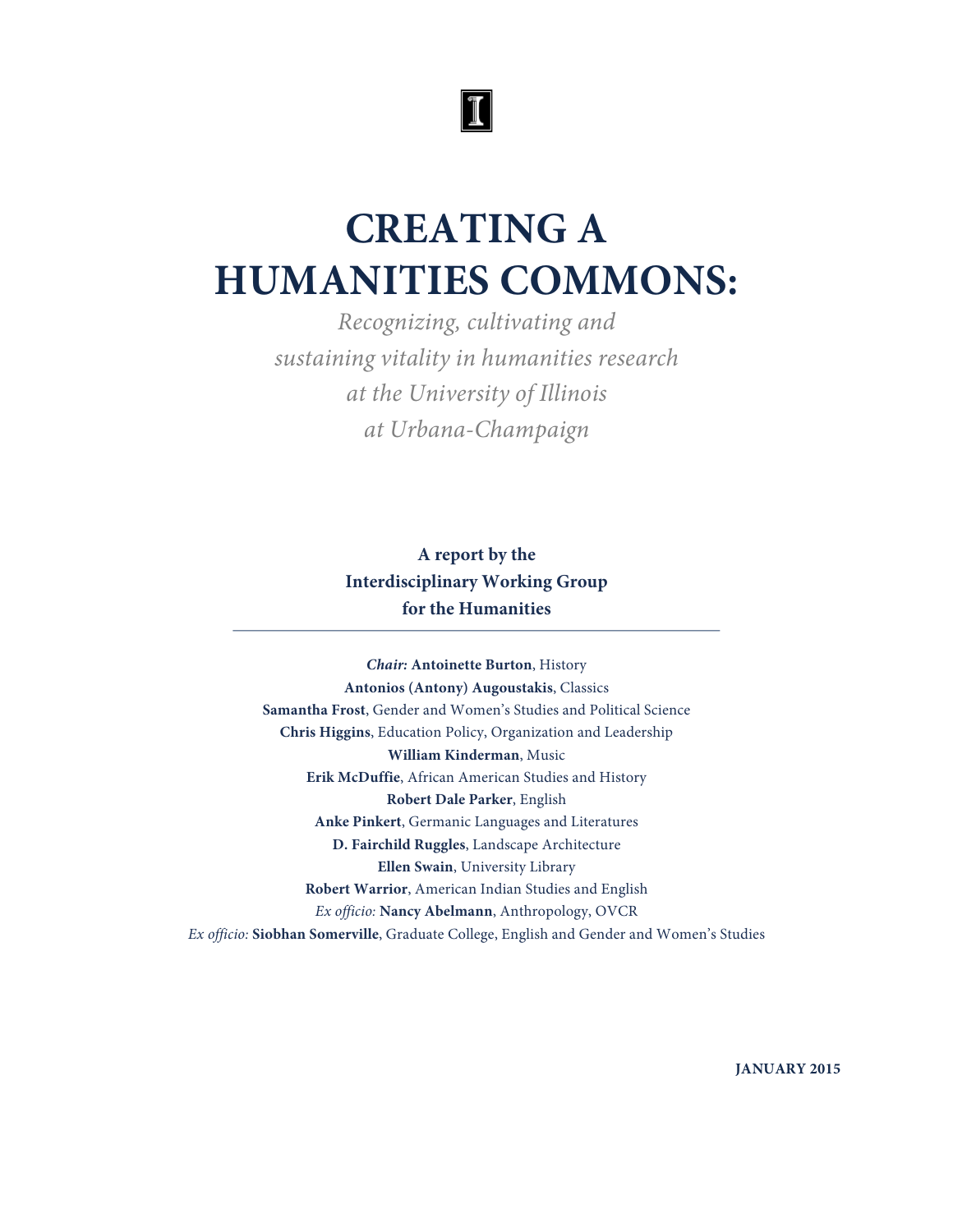# *Creating a Humanities Commons*

# **Table of Contents**

| Vision for the Illinois Humanities Commons                                                                                           | 2  |
|--------------------------------------------------------------------------------------------------------------------------------------|----|
| <b>Background, Context, and Committee Process</b>                                                                                    | 3  |
| Recommendation #1:<br>Above All, Address the Issue of Space                                                                          | 7  |
| Recommendation #2:<br><b>Create the Illinois Humanities Commons</b>                                                                  | 10 |
| Recommendation #3:<br>Fund the Illinois Program for Research in the Humanities through the OVCR Umbrella                             | 12 |
| Recommendation #4:<br>Recognize and Resource Ethnic and Gender and Women's Studies as Models of<br><b>Interdisciplinary Research</b> | 14 |
| Recommendation #5:<br>Develop Humanities/Arts Interseminars                                                                          | 16 |
| Recommendation #6:<br>Deeply Integrate Humanities Faculty into Campus Leadership Roles                                               | 19 |
| Recommendation #7:<br><b>Increase Visibility of Humanities Research</b>                                                              | 20 |
| Recommendation #8:<br>Sustain and Build Robust Humanities Faculty Research Development                                               | 22 |
| Recommendation #9:<br>Develop an Aggressive Plan for Advancement in the Humanities                                                   | 24 |
| Recommendation #10:<br>Fully Fund the Programs that Enable Humanities Research                                                       | 25 |
| <b>Budget Summary</b>                                                                                                                | 26 |
| Appendices                                                                                                                           | 27 |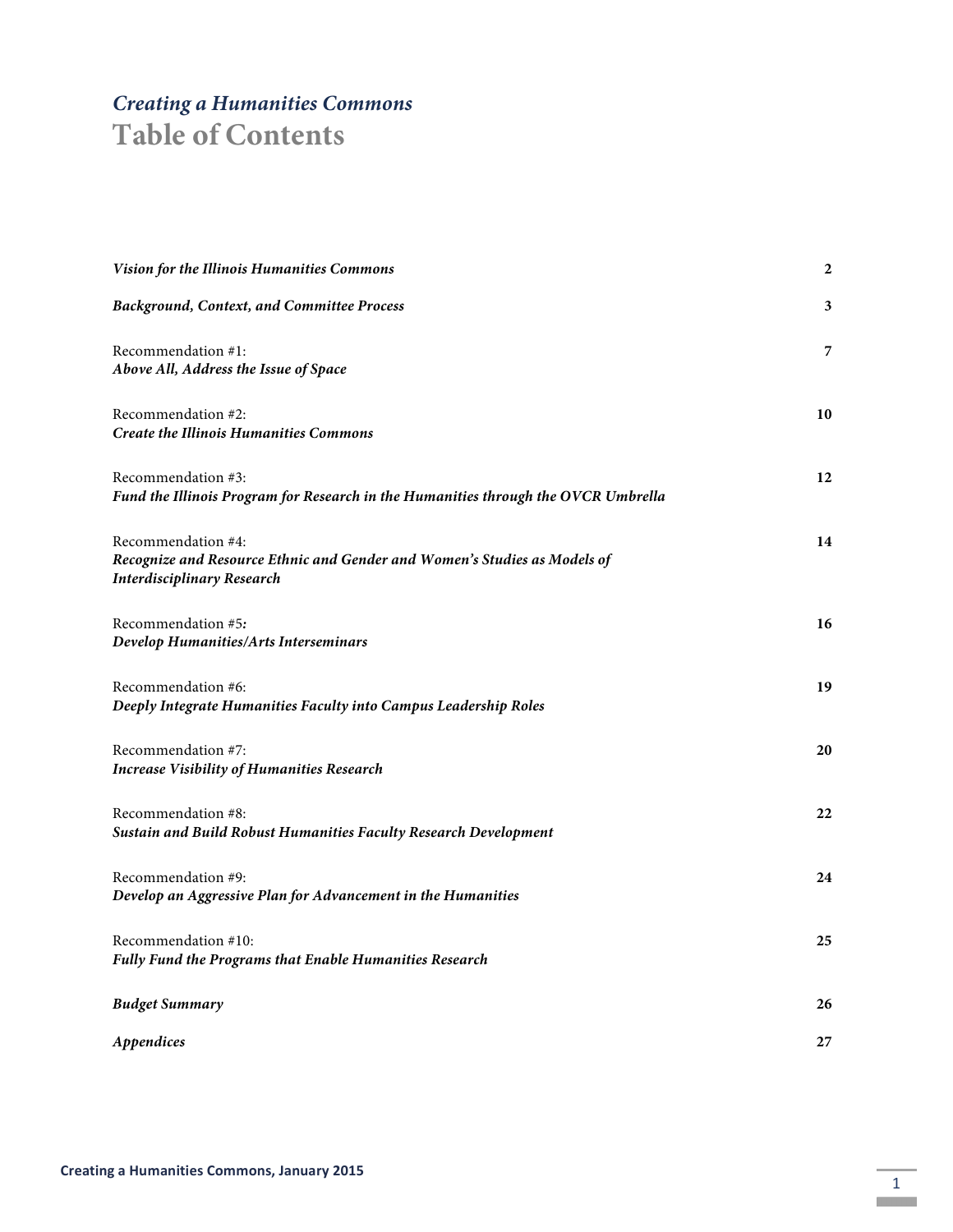# *The Overarching Vision* **THE ILLINOIS HUMANITIES COMMONS**

### **The primary means of recognizing, cultivating and sustaining**  *the vitality of humanities research at Illinois* **is the establishment of a Humanities Commons.**

Housed in a dedicated building, the Illinois Humanities Commons will be a place where:

> A variety of interdisciplinary humanities research projects flourish

> > $\overline{\phantom{a}}$

Faculty and students collaborate  $\overline{\phantom{a}}$ 

Scholars from Illinois and beyond meet and cultivate partnerships and ideas  $\overline{\phantom{a}}$ 

> The vibrancy of humanities scholarship is visible to a variety of publics

> > $\overline{\phantom{a}}$

Illinois models its distinctive, pluralist approach to nurturing new knowledge – knowledge that is indispensable both to scholarly conversation and in the contemporary world.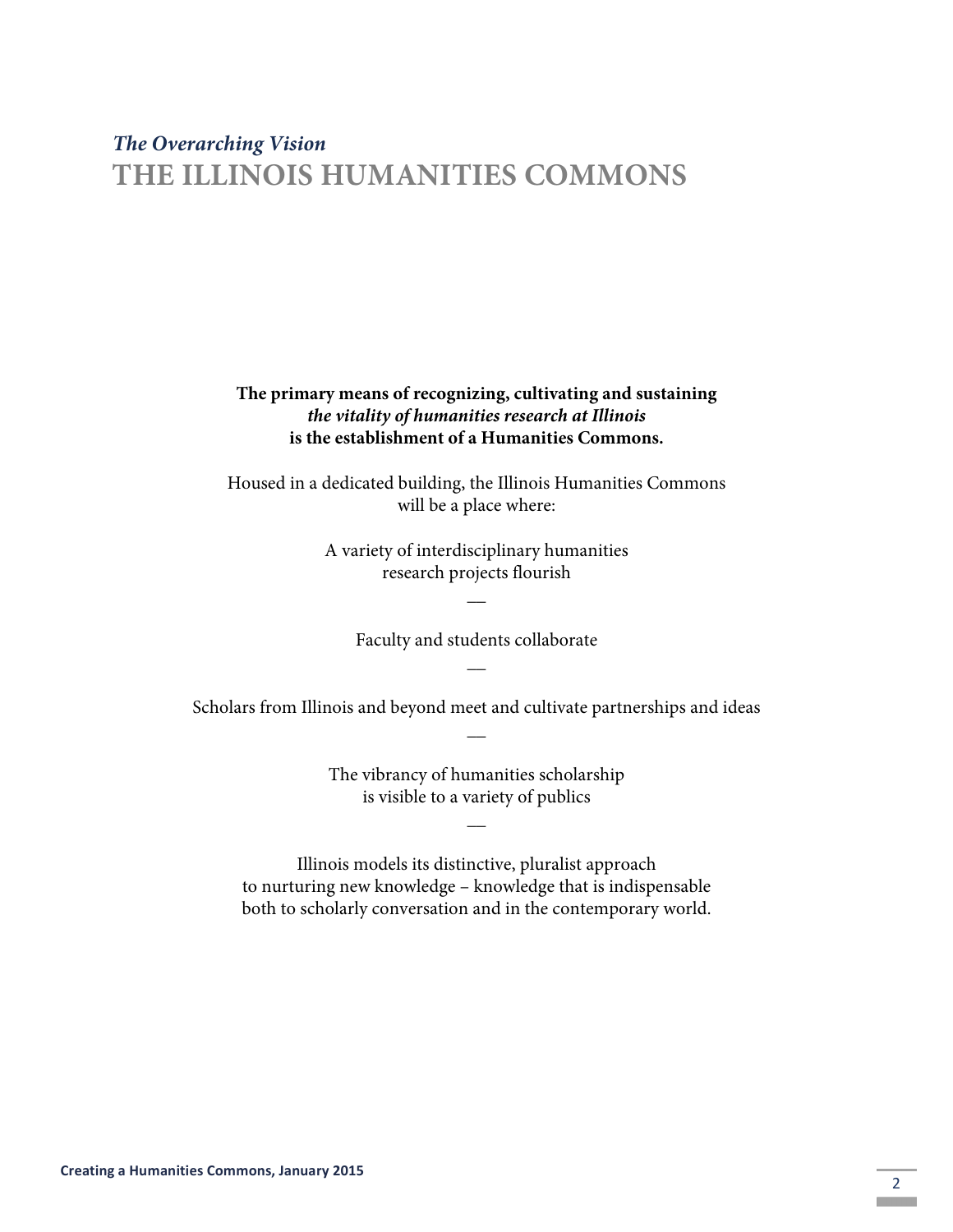# *Background and Context*

# **Creating a Common Understanding**

The realization of a Humanities Commons requires a campus-wide commitment to comprehensive support for humanities research and inquiry that proceeds from the following foundational principles:

- that the work of humanities faculty is indispensable to the excellence that the University of Illinois aims to foster;
- that making the humanities central in the comprehensive research university requires structural equivalence with other signature fields;
- that at Illinois, structural equivalence means parity with big science and engineering parity in facilities and staff resources that reflect the respect of campus leaders and command the attention of the broader public;
- that such parity must be achieved institutionally in a national context where humanities scholars do not have access to vast research dollars beyond the university, of the kind that is routine for units in the sciences and engineering;
- that the lack of representation of humanities faculty and research at the highest levels of university administration and the underrepresentation of people of color and intersectional research in the OVCR working groups continue to hamper the recognition of humanists as equal partners in the university's mission (these are the very structural conditions to which our preliminary report of May 2014 testified);
- that the current vitality and quality of humanities research has been imperiled as a result of the notoriety that the Salaita case has brought to the University, with particularly damaging impact on humanities faculty and their work;
- that the extent and depth of the damage from the Salaita decision is both a direct and indirect consequence of the points above;
- that nothing less than a transformation of university culture (from research to labor to governance to communications) is required so that humanities research can take its proper place as the center of gravity of campus life and identity;
- and that, therefore, the creation of a Humanities Commons is urgently necessary.

#### *The Stakes of Vibrant Humanities Scholarship in the 21st-Century Public Research University*

The University of Illinois is a comprehensive research university with a land-grant mission and a global impact. Accurate though it may be, this definition belies the enormous complexity of institutions like the U of I. As early as 1963, Clark Kerr, president of the University of California at Berkeley, found the term "university" – with its prefix connoting unity of purpose – to be misleading. He coined the term "multiversity" to capture the heterogeneity of the research university in its modern incarnation. From ancient Greek to the Greek system, from set design to set theory, the 21st-century university is made up of a plurality of interests which jostle for recognition and visibility. At Illinois, debates about the role of liberal arts and humanities in the university's educational enterprise have a long history, dating from the 1862 Morrill Act through the Presidency of John Milton Gregory and beyond. Rooted now, as then, in the land-grant tradition, Illinois is not merely a public university. It helps to constitute "the public" as a space where a true diversity of interests can emerge from a variety of vocations – and where a shared conviction about the common good takes root and flourishes.

Given the breadth and complexity of our campus, we should not be searching for any simple coherence or collectivity. But we need a center of gravity from which to explore and to shape the most urgent problems of our times. How do we make sense of the present in light of our knowledge of the past and our hopes for the future? How can we best live together in light of our diverse bearings and common predicaments? How do we learn to see clearly,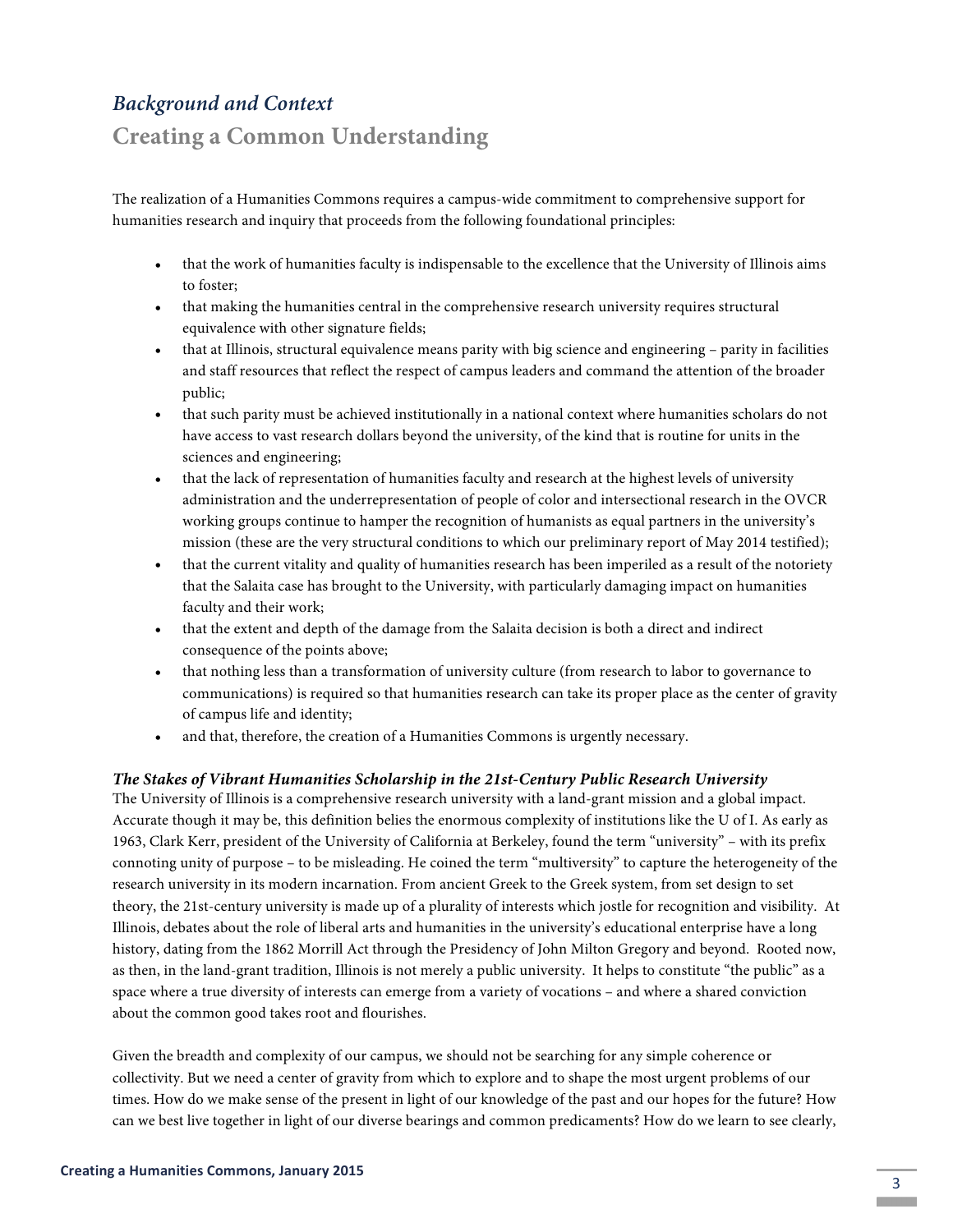feel fully, and think critically in a culture where increasingly narrow forms of rationality are prized and critical interpretive powers are scorned as unproductive?

Humanities scholars develop and debate arguments bearing on pressing questions like these. We argue about justice and power, war and violence, immigration and health, race and identity, work and value, beauty and truth, mobility and poverty, citizenship and belonging, land and water, and much, much more. We unearth evidence and we test hypotheses in our pursuit of new knowledge. We mine texts and traditions, literally and digitally, in search of fresh interpretations, unlooked for meanings and above all, new questions. If the University of Illinois is committed to developing the full potential of those who seek higher education, these are the skills we must nurture and the modes of thinking we must make available to students and the broader public alike. If we care about the quality of our communities and the larger world we live in, these are the intellectual values we must embrace as part of our commitment to imagining livable futures and thinking about those futures beyond the most immediate horizon.

Individually and collectively, humanities scholars offer precisely the resources necessary for these challenges. The humanities cultivates habits of mind that prize substantive conversation and bring deep knowledge to bear on them; the humanities models complex methods of thinking and doing aimed at seeking root causes as well as structural consequences. An antidote to the kind of instrumental thinking that finds the solution to all problems from within the problem itself, the humanities have their own internal diversity as well. Historians subject the arguments of philosophers to the pressure of time and place; literary critics bring form and meaning to life; philosophers highlight the epistemological and normative assumptions built into many disciplinary practices; scholars of the arts illuminate the limits and possibilities of aesthetics, of built environments, of performative traditions.

These lines of inquiry are vital to the production of all new knowledge, both within and outside humanities research per se. Regardless of what quarter of it they encounter, all those who engage with the contemporary public research university should be able both to recognize the value of humanities research and to make the case for the centrality of humanities faculty and research to the mission of Illinois.

A principled and well-resourced commitment to humanities faculty and scholarship should be part of strategic planning at any preeminent research university. Indeed, one cannot "Foster Scholarship, Discovery, and Innovation," develop "Transformative Learning Experiences," nor "Make a Significant and Visible Societal Impact" without vibrant humanities units, programs and initiatives. But if we want to be a truly rigorous and vigorous institution of higher education in the public interest, and not just a high-end University of Phoenix, we need to put humanities faculty and their research at the very center of campus priorities. We rightly pride ourselves on being more than a purveyor of credentials and more than a corporate R&D facility. But pride and PR will only take us so far. We must concentrate our collective efforts on fostering an institutional culture where a liberal arts and sciences education is at the core of the university experience and humanities research and teaching are, in turn, its heart and soul. When substantial and recurrent funding for humanities work is a collective priority, a truly great university can not only develop the most important ideas of the day, it can help to define the very shape of things to come.

Humanities faculty at the University of Illinois have achieved excellence in research, teaching, and public engagement, as their many national and international awards and the global reach of their scholarship all testify. But the nature and significance of humanities scholarship remains all but invisible in the budget lines and public spaces that exemplify the core values of the contemporary university. If Illinois wants its commitments to a vibrant humanities research culture to be globally apparent, the university needs to make administrative, structural, and programmatic changes that reflect short- and long-term vision, of which a Humanities Commons is the most visionary outcome. Only then will Illinois earn the reputation it deserves as a place where a robust humanities research community thrives.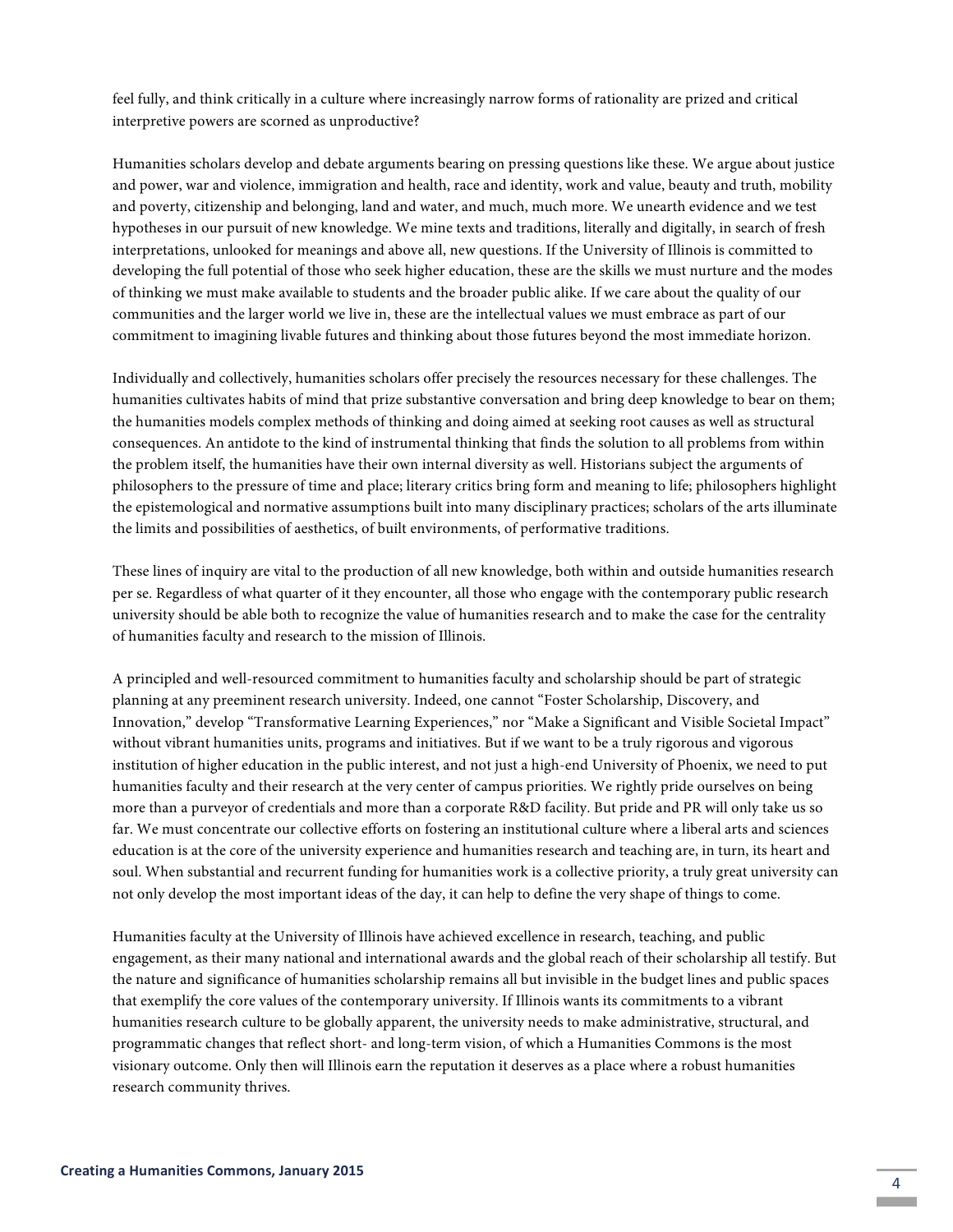#### *NARRATIVE OF COMMITTEE PROCESS*

The Interdisciplinary Working Group for the Humanities was appointed in the fall of 2013 with an 18-month charge (see Appendix A). We met monthly in AY 13-14 and, as requested, we came up with preliminary recommendations in summer 2014 (see Appendix B). During the first year, we conducted an online survey of humanities faculty and met with directors and faculty of the Illinois Program for Research in the Humanities, the Center for Advanced Studies, the Unit for Criticism and Interpretive Theory, and the Humanities Council, both to gather opinions and information and to share the WG charge. Several WG members met with Matthew Tomaszewski, associate provost for Capital Planning, and Brett Stillwell, architect for Capital Planning, to discuss Levis and longer-range space projects. Antoinette Burton also met with Kevin Hamilton, the chair of the Working Group for Integrative Scholarship in the Arts, the Campus Research Board Review Committee, Director of IPRH Dianne Harris and (in fall 2014), LAS Dean Barbara Wilson. She also met regularly with Peter Schiffer, who attended a WG meeting at the group's request in September 2014. At the request of the OVCR we also developed themes, solicited requests and culled proposals for the Cluster Hire Program in fall 2013 (see Appendix C).

The WG resumed in fall 2014, meeting monthly to develop a draft of the final report. We held a Town Hall meeting in December 2014 to get feedback on the preliminary recommendations and to discuss the priorities of the final report. The final draft was submitted in January 2015.

#### **Two important notes about our timeline:**

**1) The Salaita case:** between our Working Group's preliminary recommendations in May 2014 and our final planning in fall 2014, Professor Steven Salaita was unhired by the Chancellor, President and the Board of Trustees of the University of Illinois. Their decision sparked a global boycott of the University that has fallen disproportionately on humanities units, brought votes of no confidence from 14 departments, resulted in the cancellation of much of the year's programming in humanities units due to the boycott, and damaged the reputation and the regular functioning of many departments, with particular impact on American Indian Studies where Professor Salaita had been appointed. Thus the vitality of humanities research that our WG was charged with enhancing has been dealt a serious blow, as has the capacity of key humanities departments to search for, recruit and retain excellent faculty. It has also thrown into doubt the commitment of campus leaders to the pluralist culture of scholarship and governance that many humanities scholars prize. Faculty opinion on campus is not unanimous and the Salaita case has been divisive. In addition to being a violation of the principles of academic freedom, the Salaita case is a symptom – of the erosion of respect for faculty expertise and governance, of the lack of humanists' representation in campus administration and of the asymmetry of humanities research with signature fields elsewhere on campus. Many of these issues were raised in our preliminary report, and they have particular urgency now.

**2) Declining undergraduate enrollments in humanities courses and units:** among the most vocal responses in our Town Hall meeting of December 2014 and anecdotally among faculty we have spoken with is a concern about the fall-off in undergraduate enrollments, which has hit humanities courses disproportionately hard. We understand this is a national trend, and we know that the Provost's office has been sponsoring the Campus Conversation on Undergraduate Education (http://provost.illinois.edu/undergraded/conversation.html). We also know that campus leadership is accelerating the growth of STEM fields for a variety of reasons. Humanities faculty, as well as many of our campus colleagues more generally, are alarmed by these trends, which have been the result of loosening of requirements, the creation of new interdisciplinary units not staffed primarily by tenure-track faculty, and the race for IUs by units (like GSLIS and Social Work) who did not previously offer courses to undergraduate students. Above all, general education requirements are increasingly met off-campus and online, which drains humanities classrooms and imperils our capacity to link world-class researchers with undergraduate students through quality curricula, from languages to history to literature via disciplinary and interdisciplinary training. The misperception that humanities courses and majors are not market-worthy is surely part of a national trend, but there is little structural attempt at Illinois to challenge it.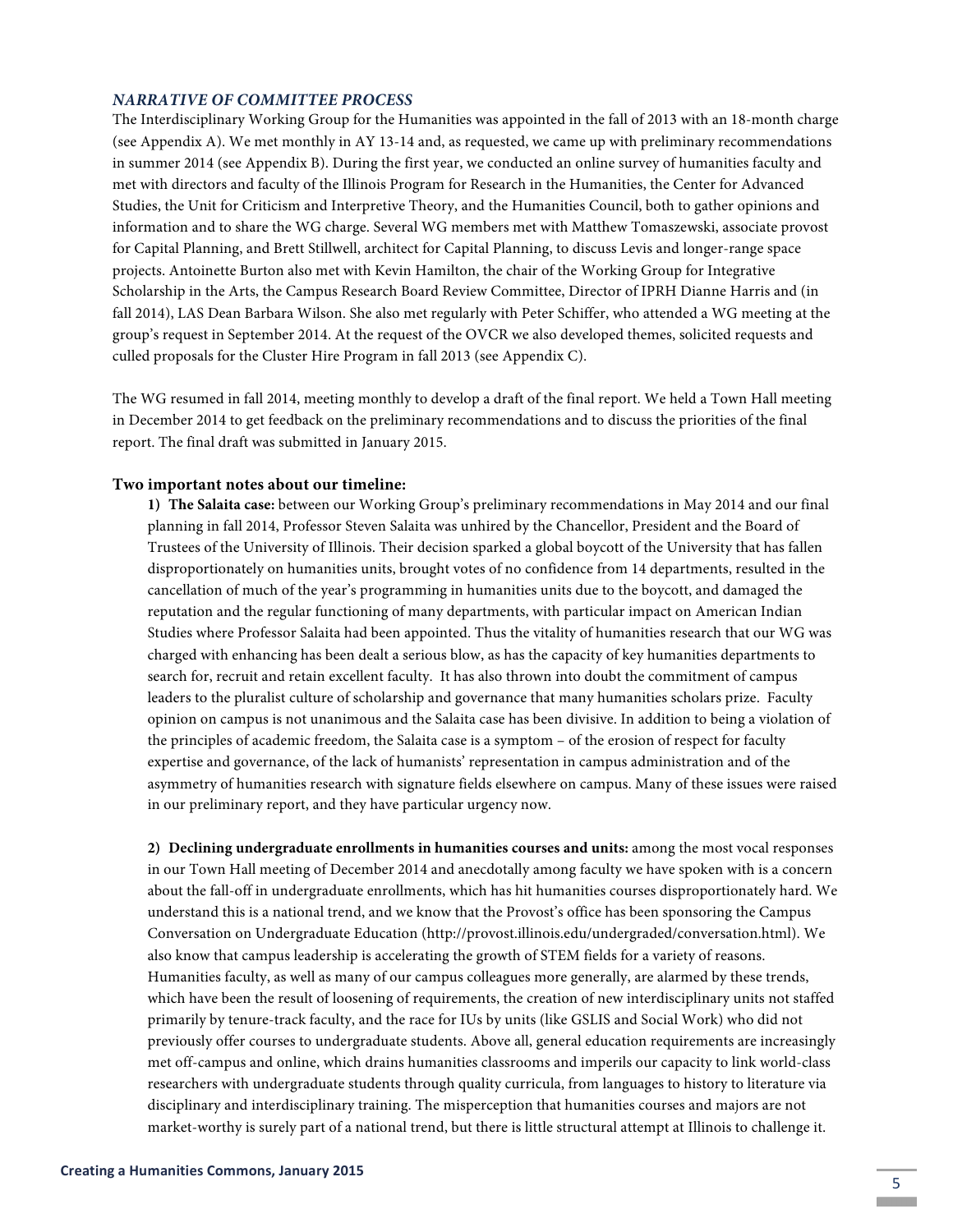These trends cannot be allowed to continue at Illinois. Quite apart from the fiscal realities of declining undergraduate enrollments, vibrant faculty research is tied to vibrant teaching at all levels and in all quarters of the university. The campus must seize the day and lead with more than rhetorical flourish on this issue.

#### *RECOMMENDATIONS AND TIME LINE*

The recommendations we make in this report should be implemented in two parallel tracks.

#### **Track One: Short-Term Adjustments**

We need administrative shifts and resource allocations that affirm the University's commitment to humanities research, provide critical resources to humanities faculty and graduate students, and restructure administrative oversight for some of the humanities research units. The goal is to create parity with other research units on campus, fund humanities research scholars and initiatives, address issues of underrepresentation and re-orient campus administrative culture toward the humanities as a core value.

- Expedite IPRH's move from LAS to the OVCR and specify its governance and budget plans.
- Establish and fund the Humanities/Arts Interseminars.
- Attend to the Campus Research Board's Ad Hoc Review Committee Recommendations, which we hope will advocate for doubling Scholars' Travel Fund monies so that faculty do not have to pay so much out of pocket to attend professional seminars and meetings.
- Create an OVCR taskforce dedicated to long-range structural planning for Ethnic and Gender and Women's Studies units hiring, recruitment and retention needs and research ambitions.

The OVCR should implement these pressing, short-term adjustments in the next 3-9 months, before the start of the Fall 2015 semester.

#### **Track Two: Planning for a Humanities Commons**

IPRH is one among several programming units that support humanities research and cultivate humanities research projects and initiatives. Therefore, simply absorbing IPRH into the OVCR is not a long-term strategy for bolstering humanities research at Illinois. We need to develop a new model for humanities research – namely, a Humanities Commons that can mobilize the variety of existing research initiatives, cultivate the pluralistic energies of faculty and graduate students, develop academic leadership practices and serve as a locus for shaping campus priorities for humanities scholars and research in the years to come.

- Commission a new Working Group specifically charged with modeling the Humanities Commons vision and planning the design and function of its dedicated building. That vision should emphasize the heterogeneity of humanities scholarship and the combination of deep disciplinary knowledge and interdisciplinary practice it exemplifies. It should imagine the building as a space that houses multiple initiatives, nurtures independent scholarly research and showcases breakthrough research to campus, community, national and international audiences.
- Direct campus advancement toward humanities fundraising (a building, endowed professorships, research initiatives, graduate fellowships).
- Develop a plan to ensure humanities faculty representation and expertise at all levels of campus administration.

Implementation of this second track will take considerable time and effort. The OVCR should act in Spring 2015 to commission a new Working Group to begin visioning exercises for the Humanities Commons, with work to commence Fall 2015.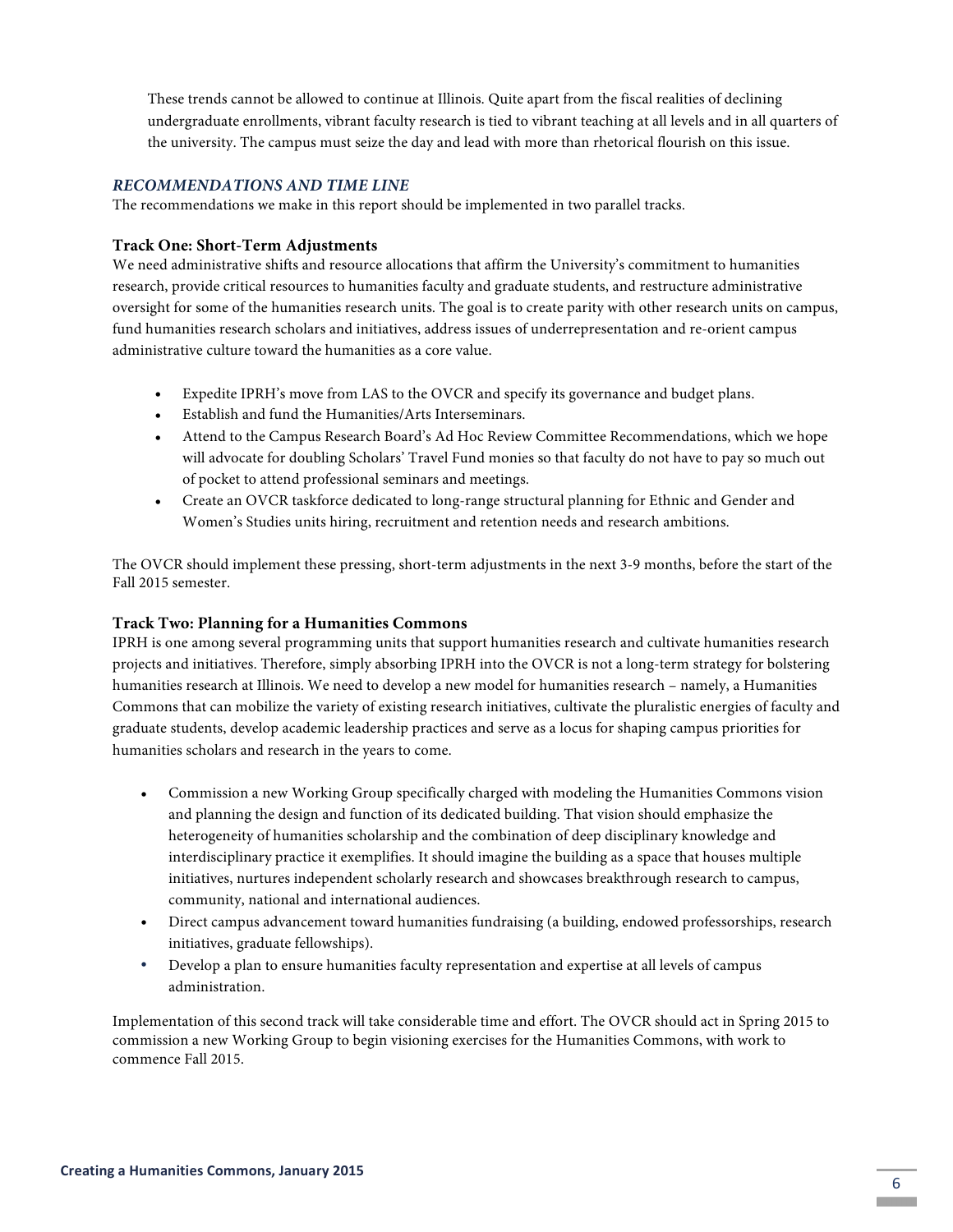### *Recommendation #1*

# **Above All, Address the Issue of Space**

#### *PROBLEM*

The lifeblood of the humanities is conversation and debate. Rigorous dialogue is our lab work. New research programs can spring up from a single serendipitous exchange with a visiting lecturer or a question from the audience. Many fields have been revolutionized by a single conference when the right people gathered around the table at the right time. We need spaces that support these conversations – both for our internal intellectual interchanges and our interactions with speakers and visitors who come to Illinois to share their work and participate in new opportunities for collaboration with our faculty and students.

Humanities faculty members, like their peers in the sciences and engineering, seek the opportunity to convene, converse, and collaborate in a space dedicated to interdisciplinary innovation. But without adequate spaces for events, humanities faculty and programs today must scramble and pay exorbitant fees simply to organize a meeting, research group, colloquium, or conference. Likewise they have no obvious place to launch a start-up research project in the humanities. We have no lab, in short, for the kind of experimentation and collaboration that leads to new discoveries and new knowledge. Thus, the space question is our top priority.

Even a quick glance at the campus map indicates how the University values different kinds of research. The Beckman Institute signals our enormous esteem for the applied sciences. The beautiful new Institute for Genomic Biology signals our faith in the promise of a burgeoning vital subfield in the life sciences. And the Krannert Center unambiguously declares that the performing arts matter, both to the academy and to a larger public. The College of Business Instructional Facility, which has won awards for its environmentally sustainable construction, signals the values of the University of Illinois as a public research university.

But it is telling that that we have yet to find adequate space for the Illinois Program for Research in the Humanities (IPRH), the unit that most represents the humanities. Sidelined on a residential street, far from the quad, and in an old fraternity, the humanities do not enjoy a comparable physical space that conveys the centrality and indispensability of humanistic inquiry to the Illinois research profile. The move to the 4th floor of Levis is an improvement, but it cannot compete with the facilities afforded to scientists and engineers on campus or fulfill the needs of humanities faculty and units for adequate space for public programs and conferences. Additionally, space inequality undermines one of the core initiatives of the Strategic Plan (Embrace and Enhance Diversity). Space for the ethnic studies units is inadequate, and these are the units that especially promote research excellence regarding social equality and cultural understanding as well as the recruitment and retention of under-represented groups. (See also Recommendation #4.)

#### *RECOMMENDATIONS*

- 1. Develop a program to support current space needs
	- Establish a fund for the rental of campus facilities for humanities events and/or negotiate waivers for humanities programming.
	- Develop a program to help alleviate space constraints for humanities programming (for example, allocating a certain number of hours per month for free use of space in Beckman, IGB or NCSA).
- 2. Undertake a feasibility study for a centrally located Humanities Commons.
- 3. Continue consultation with Matthew Tomaszewski about the new plans for Levis.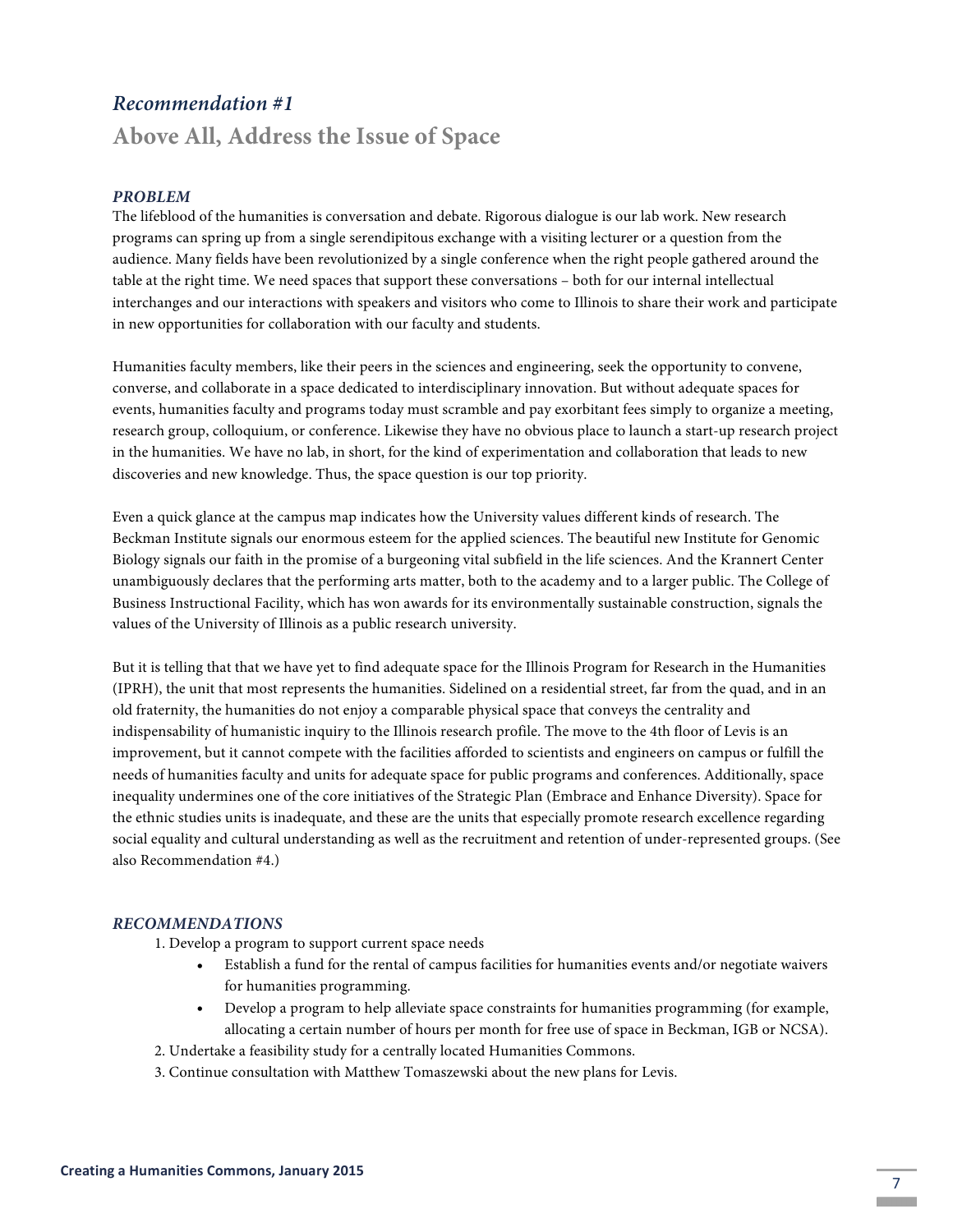#### *OUTCOMES*

#### **A fund for space would enable:**

More time spent in research discussions and collaborative scholarship, and less time on 1) the clerical task of finding and reserving a room, and 2) fund-raising for something that is an expected scholarly product.

#### **A new building would:**

- Offer permanent homes to the Unit for Criticism and Interpretive Theory, the Illinois Program for Research in the Humanities, and the Office of the Associate Vice Chancellor for Research in the Arts, Humanities, and Related Fields. It could also provide space for smaller interdisciplinary programs like Medieval Studies or the Program in Jewish Culture and Society.
- Make modular spaces available to groups as they form, supporting their research as it evolves (e.g., a Unit seminar, an IPRH roundtable, a Focal Point project, an INTERSECT team, or a new reading group).
- Serve as a venue for national/international conferences and, by extension, as a showcase for humanistic research and practice beyond the state and region.
- Invite all faculty drawn to humanist dialogue and inquiry, scholarship and research to come together as individual researchers and as teams in emerging interdisciplinary fields (e.g., the spatial humanities, environmental humanities, medical humanities, or legal humanities).
- House public spaces such as a café, a gallery space, a bookstore, a hands-on library, an auditorium, and a multi-media commons.

#### *INTERIM SOLUTIONS*

The current cost of room/hall rental on campus is unconscionably high. While a classroom may be available for small meetings, it cannot be reserved during the daytime if a class meets there, and that schedule is not determined until preliminary enrollments have been assessed. Accordingly, a symposium that wishes to meet in the first week in February cannot secure the room reservation until early December, when it is too late to find alternative arrangements.

| Venue                    | Rates                              | <b>Notes</b>            |
|--------------------------|------------------------------------|-------------------------|
| Alice Campbell Ballroom  | 3-hour lecture                     | Includes AV support     |
|                          | \$1000                             |                         |
|                          | All-day event (Friday or Saturday) |                         |
|                          | \$1000                             |                         |
| Spurlock Museum's Knight | 3-hour lecture                     | Does not include use of |
| Auditorium               | \$590                              | lobby for reception     |
|                          | Half-day                           |                         |
|                          | \$770                              |                         |
|                          | Full day                           |                         |
|                          | \$1370 (\$1190 plus setup/cleanup) |                         |
| I-Hotel                  | <b>Ballroom</b>                    | Includes IT support     |
|                          | \$1500                             |                         |
|                          | <b>Chancellor Ballroom</b>         |                         |
|                          | \$1000                             |                         |
|                          | Medium-size conference rooms       |                         |
|                          | \$650                              |                         |
| YMCA Latzer Hall         | 3-hour lecture                     |                         |
|                          | \$165                              |                         |
|                          | All-day                            |                         |
|                          | \$225                              |                         |
| Illini Union             | All-day, per room                  | Includes AV support     |
|                          | \$86                               |                         |

#### **Current Costs for Room Rental**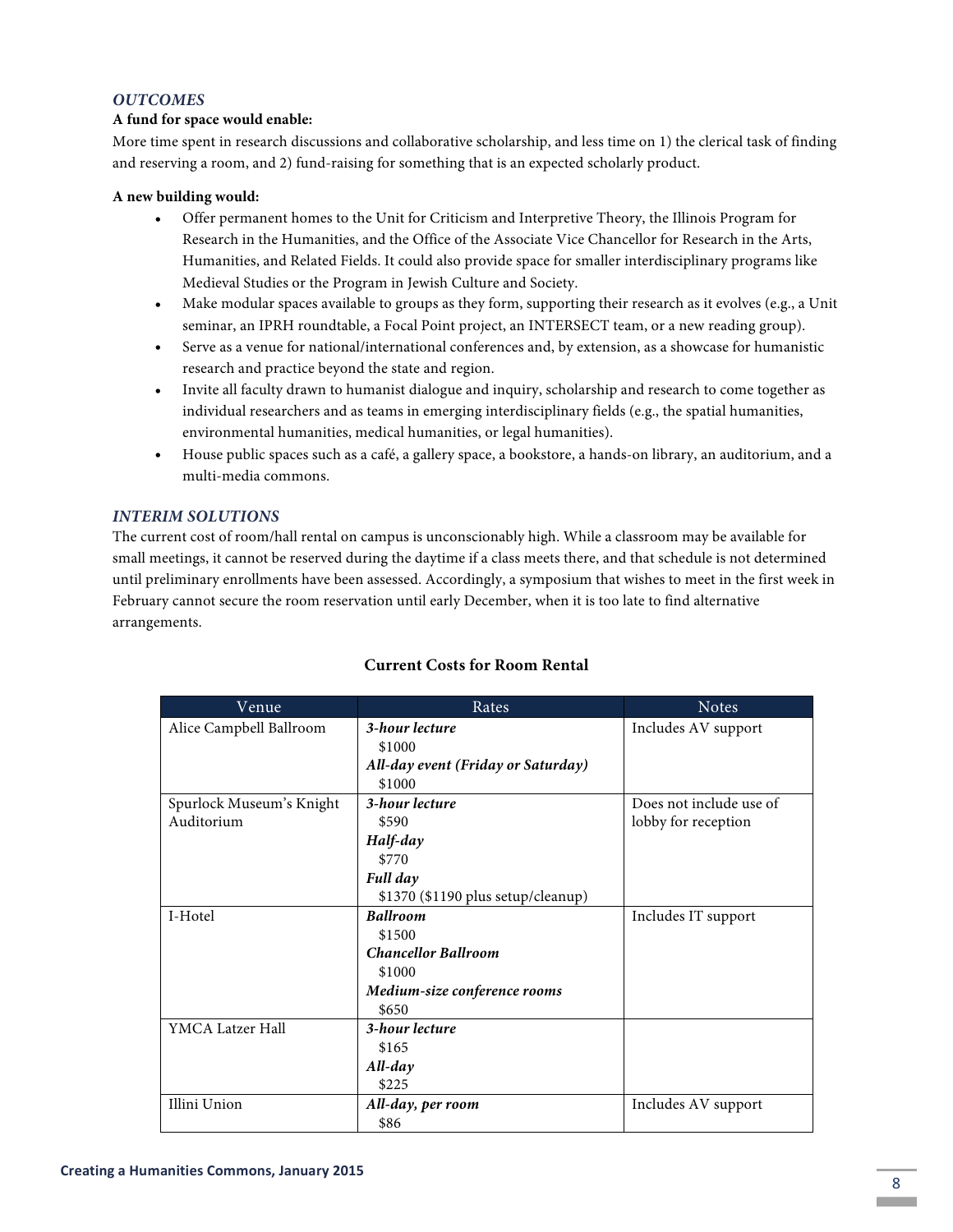### **We propose a humanities room rental fund, operated through the Research Board, comparable to the**

**Humanities Released-Time program.** The funds for the room rentals would be placed in an account and allocated annually on the basis of the number of humanities faculty in each department. Thus a unit with five 100% humanities and three 50% humanities faculty and ten 100% social science faculty (tenure stream as well as NTT) would receive 650 humanities points (100% x 5 plus 50% x 3), which would be quadrupled to determine the dollar amount of room rental funds allocated to the unit. Thus a unit with 30 humanities faculty would have more humanities points and receive more money than a unit with eight humanities faculty, on the premise that the larger unit stages more events.

As humanities faculty often squander precious time applying for small amounts of money in support of their scholarship, professional development, guest speaker events and conferences, the method for drawing upon these room rental funds should be streamlined: a one-paragraph description of the event, with a list of speakers, date, anticipated audience attendance. The request would be made through the department head for monies that are allocated annually (like HASS); the unit head would forward this request; and because the monies are already set aside, no vetting on the part of the Research Board is necessary. The funds could be fully or partially withdrawn at any time as needed for both highly planned events and more spontaneous ones. In cases of interdisciplinary events, units could draw from the fund in increments of 25%, 50%, 75%, or 100%, thus allowing for cost-sharing between departments.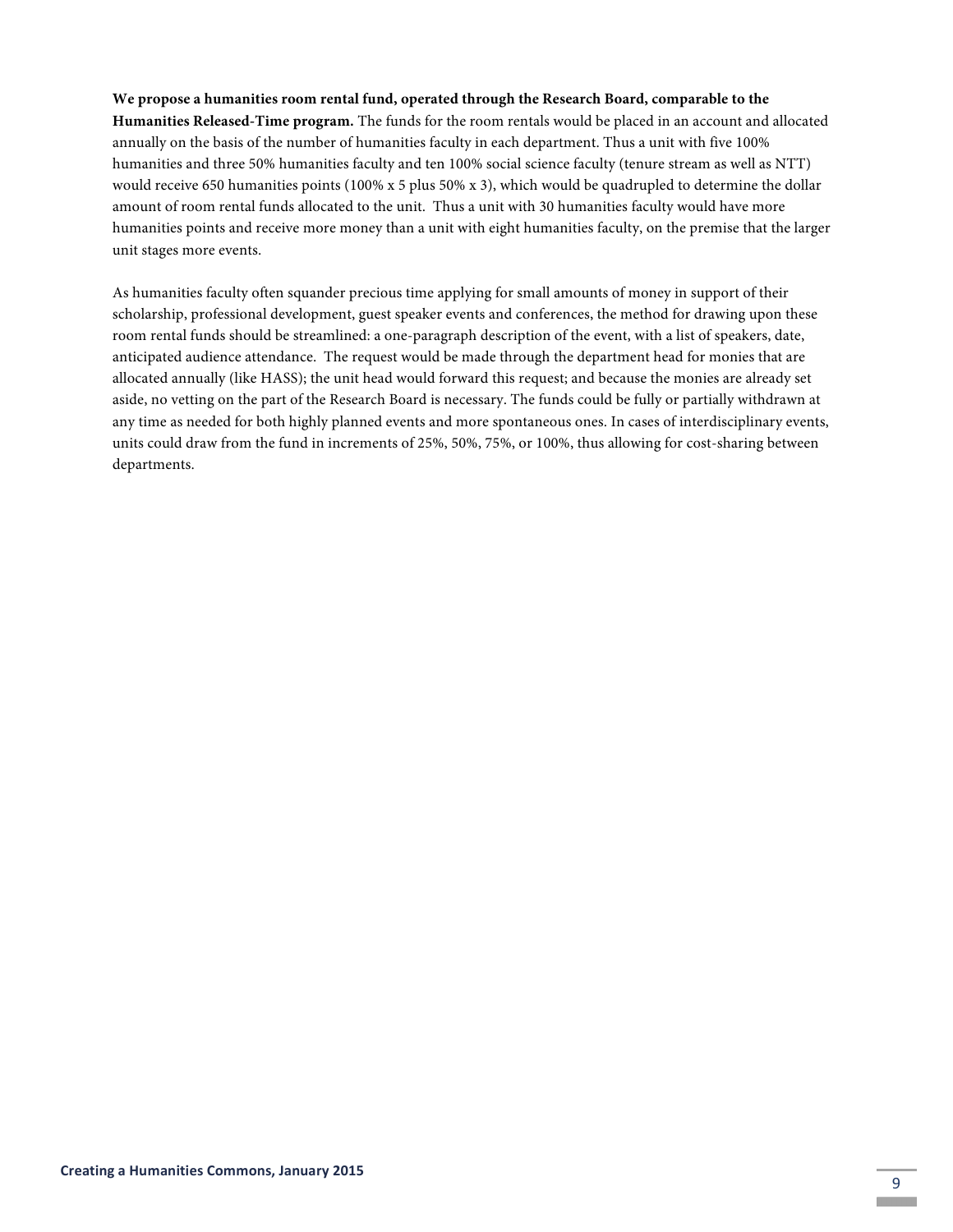# *Recommendation #2*

# **Create the Illinois Humanities Commons**

### *PROBLEM*

The effects of extraordinary humanities research and teaching pulse daily through the lifeblood of the U of I. However, the visibility that our humanities faculty have earned nationally and internationally as world-class scholars and as innovative practitioners of interdisciplinary research and teaching excellence is not reflected on our campus. While the vast majority of humanities scholars are housed in the College of Liberal Arts and Sciences, humanities faculty work in all quarters of the university. The problem is, then, that the campus has no programmatic, institutionalized way of representing the collective vitality of humanities work to our colleagues at Urbana, to campus leaders, to community partners, or to students at all levels, let alone to a general audience. In other words, we lack the means to signal that the excellence in STEM on campus is matched by world-class humanities research. This problem persists despite the labor that a variety of units – including but not limited to IPRH, the Unit for Criticism and Interpretive Theory, the Initiative on Holocaust and Memory Studies, the Center for Historical Interpretation, and the Ethnic and Gender and Women's Studies departments – do on a regular basis to promote interdisciplinary humanities work. The scholarship of humanities faculty is fruitfully heterogeneous. Each of us benefits from the pluralism – those multiple sites of energy and initiative that nurture our intellectual work. Indeed, the signature of humanities excellence at Illinois is celebrated from afar, i.e., in the national and global reputations of our faculty. Yet we lack a common campus space, physical and metaphysical, where we can regularly encounter each other to generate and exchange creative, dynamic and innovative new knowledge in ways that catalyze our diverse efforts and underscore the collective value of the work we do.

#### *RECOMMENDATIONS*

As indicated at the beginning of this report, our top recommendation is the creation of a Humanities Commons in the form of a new space, purpose-built to house the energies and initiatives that are literally brimming over the existing structures at Illinois. A new building must be part of the long game for re-imagining humanities excellence in a premier public research university in the 21st century. Therefore, in the meantime, we call for a campus-wide initiative focused on the way that humanities research proceeds from a capacious, vibrant "commons." The notion of a commons is one of shared, public space and place that assumes a collective good and works to enact it in keeping with the conventions of debate and critique that are the hallmarks of humanities practice. The idea of a commons is as old as the forest and as new as Wikipedia. It conjures historical icons of public good like the national parks and the New Deal. It has deep histories in political philosophy and economic thinking; great literatures have emerged from and narrated manifold forms of "commonwealth" and common people; the arts are living archives of common, if not universal, experiences of uncommon struggle, beauty, resistance, tragedy, failure and aspiration; and great national and public libraries, museums, and research centers have been born from all of this intellectual energy. At a moment when the very notion of the public university is under pressure and under question, the Humanities Commons offers the possibilities of an open space where answers to urgent contemporary questions can be imagined and debated – precisely because those conversations and the expertise they require and stimulate belong to everyone.

Because a Humanities Commons building is a long-term project, we recommend the following preparatory steps (some of which are also seeded elsewhere in this report):

- 1. Convene a humanities Commons Planning Committee, representative of humanities stakeholders across campus, to develop a 5-year plan to realize the establishment of a Humanities Commons by 2020.
- 2. Commission a feasibility study for a new Humanities Commons building.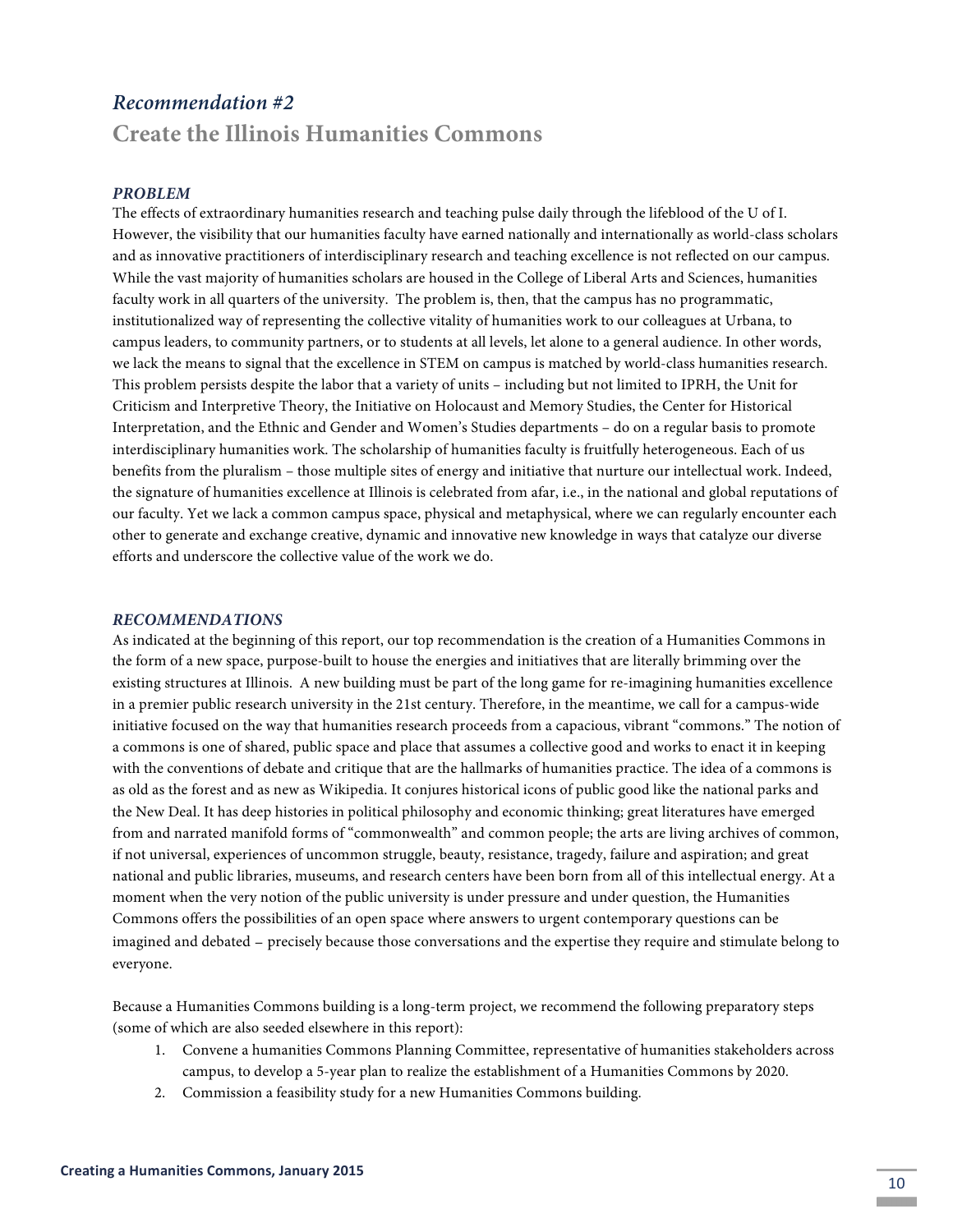- 3. Develop an aggressive Humanities advancement campaign that targets donors for the building as well as for endowed professorships and research and graduate fellowship funds for use by humanities faculty and students.
- 4. Fund a two-year programming initiative lectures, seminars, reading groups designed to educate the entire campus about the history, literature, politics, economics, science, arts and music and linguistic possibilities of "the commons" as it relates to intellectual life and the common good.

The initiative would be called "Creating a Humanities Commons." It would be advertised nationally and internationally in order to announce the new steps we are taking to enhance humanities excellence at Illinois. In other words, we imagine a full-court press for what will become a signature Illinois vision, driven by the ideas that undergird the redesign of the life of humanities research on campus – all showcased by the Humanities Portal. (See Recommendation #7.)

This "Creating a Humanities Commons" initiative could dovetail with some aspects of the Humanities Without Walls project – indeed, it follows logically therefrom. But the "Creating a Humanities Commons" initiative should have its own discrete planning and programming and should be oriented toward realizing the future Humanities Commons building and reconfiguring existing units and programs accordingly.

- 5. Convene an ongoing Humanities Commons Working Group (HCWG), which would work in concert with each of the above steps and groups. The chief aim of the HCWG would be to re-imagine and reconfigure existing humanities research initiatives so as to maximize the potential for interdisciplinary work through shared space and collective management of university resources. The charge of this WG would include:
	- Aligning building design with research configuration;
	- Determining a long term budget for the building design;
	- Developing links between humanities research and teaching;
	- Designing public engagement and community outreach programs and opportunities for Humanities Commons faculty and students.

#### *BUDGET ITEMS*

Programming Initiative: 20k per year for programming, with staff support from the OVCR (ideally, Melissa Edwards and Andy Blacker) = \$40k, AY 2015-16, 2016-17

#### *OUTCOMES*

• Humanities faculty across campus and regardless of college have the opportunity to participate in longterm conversations about what a Humanities Commons should do, how it should be run, and how it should be positioned, in concert with current and future humanities initiatives, to enhance the mission of a liberal arts and science education in a public research university.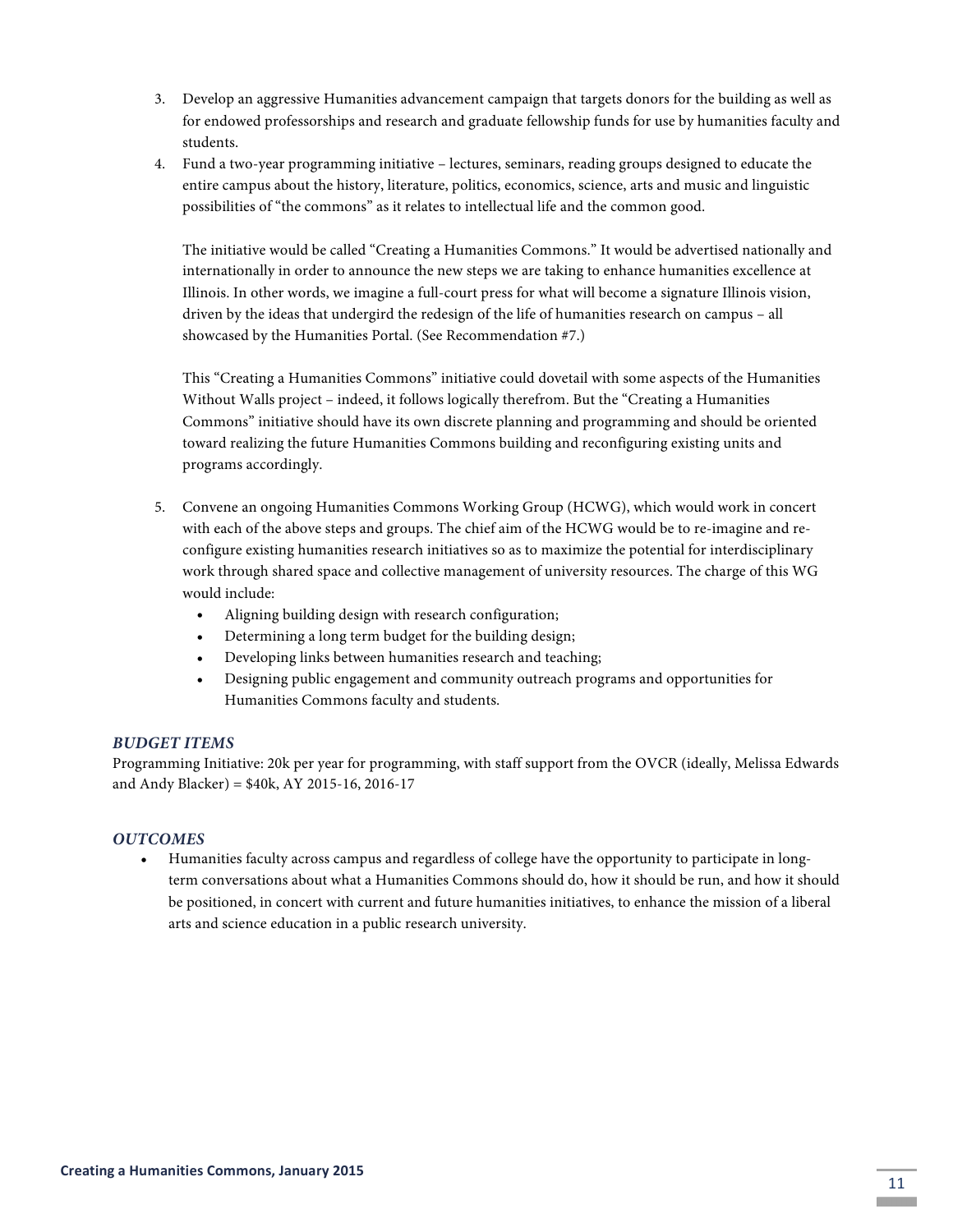# *Recommendation #3* **Fund IPRH through the OVCR Umbrella**

#### *PROBLEM*

The Illinois Program for Research in the Humanities (IPRH) functions as a research center for the broadest spectrum of humanities scholars on our campus, but currently does not have structural equivalence with other major interdisciplinary centers (Beckman, IGB, iSEE, etc.), each of which reports to the OVCR. Likewise, IPRH has historically been overlooked and under-appreciated by the campus at large, even though it has garnered millions of dollars in external grants for humanities research from the Mellon Foundation; provided scores of faculty and graduate students with supported research leave over the last decade; and sponsored an equally impressive number of conferences, colloquia, visiting speakers and panels that showcase the work of humanities scholars and others from Illinois. These activities have generated new research that has directly resulted in scholarly publications in myriad humanities and arts fields.

Despite this record, IPRH currently has no guaranteed recurring budget, which puts the University of Illinois woefully behind its peer institutions. Beyond its base budget, IPRH receives only \$57,000 annually from central campus, funds that primarily support faculty and graduate student fellowships, but must be requested all over again each year on an ad hoc basis. Until recent plans for its move to Levis in fall 2015, it was housed in a substandard facility: an aging building with inadequate space for events, both in terms of size and accessibility (being non-ADA compliant), and so far from its academic community that faculty and graduate students often miss events they would ordinarily attend. Negligible budget and degraded facilities mark second-class status in the symbolic economy of public higher education. Thanks to the work of IPRH director Dianne Harris to bring these issues to the attention of campus administration, some of these issues are now being addressed. Yet the issue of equivalency with other signature interdisciplinary centers on campus remains.

#### *RECOMMENDATIONS*

- 1. Move IPRH's reporting line and budget to the OVCR starting AY 15-16
- 2. Ensure a recurring budget of at least \$57,000 (at least equivalent to the current annual monies)
- 3. Form a Faculty Working Group in conjunction with IPRH to address the following issues and concerns:
	- Governance
		- o Develop structures to guarantee that IPRH remains intellectually independent and driven by faculty research interests and initiatives.
		- o Develop guidelines that specify the roles and relationships of the IPRH Advisory Board, the Director and the OVCR.
		- o Adjust IPRH bylaws to reflect these configurations and to articulate decision-making procedures that ensure scholarly independence at all levels.
	- Budget
		- Research how other research centers at U of I are funded and staffed. Investigate how other humanities centers at peer institutions are funded and staffed. Design a renewable five-year budget plan that outlines annual and non-recurring IPRH funds and expenditures. The plan should specify how to provision staffing commensurate with IPRH's actual needs. Make this document available to humanities faculty as planning for the Humanities Commons moves forward.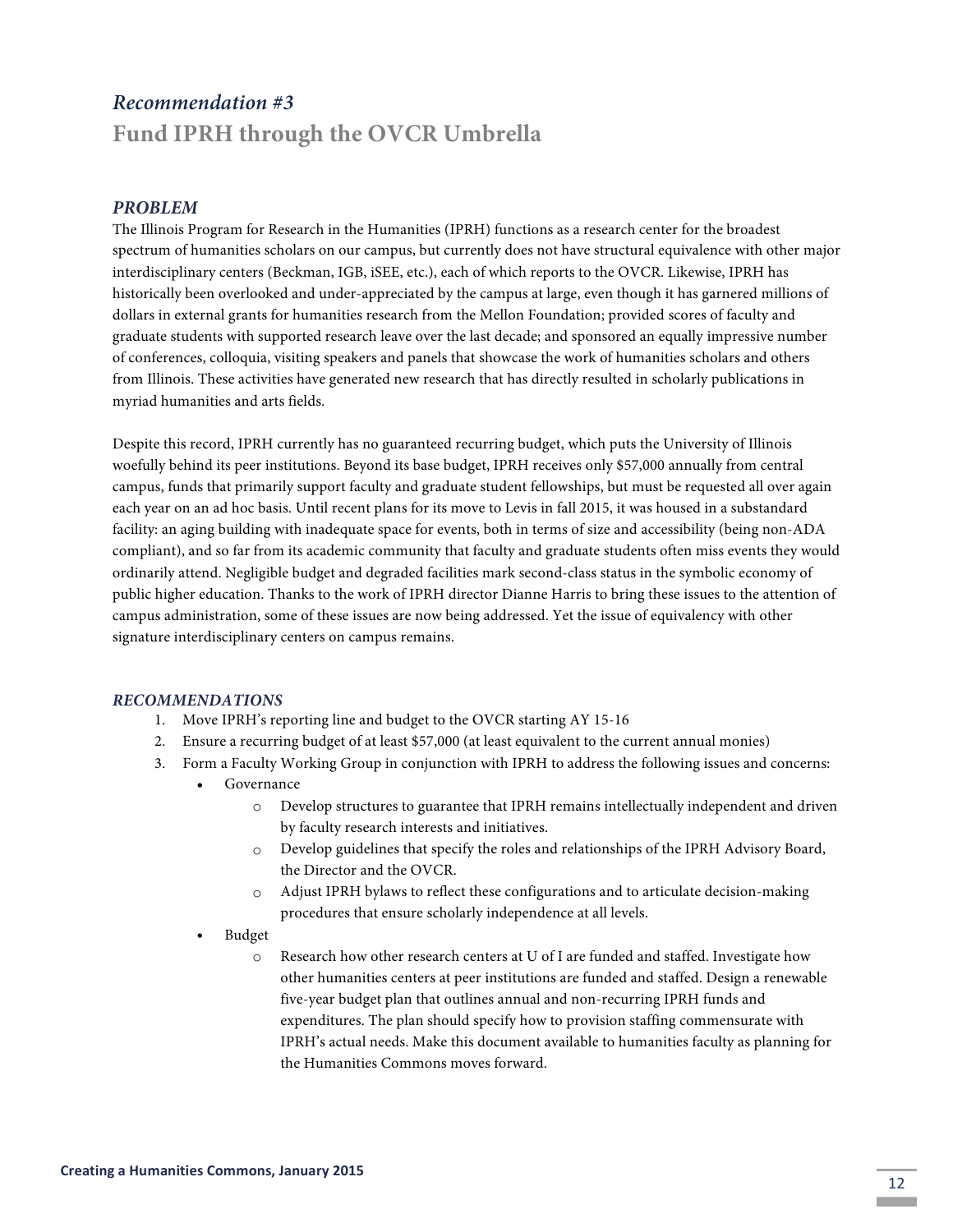- IPRH gains structural equivalence with other signature Urbana campus centers.
- IPRH gains annual budget commensurate with its work in support of humanities research, allowing it to operate not year-to-year, but with long-term planning.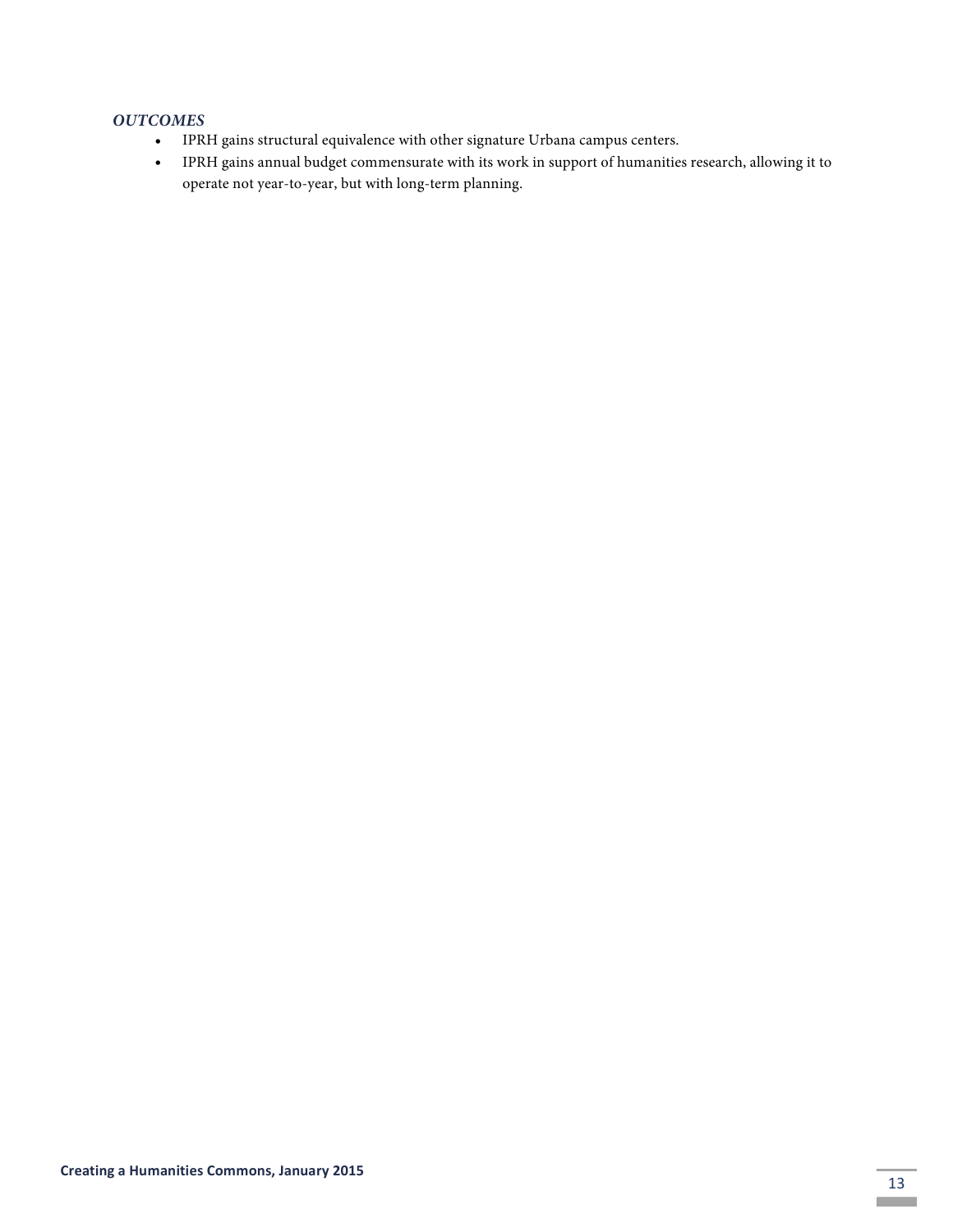### *Recommendation #4*

**Recognize and Resource Ethnic and Gender and Women's Studies as Models of Interdisciplinary Research**

#### *PROBLEM*

While the campus's most successful efforts to promote racial diversity, gender balance and interdisciplinary scholarship among faculty and students can be found in the humanities, the campus has not adequately recognized and built on these achievements. Nor have campus leaders shown that they fully understand the links between scholarly excellence and the truly interdisciplinary practice that is typical of Ethnic and Gender and Women's Studies at Illinois, whose global reputation in these units far outpaces their recognition "at home." Along with sustained efforts to hire and promote women and people of color in large humanities departments, including English and History, the five academic units most tied to scholarly agendas involving race and gender (African American Studies, American Indian Studies, Asian American Studies, Gender and Women's Studies, and Latina/o Studies) are models for interdisciplinary scholarship and teaching, integrating humanities topics, approaches and methodologies with other scholarly fields, particularly in the social sciences.

The comparative invisibility of these units and their achievements on campus is emblematic of the challenges humanists face at Illinois more generally. That is, the research that faculty in ethnic and gender and women's studies units do models the kind of interdisciplinary work that is indispensable to the university's mission and ambition – not just in our own quarter of the university but across the broader landscape of campus and in its administrative structures as well. Yet the interdisciplinary research modeled in these units, which house many faculty of color and educate many students of color, is not legible to campus leaders, to fellow faculty beyond the humanities, or to local stakeholders and donors.

Our committee has taken notice of the underrepresentation of people of color and of intersectional research in the OCVR working groups, a situation that we understand to be linked more broadly to the marginalization of the academic units in ethnic studies and gender and women's studies at Illinois. There is a widespread perception amongst faculty and students that upper-level campus administrators view ethnic studies and gender and women's studies as marginal to the overall mission of the University. The absence of discussion of intersectional research and the underrepresentation of faculty of color in the OVCR groups confirms these perceptions.

**As we write, office space and seminar space for the ethnic studies and gender and women's studies units are woefully inadequate.** Several of the ES/GWS units are squeezed into old residential homes on Nevada St., retrofitted into academic buildings. The University purchased these homes decades ago with the intention of demolishing them and finding permanent office space sufficient for the needs of these units. However, the issue of space remains unresolved years later. Several of these buildings require serious maintenance, have insufficient space for faculty offices, classrooms, and meetings, and substandard wireless internet service. The poor condition of these buildings contributes to the marginalization, invisibility, and second-class status of faculty in these units to the campus as a whole, even as they are central to the scholarship and intellectual initiatives of many humanities faculty at Illinois. This shapes students' perceptions of faculty of color who work in these spaces, with short- and long-term consequences for the true diversity of and equality for all people of color on the campus as a whole.

**The absence of individual or collaborative doctoral programs in ES/GWS represents another serious challenge confronting these units.** Ph.D. and M.A. programs are essential to a top-tier research university. It is through doctoral programs that faculty train new generations of scholars, nurture new knowledge and cultivate evolving,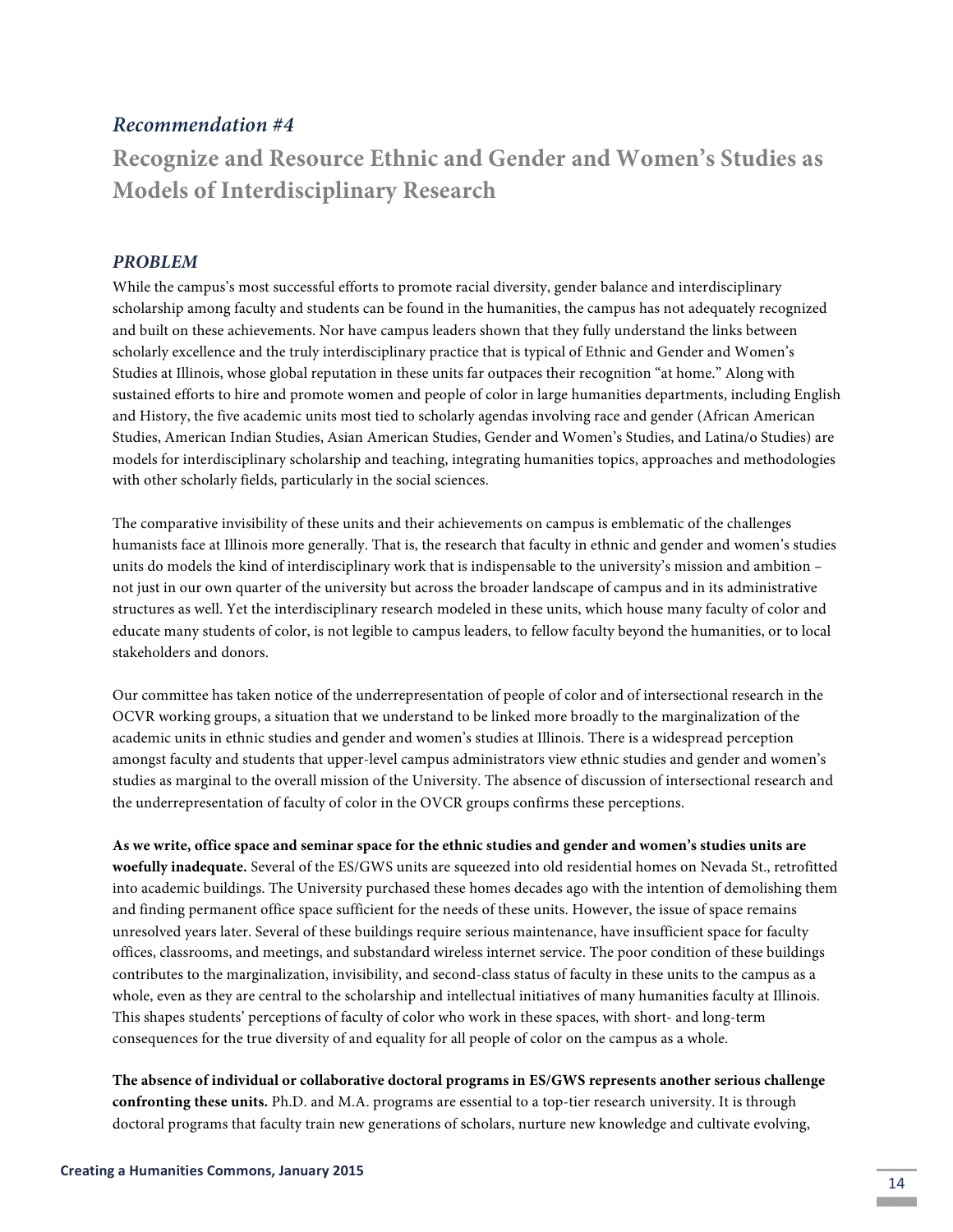flexible interdisciplinary practice. Faculty who hold joint appointments in units with doctoral programs can advise graduate students. However, those professors who hold either 100% appointments in one ES/GWS unit or joint appointments in two ES/GWS cannot direct dissertations. This inequity and segregation is misaligned with the national renown of our faculty in these units, many of whom have won major scholarly awards and have served as officers in their professional associations. Especially in a Research 1 institution, ES/GWS faculty cannot realize their full scholarly potential and training without graduate programs. For this reason, several promising junior faculty and prominent senior scholars in the ES/GWS units have left the University over the years, citing the lack of opportunities for graduate student training as a major reason for their departure.

#### *RECOMMENDATIONS*

The OVCR cannot single-handedly resolve all of these challenges facing the ES/GWS units. However, the OVCR can play an important role by responding to the signal contributions of these units to excellence in humanities research at Illinois by devising long-range plans for cultivating and maintaining their role in the Humanities Commons. We call on the OVCR to:

1. Ensure that the contributions of the humanities to campus-wide diversity efforts – primarily though not exclusively through the interdisciplinary research, teaching and engagement profiles of the Gender and Ethnic Studies Departments and Programs – are understood and recognized as indispensable to the mission of the entire land-grant university and to the retention of faculty of color.

2. Prioritize intersectional research and the inclusion of underrepresented groups in the charge letter to all OVCR working groups.

3. Create an OVCR and Provost's task force comprised of ES/GWS faculty to identify major challenges and opportunities facing their units and to make recommendations for enhancing these units over the next ten years. Topics should include space, individual and collaborative Ph.D. programs, cluster hires, and faculty recruitment and retention. This task force should issue its recommendations within one year, and the OVCR should do everything in its power to implement these recommendations.

4. Improve communication and collaboration between OVCR and Office of Diversity, Equity, and Access and other campus committees such as CORE, the Gender Equity Council, and the campus LGBTQ Committee.

- Enhanced productivity of humanities scholars in Ethnic and Gender and Women's Studies Programs.
- Heightened awareness on campus of the national and international reputations for excellence in the interdisciplinary scholarship of individuals and units linked to Ethnic and Gender and Women's Studies.
- Structural attention to the centrality of Ethnic and Gender and Women's Studies faculty research to the broader excellence of the campus as a whole.
- Better retention of faculty of color in the humanities and a correlative impact on the recruitment, retention and completion rate of students of color across campus.
- Increased recruitment possibilities for faculty and students of color.
- Improved campus racial, gender, and LGBTQ climate.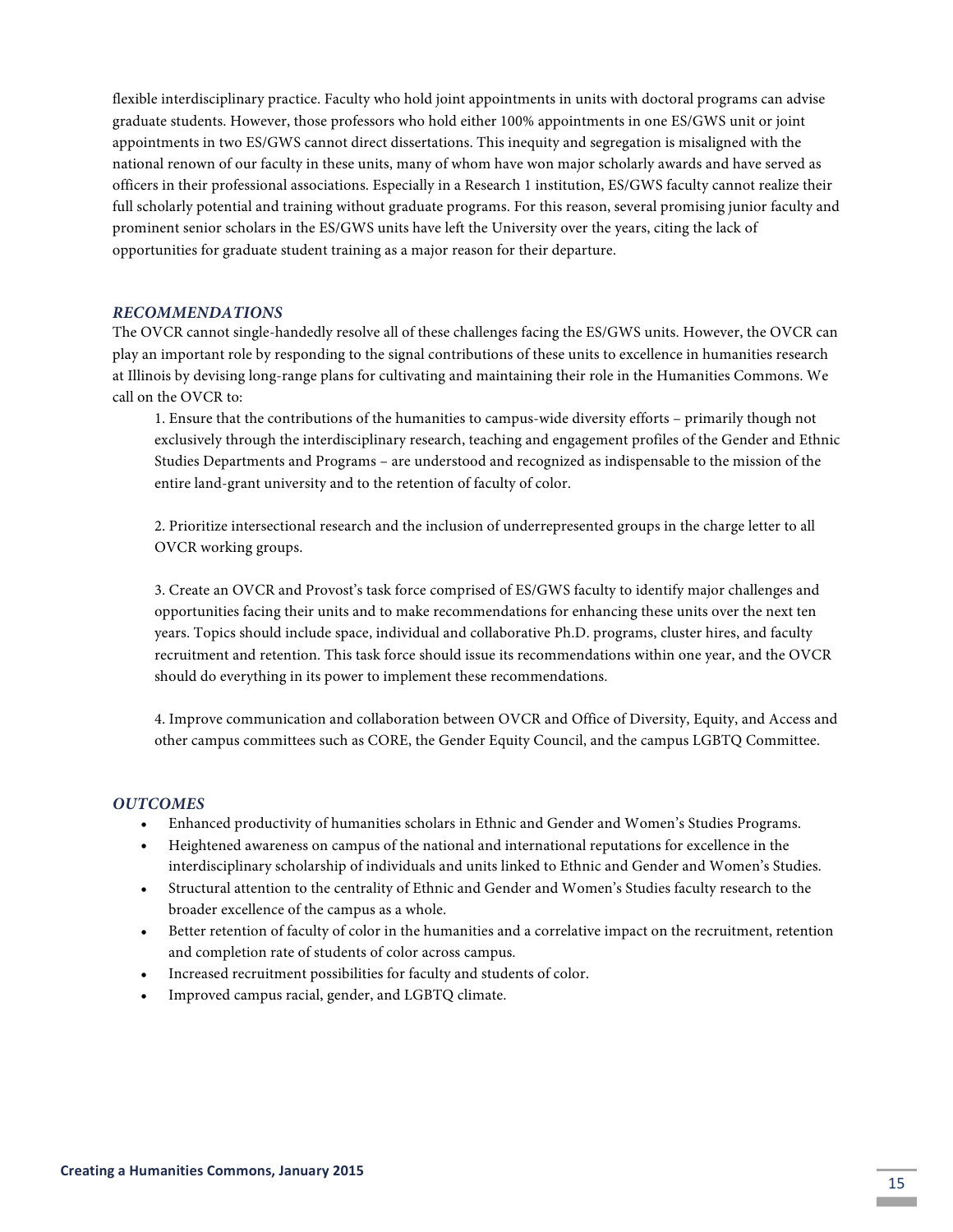# *Recommendation #5*

# **Develop Humanities/Arts Interseminars**

#### *PROBLEM*

Campus strategic plans have repeatedly emphasized interdisciplinarity as foundational to the goals of the University of Illinois as a model public research university. However, the material support for interdisciplinary efforts in the humanities and arts from both external and internal funding has been sporadic, at best, compared with resources for such efforts in the STEM fields.

The research mission of the university is tied not only to the scholarly endeavors of faculty, but also to graduate education, which is one important site for the production of primary research. In STEM fields, graduate students are typically part of a research team often funded through external grants, but in the humanities, such external funding is not available. In the humanities, graduate students more often work individually to produce new research that contributes to broader collective scholarly inquiry through conference presentations and publication. While the Graduate College has oversight for graduate programs on our campus, because of the particular funding needs of graduate students in the humanities (i.e., they are not typically funded on their advisors' grants), we urge the OVCR to consider how it can play a role in providing additional support for initiatives that foster faculty and graduate student exchange around specific research questions. Likewise, we urge the OVCR to be mindful of the need for the campus to provide resources for new and emerging graduate programs in the humanities, particularly doctoral programs in interdisciplinary fields related to ethnic and gender and women's studies. (See Recommendation #4.)

While the National Science Foundation has provided robust funding for interdisciplinary graduate initiatives since 1998 through programs such as Integrative Graduate Education and Research Traineeship (IGERT; now the NRT program), there are no comparable sources of external funding for similar initiatives in the humanities and arts.

Recognizing these disparities, several years ago the Graduate College developed the INTERSECT initiative as a source of internal funding for graduate fellowships in interdisciplinary arts and humanities education. With limited funding, the Graduate College committed to the initiative through three rounds of funding. The INTERSECT initiative has been highly successful in supporting several research groups, which have built and sustained communities of interdisciplinary research, as well as fostering connections with Beckman, CAS, and IPRH. The vast majority of the funding was limited to graduate student fellowships of \$20,000 per year. As a result, out of their dedication to graduate education, faculty who have been involved have essentially volunteered their labor to guide the interdisciplinary research groups, receiving very little direct support for their own research.

The INTERSECT initiative is coming to the end of the funding available through the Graduate College. At this juncture, the University of Illinois at Urbana-Champaign as a campus has an opportunity to distinguish itself among peer institutions by building upon the momentum begun by the INTERSECT initiative, but redesigning the funding structure. This is an especially opportune moment to:

- Provide a permanent funding structure for interdisciplinary humanities/arts graduate initiatives.
- Build in more robust funding for faculty support in such initiatives.
- Overcome the administrative barriers that inhibit interdisciplinary collaboration among faculty and graduate students across departments, schools, and colleges in the humanities and arts.

#### *RECOMMENDATIONS*

We propose a program of funding for interdisciplinary "Interseminars," which would function as 2-year "idea labs" for faculty and graduate students in the humanities and arts to build communities of inquiry around emerging research directions, requiring disciplines and interdisciplines to connect and expand.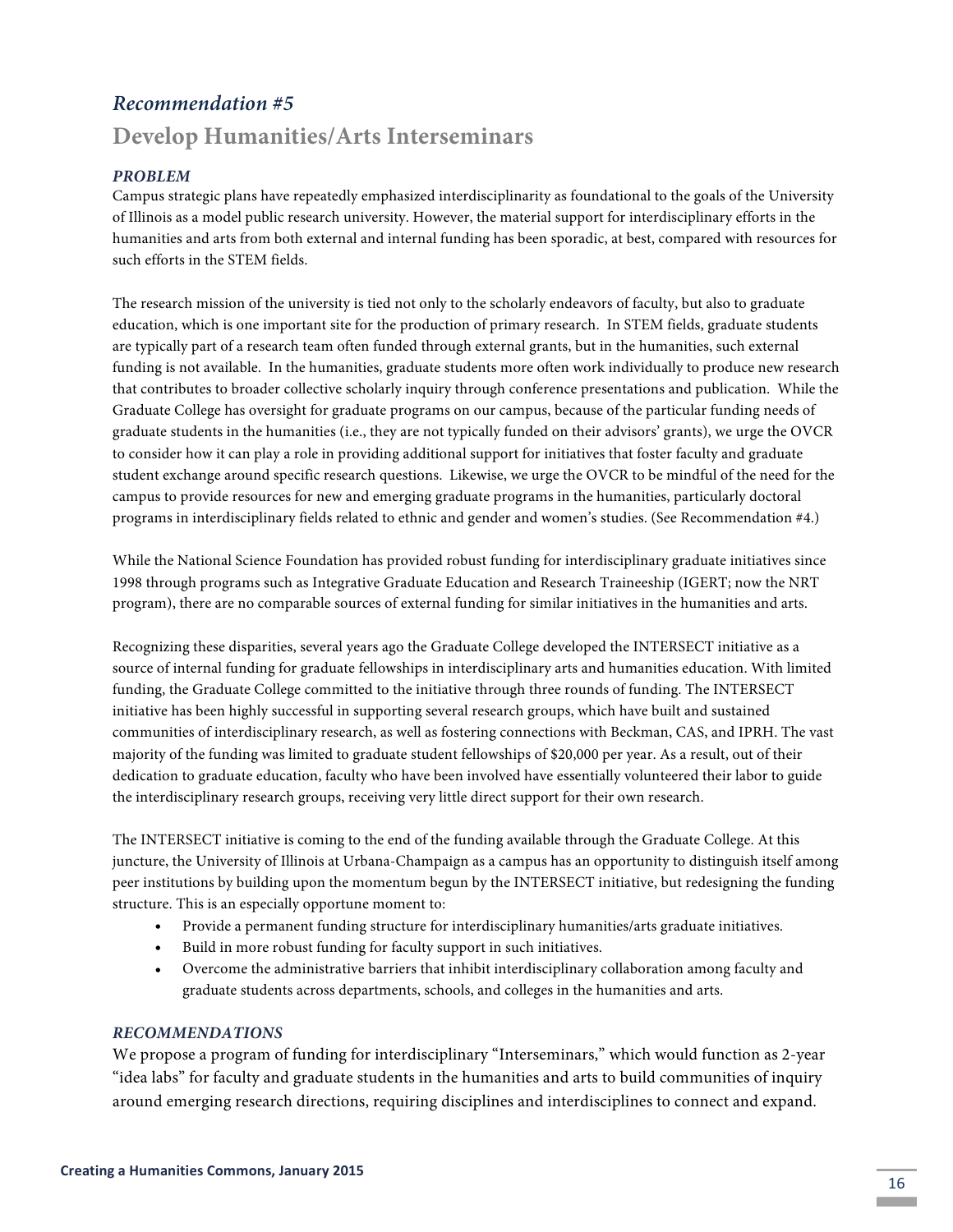Each Interseminar would include up to 6 faculty members, who would select up to 6 doctoral students so that each group is diverse in terms of stage (from new to advanced students), disciplinary specialization, and racial/gender demographics. Interseminar groups would, in their first year of funding, advance collaborative interdisciplinary inquiry through intensive reading and discussion, visiting speakers and symposia, and other research activities related to their specific topic.

During the first year, faculty would select up to 6 doctoral students for participation in the second and third years. In the second year, the Interseminar would focus on developing new graduate curricular initiatives around the research focus, offering faculty opportunities to work collaboratively on course development and team-teaching. Each group would offer three new team-taught graduate courses (one in spring of Year 2, one in fall of Year 3, and one in spring of Year 3).

Interseminar groups would be selected through an annual competition, a peer process facilitated by the OVCR. The selection committee will include humanities and arts faculty with demonstrated records of interdisciplinary scholarship and teaching, along with one representative from the Graduate College. Successful proposals would typically involve faculty from multiple academic units.

All tenure-track faculty at Illinois would be eligible to collaborate on Interseminar proposals. While faculty could come from any department or academic unit, the majority of faculty participants must research and teach in humanities and arts fields. Doctoral students from humanities and arts fields are eligible for Interseminar fellowships.

| YEAR <sub>1</sub>                                                          |                    |           |
|----------------------------------------------------------------------------|--------------------|-----------|
| Department compensation for faculty participation (two semesters)          | \$8,000 x 6 x 2    | \$96,000  |
| Visiting scholars <sup>1</sup> (honorarium, travel, lodging, meals)        | $$3,000 \times 4$  | \$12,000  |
| Faculty research funds                                                     | $$5,000 \times 6$  | \$30,000  |
| Summer funding for faculty (curricular development)                        | $$5,000 \times 6$  | \$30,000  |
| YEAR <sub>2</sub>                                                          |                    |           |
| Graduate Student Fellowships                                               | $$20,000 \times 6$ | \$120,000 |
| Department compensation for faculty participation (fall semester)          | $$8,000 \times 6$  | \$48,000  |
| Department compensation for team-taught course (spring semester)           | $$8,000 \times 2$  | \$16,000  |
| Symposium to present findings (including visiting speakers)                |                    | \$10,000  |
| Summer faculty research funds for write up/ dissemination of report        | $$5,000 \times 6$  | \$30,000  |
| YEAR <sub>3</sub>                                                          |                    |           |
| Graduate Student Fellowships                                               | $$20,000 \times 6$ | \$120,000 |
| Department compensation for team-taught faculty courses (1 fall, 1 spring) | $$8,000 \times 4$  | \$32,000  |
| <b>TOTAL</b>                                                               |                    | \$544,000 |

The following table provides budget guidelines for the Interseminar initiative:

 $<sup>1</sup>$  Depending on the research focus, Interseminars might choose to use these funds for site visits rather than for</sup> visiting scholars.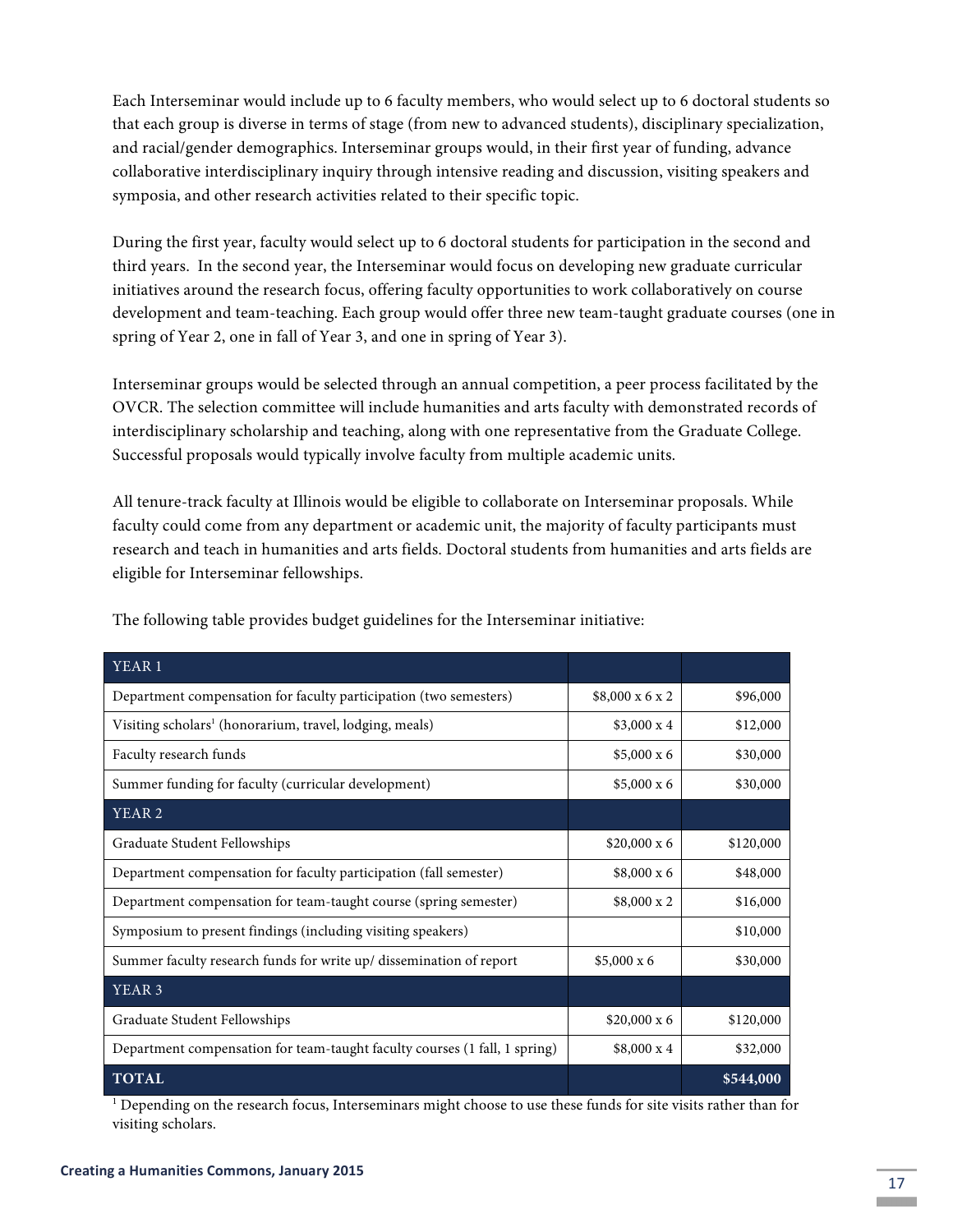The proposed Interseminar initiative differs from existing funding opportunities available through the Humanities Released Time (HRT) program and the Illinois Program for Research in the Humanities (IPRH). HRT supports individual faculty release time, but is not focused on supporting interdisciplinary collaboration. Likewise, the IPRH faculty and graduate student fellowship programs support individual faculty and graduate student projects. While the IPRH often chooses broad themes, it does not select collaborative projects for fellowship funding, nor does it privilege interdisciplinary research. The IPRH Research Clusters do support interdisciplinary collaborations at a minimal level of funding (\$2500), which can be used only to support visiting speakers.

The Interseminars, in contrast, would provide substantial, sustained support for faculty and graduate students to undertake significant interdisciplinary research collaborations that will make a lasting impact in their long-term research agendas and on the development of new research and curricular areas for the campus as a whole.

#### *OUTCOMES*

The Interseminar initiative would spark and support new lines of interdisciplinary research in the humanities and arts that would lead to:

- Scholarly publications
- Symposia and conferences
- Interdisciplinary Ph.D. dissertations
- Innovative new graduate course offerings in interdisciplinary areas
- New interdisciplinary graduate curricula
- Development of grant proposals for potential external funding

In addition, the Interseminars would create a dynamic and collaborative research environment that would strengthen faculty development and retention. All of these outcomes would contribute to distinguishing the University of Illinois as taking the lead in forging new models for generating interdisciplinary humanities and arts research.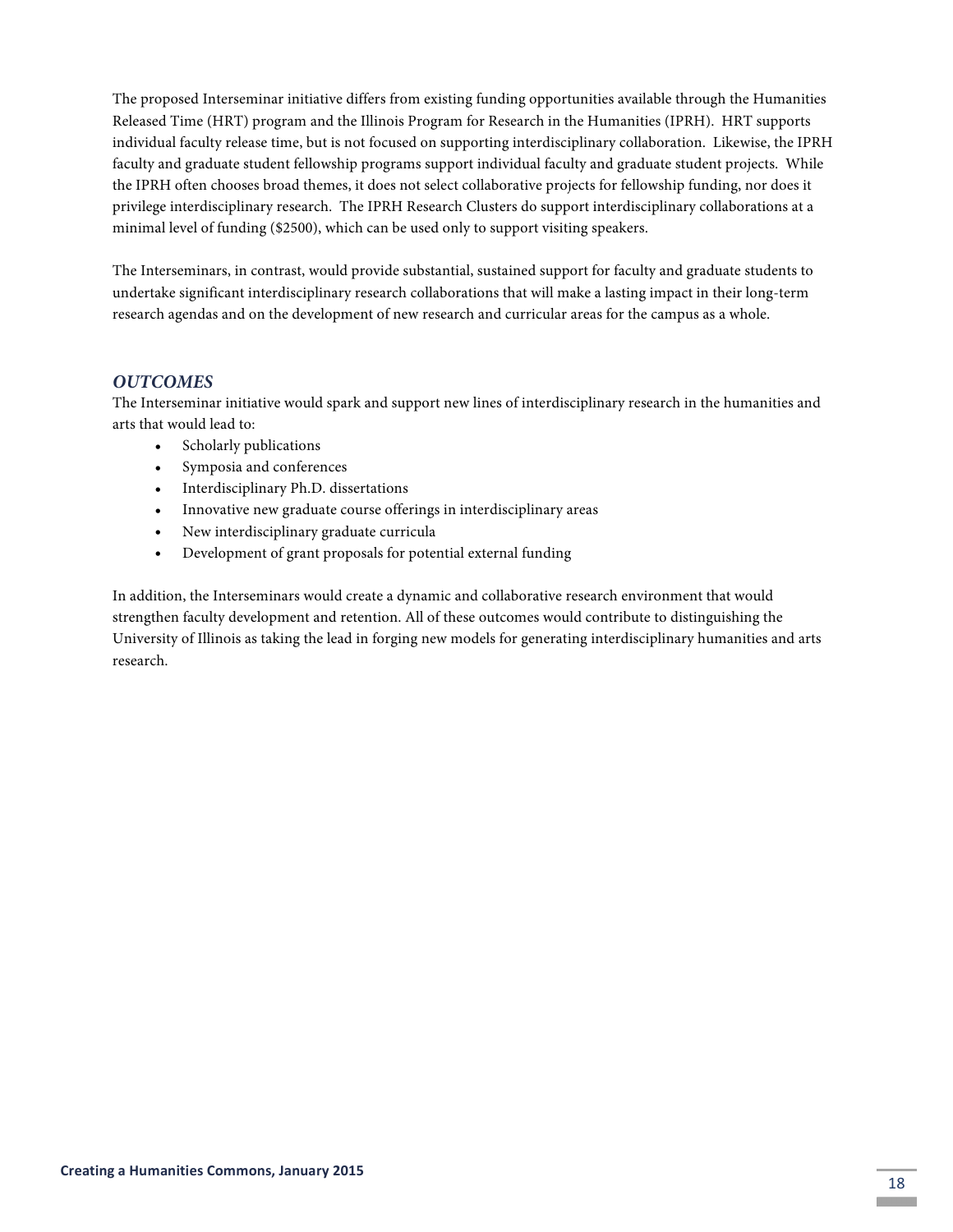## *Recommendation #6*

# **Deeply Integrate Humanities Faculty into Campus Leadership Roles**

#### *PROBLEM*

On a campus where big science and engineering dominate, the way that humanists live their daily research and teaching lives is a mystery to many faculty and administrators who work or think mainly north of Green Street. Lack of knowledge about humanists' teaching obligations, research funding, departmental staffing, and facilities is the norm, sometimes shockingly so. This gap persists even as performance and achievement norms for scientists and engineers are ascendant. Rather than a "two culture problem," this is a monoculture-subculture problem, in which the metrics used by the University largely erase the strongest achievements and values of the humanities.

#### *RECOMMENDATIONS*

- 1. Create a senior leadership seminar or fellows' program dedicated to cultivating intellectual leadership among administrators so that humanities faculty can be shapers of the academic mission of Illinois at all levels of campus leadership.
- 2. Re-think the composition of the Provost's, Chancellor's and President's leadership teams so that humanities faculty interests and concerns are part of the regular order of business.
- 3. Develop mechanisms for regular communication and exchange between campus leaders and humanist faculty around both intellectual projects and structural issues: a functioning Provost's Humanities Council, for example, with an annual agenda, transparent selection process and regular rotation.

#### *OUTCOMES*

• **Meaningful representation of humanist concerns and transparent advocacy mechanisms for humanist faculty and research at the level of campus administration.**

In calling for greater representation of humanities faculty in University leadership, we define leadership both in the strict sense of administrative positions at the Dean's, Provost's or Chancellor's offices and, more largely, within the wider process of decision-making across the University. For instance, in one of our conversations with LAS, it became clear that student admissions and student retention personnel largely minimize input from humanities programs and faculty. Humanities faculty need to be much more involved in these operations.

• **Prioritizing humanist research and teaching in every aspect of the campus mission** 

Academic debates about why the humanities matter at a public research university can be articulated most powerfully by faculty from the Humanities who have been given the voice and authority to help communicate the University's vision and mission: excellence in national and global scholarship and recognition by our peers.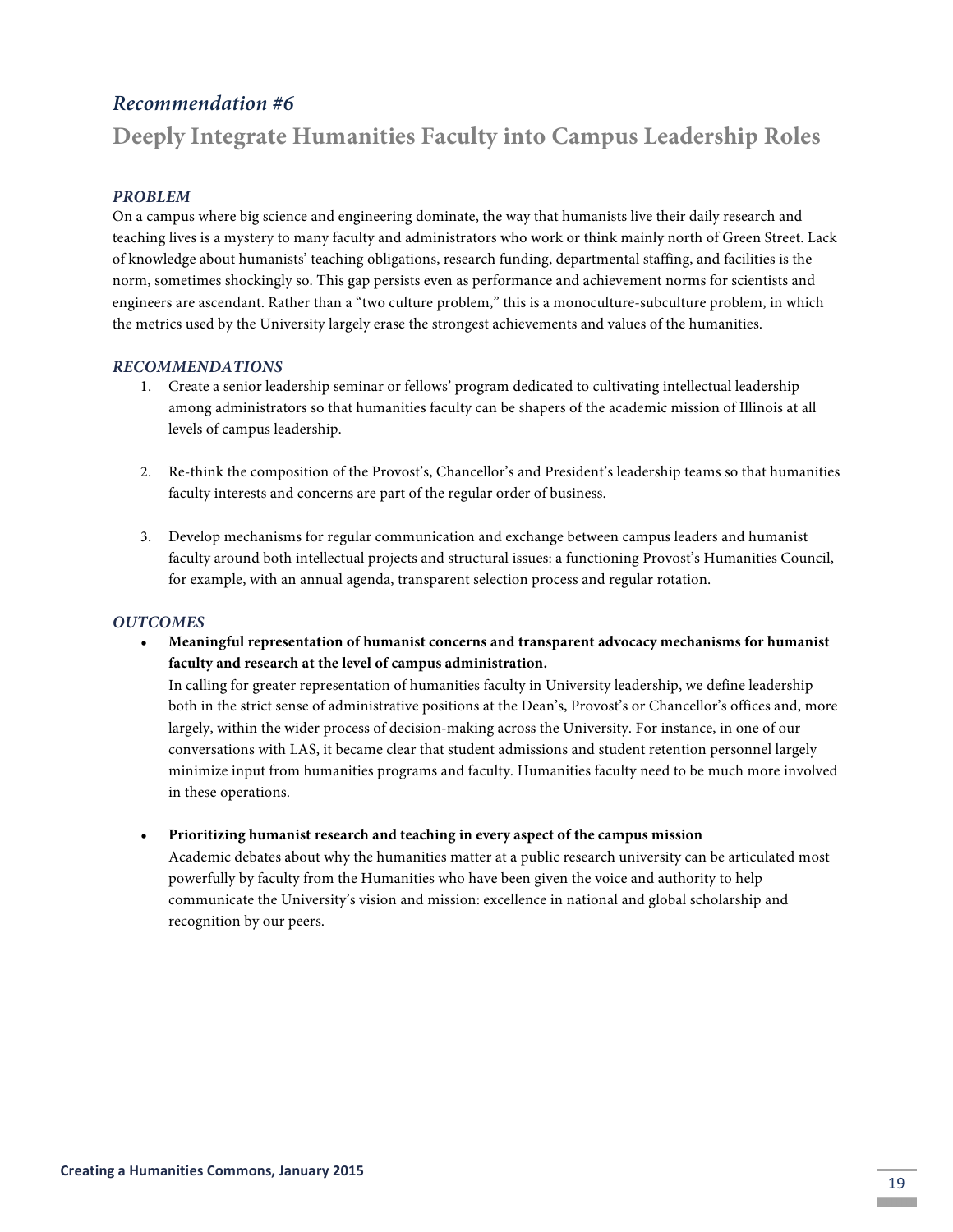# *Recommendation #7*

# **Increase Visibility of Humanities Research**

#### *PROBLEM*

Campus communication about humanities research has been haphazard, at best. The campus News Bureau focuses largely on peer-reviewed publications in scientific journals, LAS and FAA communications staff are part of the campus advancement office and have historically focused on external audiences, and the University has not provided infrastructure for humanists comparable to that of the sciences and engineering for translating their work to the broader public. Although campus communications are beginning to trend toward humanities research, unless this is an explicit campus priority, these problems will continue to disadvantage humanities faculty research in a number of ways:

- Inadequate campus-level awareness of the research and distinction of the humanities at Illinois
- Insufficient exchange of information for broader campus and faculty engagement with colleagues in the humanities
- Lack of a central event calendar to help drive attendance and planning, resulting in frequent overlaps in programming and scheduling
- Inadequate national and international awareness of the humanities at Illinois

#### *RECOMMENDATIONS*

1. **Create and Maintain a Humanities Web Portal**

Develop an ambitious new humanities web portal for the University of Illinois, publicizing and coordinating the distinguished work at Illinois and linking faculty to each other on campus, nationally, and internationally. An editorial committee can vet information and ensure accurate and inclusive content. This group should give careful consideration to the development of transparent editorial guidelines and to the coordination of information flow with units, with the OVCR, with the campus Public Affairs/News Bureau offices, and with the Research Communications Council.

**N.B.,** the portal should amplify current communications efforts in various units, but not replace such efforts.

#### 2. **Develop "Take Home Points" for campus communications and advancement**

Create a working vocabulary that conveys the richness, accomplishments and consequences of the humanities to University decision-makers and fund-raisers. These "snapshots" of humanities research must be carefully balanced with more detailed, lengthier versions of content.

#### 3. **Consider the name of IPRH as it is incorporated into the OVCR umbrella**

Does IPRH remain a "program" or is it a center or institute? (See related Recommendation #3.)

- 4. **These efforts will require resources and a budget for communications work.** Minimum staffing:
	- Dedicated Communications Coordinator and Web developer

Budget for promotional efforts:

• Including development of audience-specific communications materials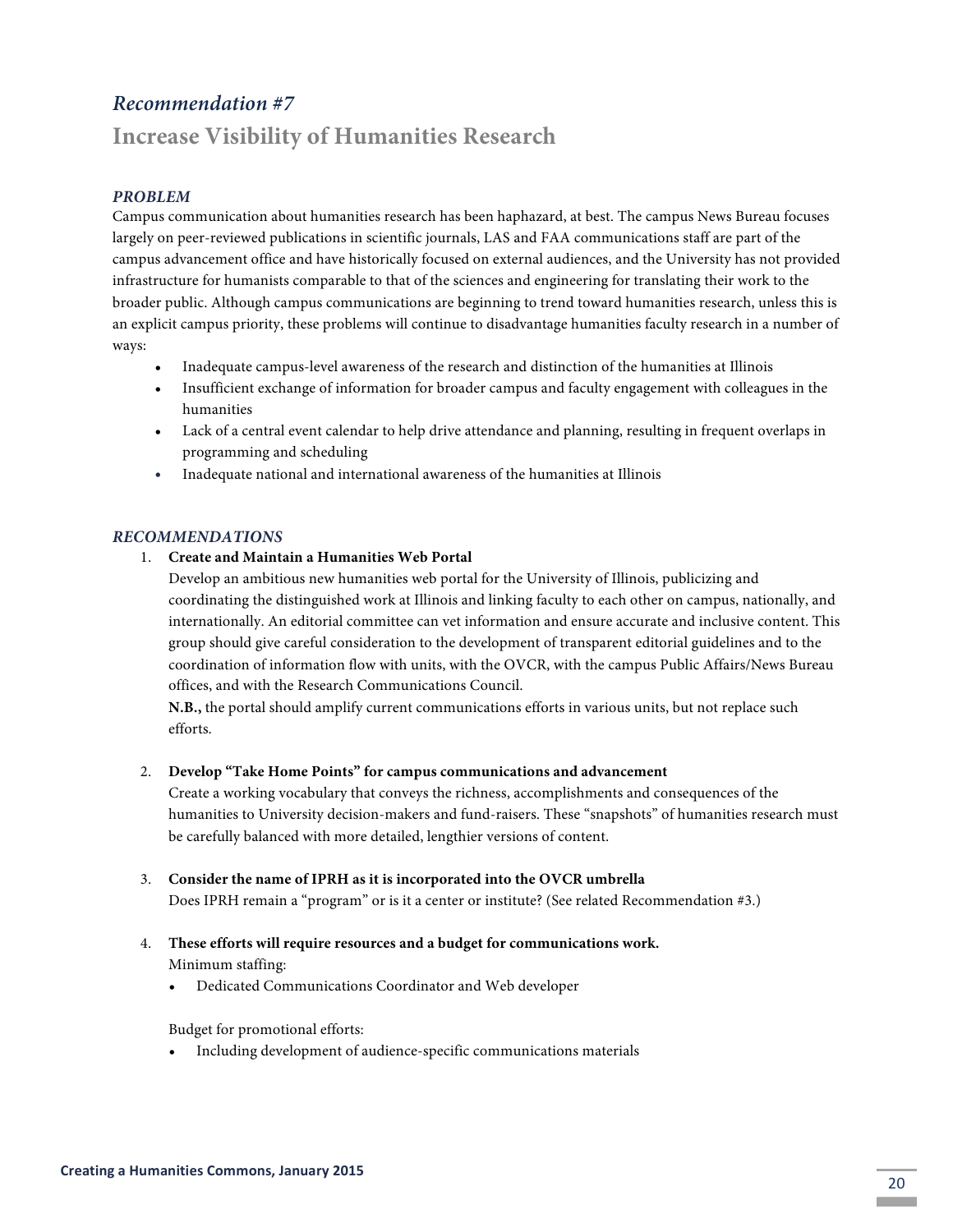#### *OUTCOMES*

- **Creating and maintaining a Humanities Web portal will lead to:**
	- o Increased campus-level awareness of the research and distinction of the humanities at Illinois
	- o Improved dialog and engagement with colleagues in the humanities, across campus
	- o A central repository for events (event calendar) to help drive attendance and facilitate planning, reducing frequent overlaps in programming and scheduling
	- o Greater national and international awareness of the humanities at Illinois and greater visibility for the university overall
- **Developing a working vocabulary that conveys the richness, accomplishment and significance of the humanities to the variety of audiences we seek to reach, including University decision-makers and fund-raisers.**

This vocabulary will be used to gain visibility, purchase, and funding interest for humanities research and will enable campus Public Affairs and other campus communications and advancement staff to showcase the achievements of humanities research, both discipline-based and interdisciplinary.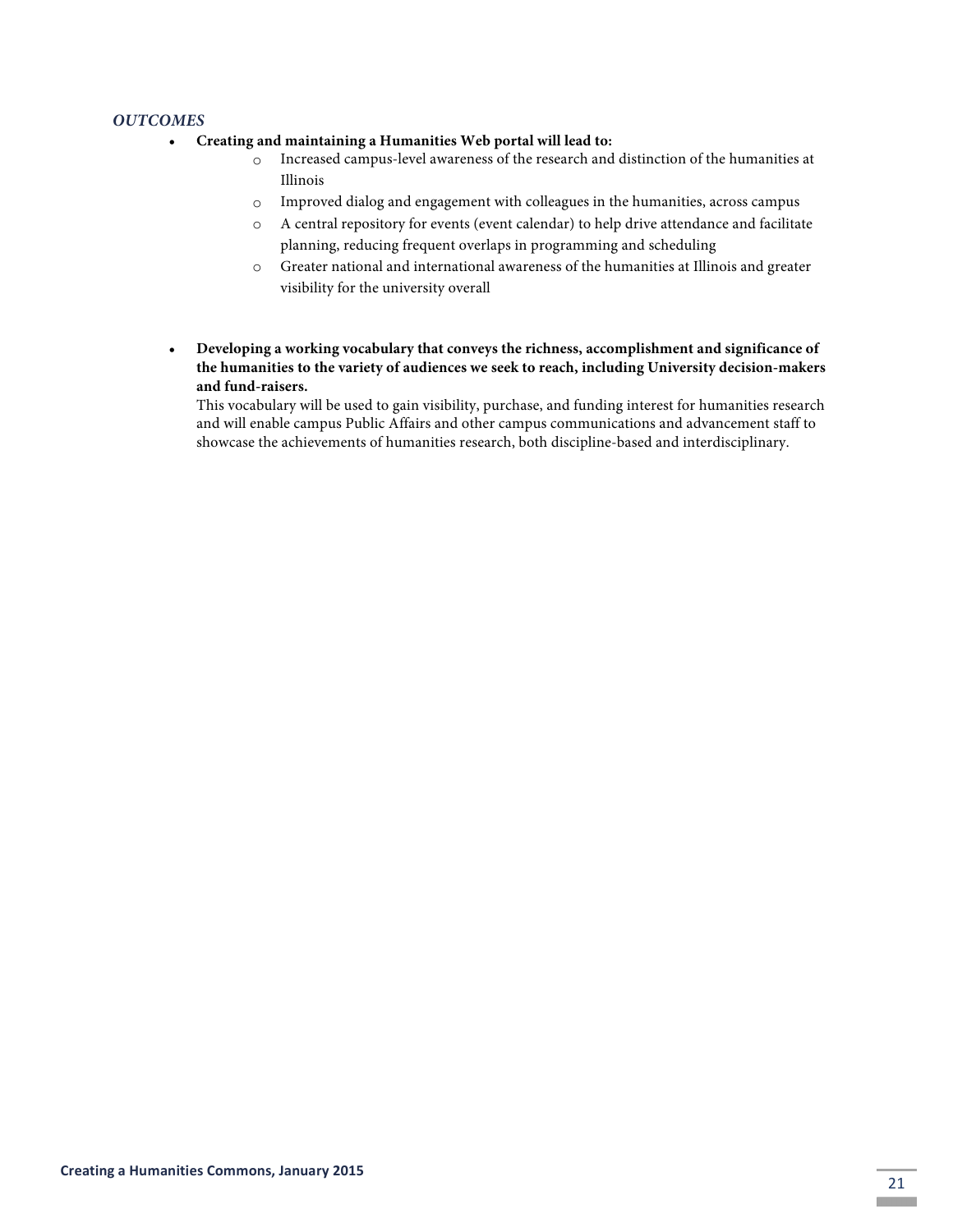### *Recommendation #8*

# **Sustain and Build Robust Humanities Faculty Research Development**

#### *PROBLEM*

Humanities departments at Illinois routinely hire many of the best new emerging faculty from across the country and the world. But when new humanities faculty arrive at Illinois, the underdeveloped support systems for humanities faculty slow their progress.

Thanks to the indispensable work being done by Nancy Abelmann, Associate Vice Chancellor for Humanities, Arts and Related Fields (HARF), and her colleagues in the OVCR, humanities faculty have had increasing access to transformative faculty research development opportunities in the last three years. Before the creation of HARF, little or no support was available at the department or any other level for applying for grants, developing new project ideas, or creating and sustaining interdisciplinary partnerships, if needed. This is an especially acute problem for associate professors, many of whom are dedicated to—and assigned to—service that makes it difficult to prioritize their own work. Many of those whose time is overtaxed at this stage of their career are also women and/or people of color. These services are key to the recruitment and retention of humanities faculty at all levels at Illinois.

Abelmann's initiatives (which have included information sessions, intensive proposal collaborations and one-on-one workshopping of grant proposals for humanists as well as for social scientists and arts faculty) have yielded simply incredible results in the last two cycles: 4 Guggenheim awards and 5 National Endowment for the Humanities Fellowships (see Appendix D for details). The team she has built has modeled best practices that can be mined and extended towards a more systemic approach to faculty research development. Into the future this could perhaps be housed in the Humanities Commons. In the meantime, we need to build on these successes by developing and sustaining a variety of initiatives that contribute to humanities faculty intellectual development and link their intellectual work to broader projects of institution-building as well.

#### *RECOMMENDATIONS*

1. Keep HARF reporting line directly in OVCR. The WG sees this office providing key grantsmanship services that target specific intellectual development priorities and enhance faculty funding competitiveness (and as distinct from the kinds of support IPRH offers).

2. Expand the reach of Abelmann's HARF activities by offering a training program designed to develop senior faculty as mentors for proposal-writing and first-book development; this would include course release funds to their department and research funding as incentive to take time away from their own research and teaching.

3. Design and fund a Manuscript Workshop program to provide incentives to both internal (U of I) and external experts to supplement the support humanities faculty require to successfully complete publications. The Research Board currently models a version of this program as part of its "Funding Initiative for Multiracial Democracy Program" and we ask that it be extended specifically for humanities faculty.

4. Coordinate and provide support for Faculty Cluster Hires by offering competitive speaker and conference funds; these would be seed money for developing faculty research around themes that could eventuate in requests for new hires across departments and/or programs.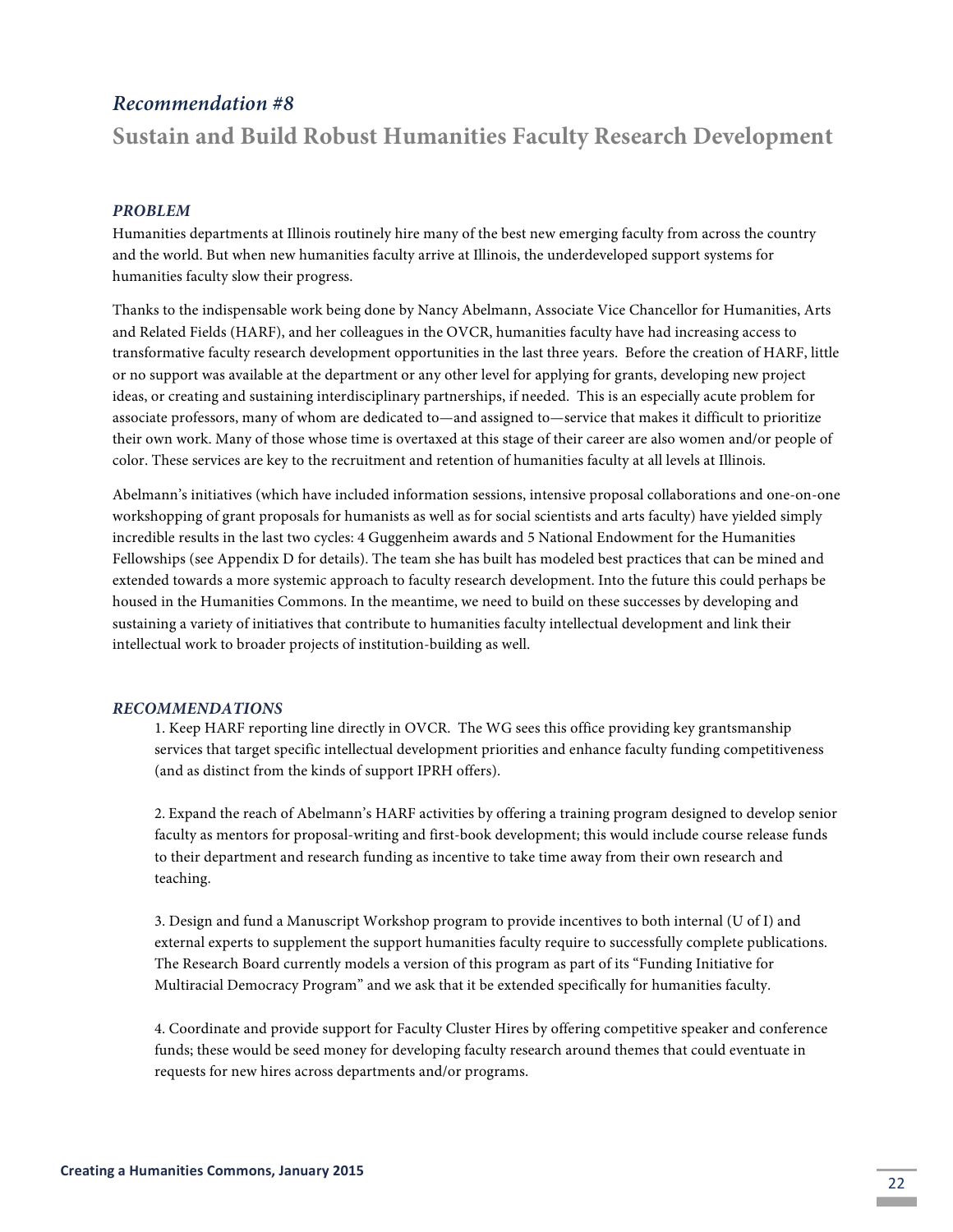5. Double the funds allocated to the Campus Mid-Career Release Time funding program, and ramp up the mentorship component (including training for the mentors); consider setting aside 2 slots of 4 or 3 of 6 specifically for humanist research projects.

#### *BUDGET ITEMS*

- Senior Humanist per year trained to develop faculty proposals:
	- ! Course buyout: \$12k
	- **Exerch monies: \$10k**
- Manuscript Workshops per year (competition via Research Board)
	- $\bullet$  \$6k each = \$12k
- Cluster hire conference funds
	- $\bullet$  \$10k a year
- Increased Mid-Career Release Time Program Funds
	- ! Currently: \$30k-45K
		- 2-3 appointments per year
		- \$12,000 release time to department
		- \$2000 in discretionary funding
		- \$1000 for senior scholar review
	- ! Add 2-3 appointments
	- ! Add \$30-45k

- Facilitate faculty intellectual growth throughout the career.
- Enhance existing funding opportunities for mid-career advancement.
- Increase competitiveness of humanities faculty for national and international fellowships and grants.
- Coordinate faculty research interests with future hires and create faculty buy-in for and contribution to broader institution-building projects.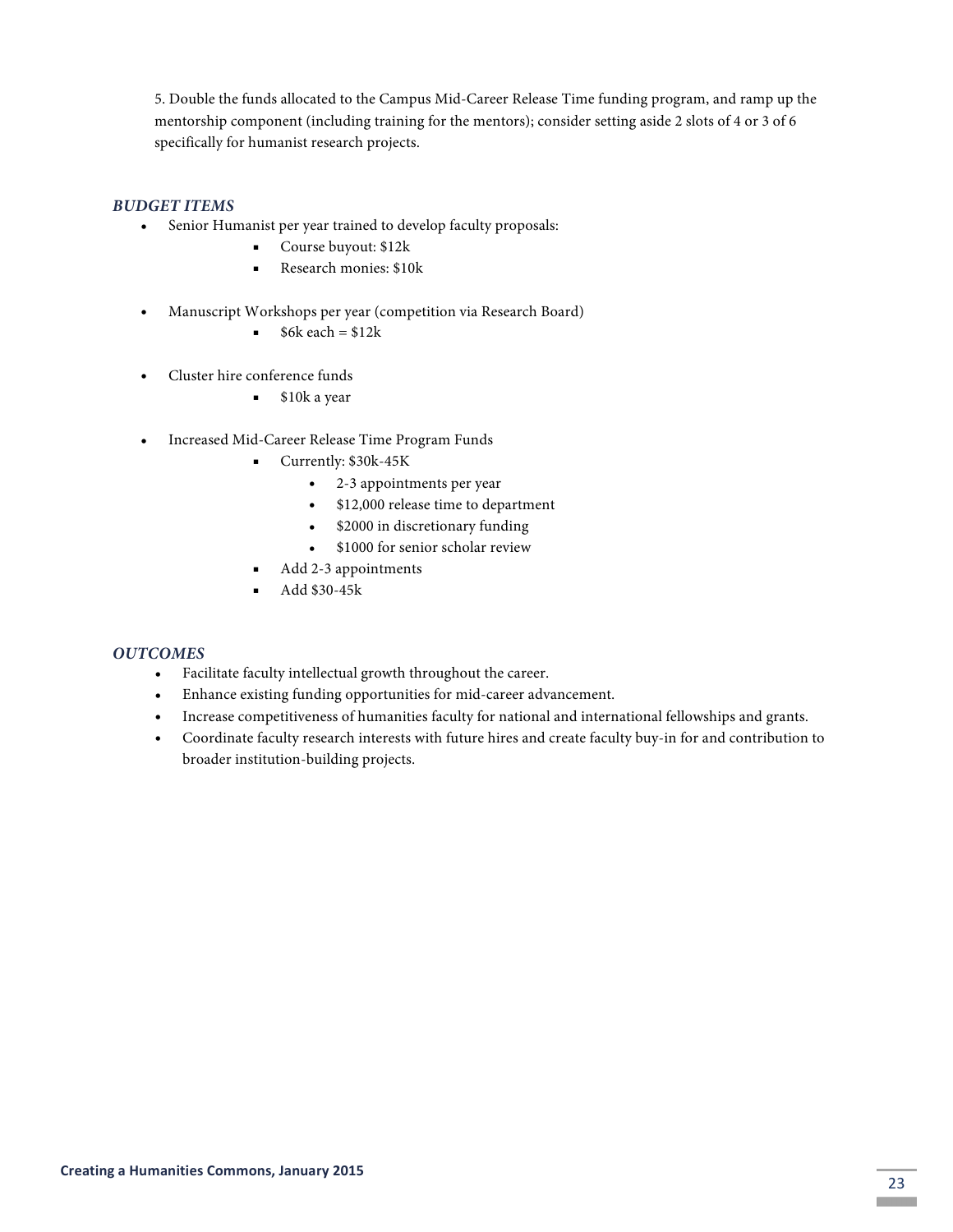# *Recommendation #9*

# **Develop an Aggressive Plan for Advancement in the Humanities**

#### *PROBLEM*

There is a disturbing asymmetry in advancement. Humanities disciplines have not historically been the targets of big or even medium-sized donors. It appears that University advancement officers and the Foundation place a higher priority on fundraising in engineering, computer science, etc. than they do in LAS, FAA, etc. (The pay scales of the officers also reflect this: the highest paid advancement officers are in Engineering.) Recently, we have seen modest steps to improve this problem, including a focused process of assigning advancement staff to LAS humanities units and assessment of those units' advancement needs. Similarly, campus efforts to reach out to the Mellon Foundation and others have increased the University's visibility as an institution seeking sustained funding for humanities research. Further, University administration efforts to consider how to include a humanities and arts component in the next major capital campaign indicate an institutional awareness of the need for a new approach in this area.

#### *RECOMMENDATIONS*

Working in conjunction with the Office of the Vice Chancellor for Institutional Advancement, create a plan for advancement that reflects the specific needs of humanities scholars.

- Aggressively hire advancement officers with degrees in and/or professional experience with the humanities.
- Significantly increase the number of endowed chairs in the humanities.
- Raise funds for a centrally located Humanities Commons building (see previous sections, above).
- Coordinate with department Executive Officers so that all opportunities are maximized.

- Raise profile of humanities research among donors and alumni/ae with trickle-down benefits to department fundraising efforts.
- By 2018: Endow:
	- o 10 humanities chairs and professorships
	- o 10 endowed humanities grad student fellowships
	- o 5 endowed research funds at the level of the Romano Scholarships in LAS
- By 2020: complete capital campaign for a new Humanities Commons building, named for a signature donor.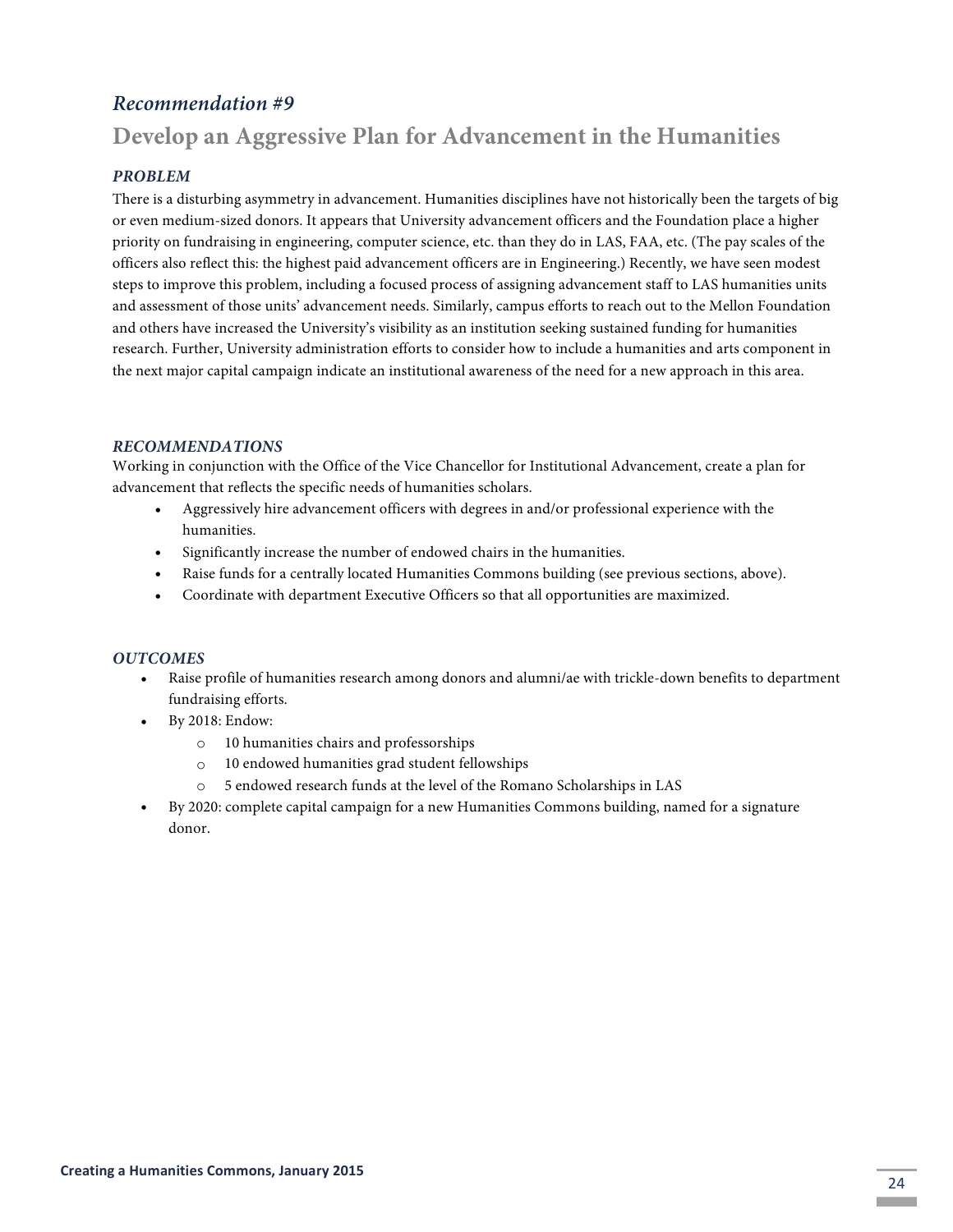# *Recommendation #10*

# **Fully Fund Programs that Enable Humanities Research**

#### *PROBLEM*

Not all funding challenges can be addressed through centralization. Indeed, one of the great strengths of humanities inquiry at Illinois has been its intellectual plurality, its polycentric character, its polyphonous energy across units, disciplines and campus spaces.

#### *RECOMMENDATIONS*

1. Sustain campus research resources that enable humanities research.

- Continue to support our world-class library at a scale and quality that distinguishes the U of I as a leader among other major research universities; its Scholarly Commons (http://www.library.illinois.edu/sc/) and blog, Commons Knowledge (http://publish.illinois.edu/commonsknowledge/), dovetail with the Humanities Commons project
- 2. Fully fund Research Board resources in the humanities.
	- Continue the Research Board's Humanities Released Time program, pending deliberations of Campus Research Board Review Committee.
	- Develop a streamlined process for applying for funding for publication subvention/images
	- Double the Scholars' Travel program. Faculty have unequivocally stated that is a valuable resource for scholars who need to travel to national and international venues to develop contacts, projects, and research networks.

3. Assure that humanities faculty are rewarded with competitive salaries using comparative benchmarks from peer institutions.

4. Fully resource departmental support for administrative tasks.

- Reevaluate the wisdom of a shared services model and enhance secretarial and communications support in humanities departments.
- As long as IPRH is a unit, continue to fund, at a competitive level, a humanities-oriented campus communications staff member in the newly aligned IPRH, ideally with a humanities Ph.D. or equivalent experience, to articulate fully the longstanding richness and up-to-the minute innovation of the humanities at Illinois.

N.B. As the vision for the Humanities Commons evolves, this position should be imagined as a permanent staff line in the newly configured unit.

• Provide funds for departments to hire qualified staff to support faculty research and conference travel, events planning, and other research-oriented activities.

- Successful programs and initiatives already in place are enhanced during a transition period.
- Priorities not addressed by centralization and reconfiguration remain visible as budget line items.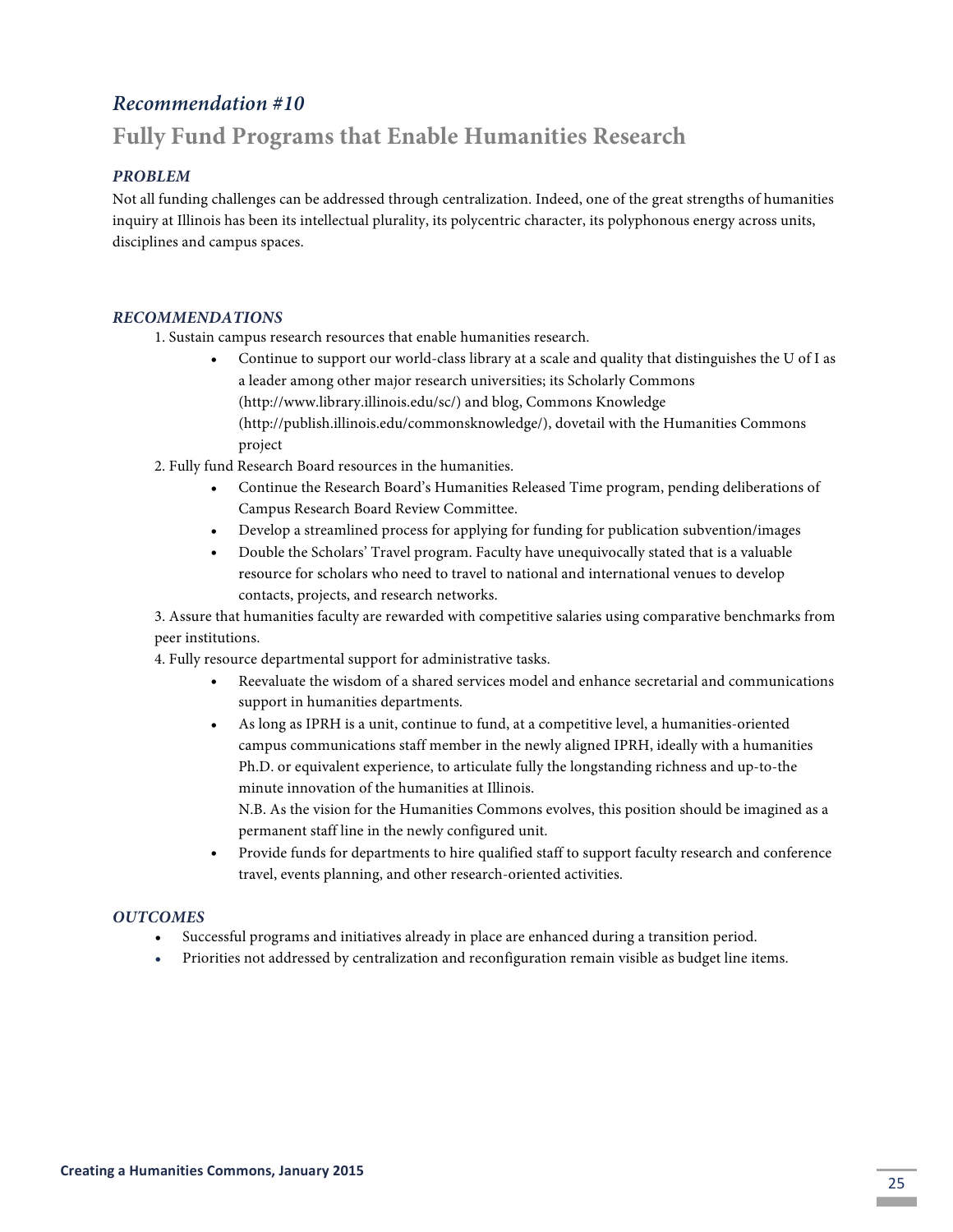# **Budget Summary**

The budget summary includes preliminary estimates for the many of the recommendations made in the report. For the sake of future planning, funding requests were populated with accurate dollar amounts to the best of the knowledge of the working group. Many of the recommendations will need to be further developed by the OVCR, the proposed Humanities Commons Working Group, or other university offices.

|                                                                  | AY                      | AY         | AY         |
|------------------------------------------------------------------|-------------------------|------------|------------|
|                                                                  | 2015-16                 | 2016-17    | 2017-18    |
| <b>Recommendation #1</b>                                         |                         |            |            |
| Rental Space Fund                                                | \$20,000                | Recurring  |            |
| Feasibility Study ( $\sim$ \$3.25/gsf; 50-60,000 sq ft building) | \$162-195,000           |            |            |
| Recommendation #2*                                               |                         |            |            |
| Humanities Development Campaign                                  |                         |            |            |
| Programming Initiative                                           | \$20,000                | \$20,000   |            |
| <b>Recommendation #3</b>                                         |                         |            |            |
| IPRH Funding (Current Level of Support)                          | \$57,000                | Recurring  |            |
| Recommendation #4**                                              |                         |            |            |
| <b>Task Force</b>                                                |                         |            |            |
| <b>Recommendation #5</b>                                         |                         |            |            |
| Interseminar Initiative                                          | \$168,000               | \$392,000  | \$544,000  |
| <b>Recommendation #6</b>                                         |                         |            |            |
| Senior Leadership Seminar or Fellows' Program                    | \$10,000                |            | Recurring  |
| Recommendation $#7***$                                           |                         |            |            |
| Dedicated Communications Staff and Web Developer                 | \$120,000               |            | Recurring  |
| Audience-specific communications materials                       | \$10,000                | Recurring  |            |
| <b>Recommendation #8</b>                                         |                         |            |            |
| Senior Humanist Training                                         | \$22,000                |            | Recurring  |
| Manuscript Workshop                                              | \$12,000                | Recurring  |            |
| <b>Cluster Hire Conference Funds</b>                             | \$10,000                | Recurring  |            |
| Mid-Career Release Program Increase (currently \$30-             | \$30-45,000             | Recurring  |            |
| 45k)                                                             |                         |            |            |
| Recommendation #9****                                            |                         |            |            |
| Advancement Officer for the Humanities                           |                         |            |            |
| <b>Recommendation #10</b>                                        |                         |            |            |
| Scholars Travel Fund Increase                                    | \$80-100,000            | Recurring  |            |
| <b>TOTAL</b>                                                     | $\overline{-\$789,000}$ | ~1,013,000 | ~1,165,000 |

\* Requires further study, see Recommendation #3

\*\* Requires further study, see Recommendation #4

\*\*\* In conjunction with IPRH staffing, see Recommendation #7

\*\*\*\*Requires further study, see Recommendation # 9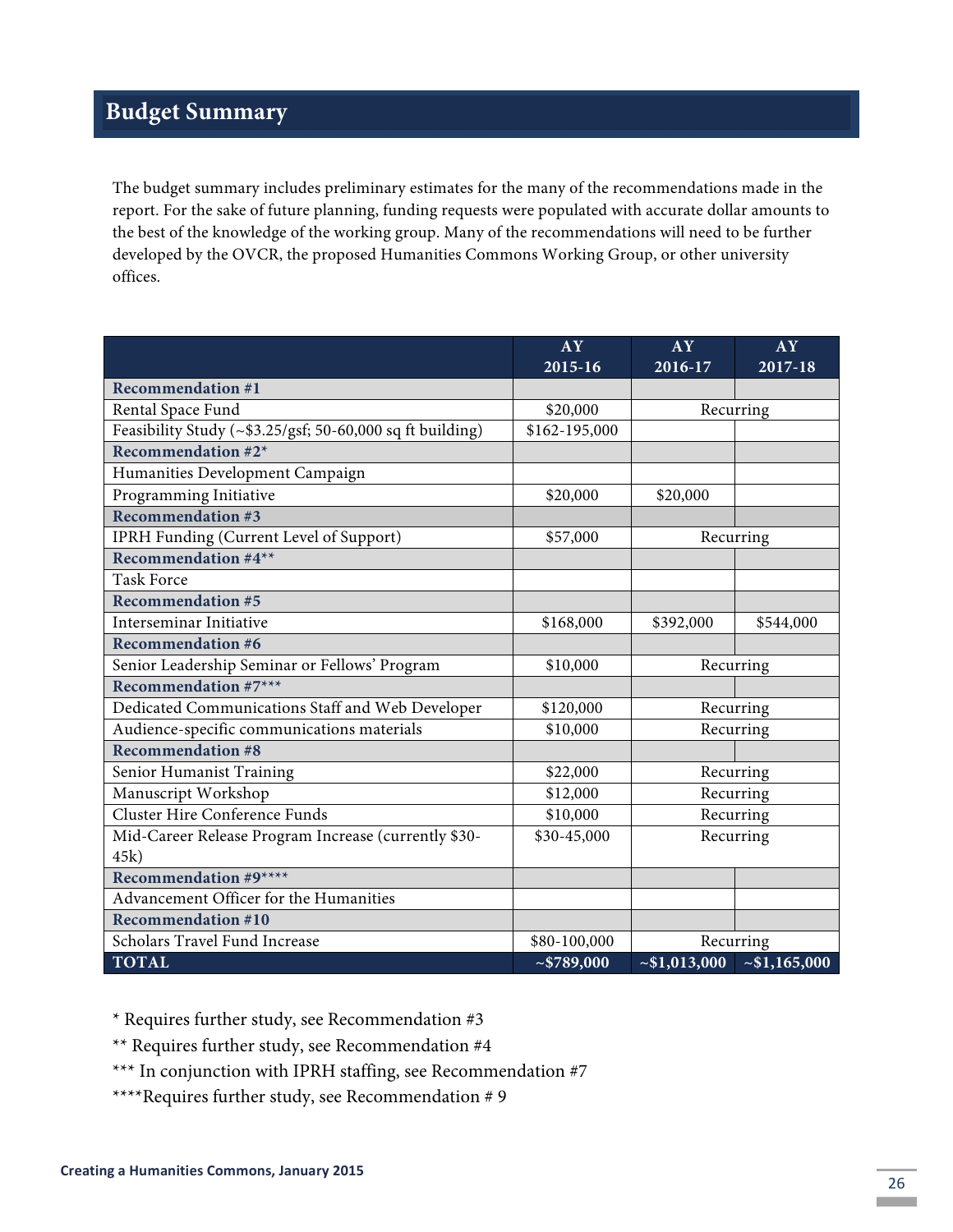# *Appendices*

**Supporting Documentation**

Appendix A: **Working Group Charge Letter** Appendix B: **Preliminary Recommendations** Appendix C: **Cluster Hire Recommendations** Appendix D: **Faculty Services Overview**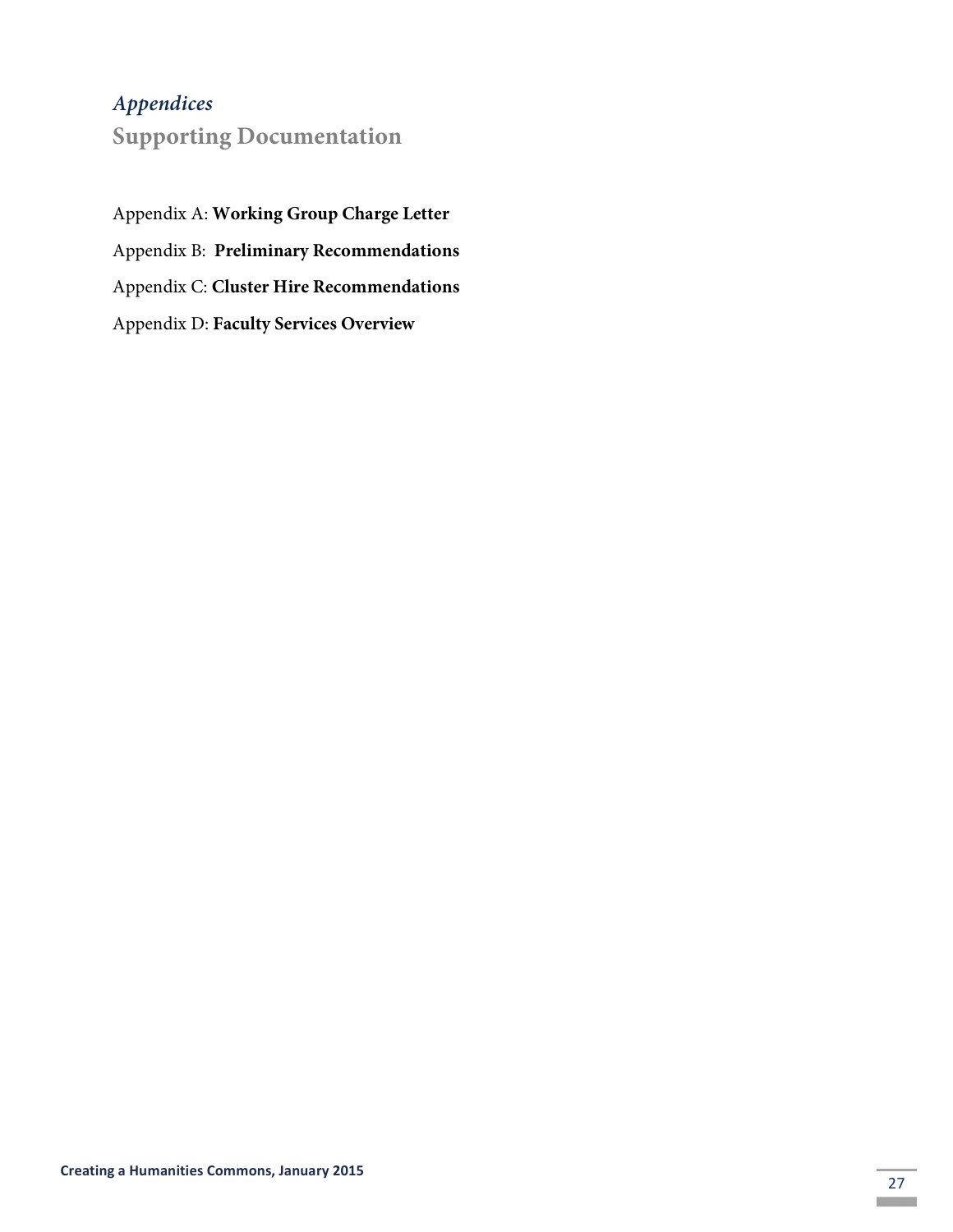### CHARGE LETTER

I am writing to ask you to the serve on the Interdisciplinary Working Group for the Humanities, which will be chaired by Prof. Antoinette Burton. This Working Group, jointly sponsored by both the Office of the Provost and the Office of the Vice Chancellor for Research, will advise campus administration on how to support the growth, strength, and visibility of the campus's scholarship in the humanities. The goals of this Group will include:

- Advising campus administration on how best to support both scholarship in the humanities and partnerships among faculty in the humanities
- Building on the process of Visioning Future Excellence, connecting individuals and groups of researchers to enable creative new scholarship
- Working with OVCR staff to create strong coherent external communications that present Illinois as a world leader in the humanities
- Evaluating options for additional support for scholarship in the humanities and especially support for faculty who are seeking external funding in the humanities
- Identifying the multiple units and centers on campus that support humanities research and making recommendations for how to promote possible synergies.

The Humanities Working Group is fortunate to be able to build on the outstanding synthetic work and thinking of both the Illinois Program for Research in the Humanities and the Unit for Criticism and Interpretive Theory, as well as other programs and initiatives that support the development and excellence of humanities research on our campus. In considering how the campus can best take a coordinated approach to humanities research infrastructure, I expect that the Working Group will meet with the leadership of these and other programs. These conversations will allow the Working Group to gain insights from their experience with the research support infrastructure needs of their units, as well as on humanities research infrastructure at large.

I look forward to working with the Humanities Working Group to establish milestones and timelines that will help guide its activities, while also allowing for flexibility in response to new developments. It is my hope that by the end of 2014, this Working Group will be broadly recognized for providing greatly improved communication on campus for activities in its area and for broadly serving faculty research programs. I will be particularly interested in the Working Group's recommendations for how we can institutionally provide better support so that our humanists can maximize their potential for exciting interdisciplinary, collaborative work that will both distinguish the University of Illinois and contribute to "finding solutions to the grand challenges of the century," as Chancellor Wise and Provost Adesida charged in the letter accompanying the 2013-2016 Strategic Plan.

I expect that the Working Group will begin to meet within the next several weeks. Please confirm your willingness to serve to Ms. D'Anne Winston in OVCR at dwinston@illinois.edu, and feel free to contact me, Prof. Nancy Abelmann (Associate Vice Chancellor for Research for the Humanities, Arts, & Related Fields), or Prof. Burton with any questions you may have.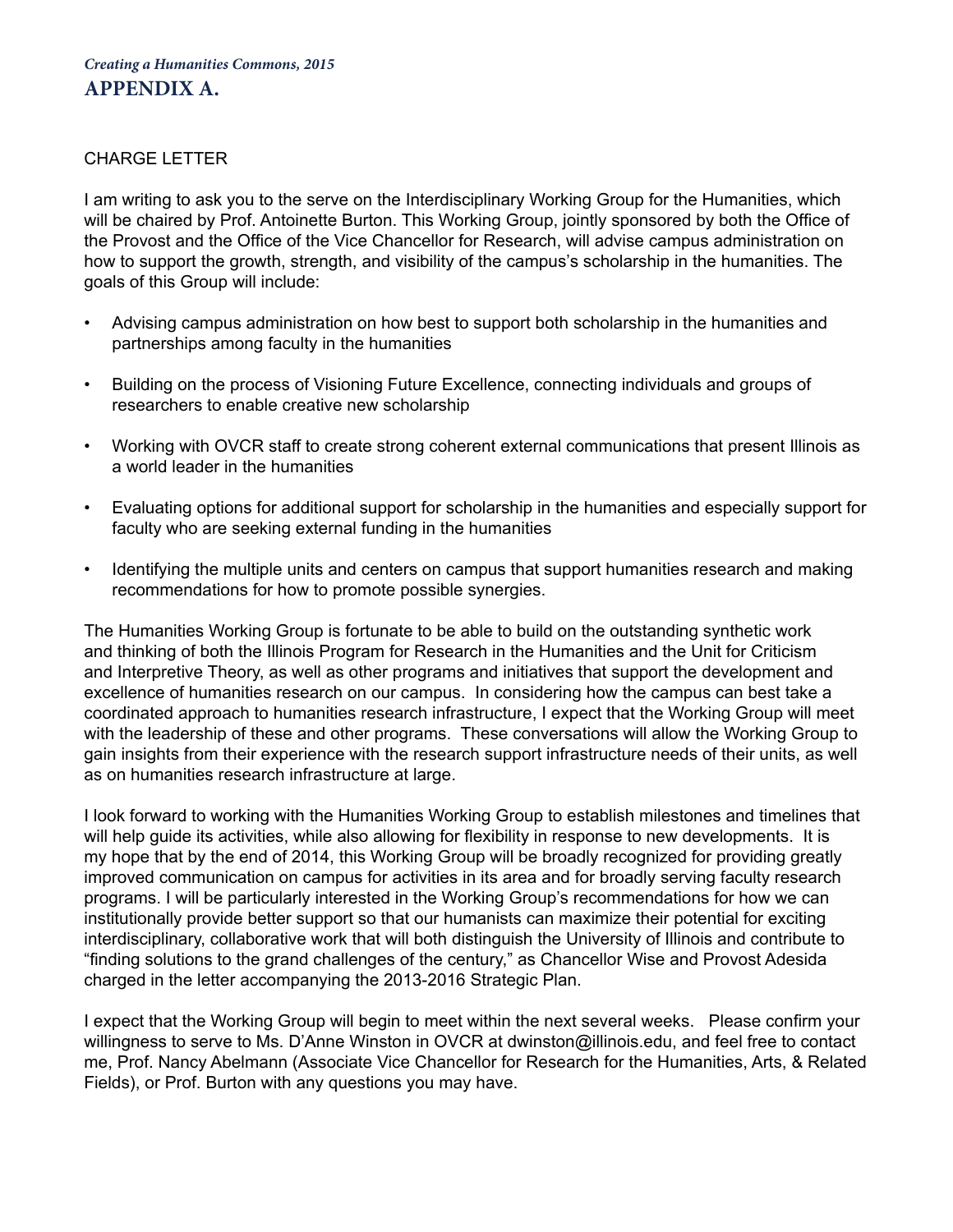# **Preliminary Recommendations: Support for the Humanities at Illinois**

Interdisciplinary Working Group in the Humanities June 2014

How do we make sense of the present in light of our knowledge of the past and our hopes for the future? How can we best live together in light of our diverse bearings and common predicaments? How do we learn to see clearly, feel fully, and think critically in a culture of spectacle, sentimentality, and sloganeering? Humanities scholars develop and test arguments bearing on such crucial questions, and we mine texts and traditions in search of fresh interpretations and meaning. If the University of Illinois is committed to developing the full potential of human beings, these are the fundamental elements of any genuine education; if we care about the quality of human lives, these are the inventions with the power to transform lives.

Humanistic inquiry lies at the heart of any preeminent research university, and strong and vibrant programs in the humanities are central to University of Illinois' Campus Strategic Plan. Indeed, one cannot "Foster Scholarship, Discovery, and Innovation," develop "Transformative Learning Experiences," nor "Make a Significant and Visible Societal Impact" without the humanities. (Throughout this document, we note areas of particular alignment with the Plan).

The centrality of the humanities to any comprehensive research university requires structural equivalence with other fields on campus: this entails parity in facilities and staff resources that reflect the respect of campus leaders and the broader public. Humanities faculty at the University of Illinois have achieved excellence in research, teaching, and public engagement, but the university needs to make a number of administrative, structural, and programmatic changes in order to support a truly robust, flourishing humanities research community.

# **A Vision for the Future**

#### *We must address space needs.*

Campus architecture is one powerful way in which we communicate what we think is important. Through their visual prominence, buildings announce our values while supporting and shaping our practices. On any campus, and especially in the case of a land grant university, buildings also announce boundaries and invitations: are we open, reaching out to the public in whose name we exist, or do we set ourselves apart? The Beckman Institute is a clear sign of how highly we value the applied sciences. Likewise, the Krannert Center is a building that unambiguously declares that the performing arts matter, and that they matter not only to academics but to all human beings. It signals to the people of Illinois, "This is your university."

That there is no equivalent space for the humanities on this campus speaks volumes. This deficit communicates that our university does not appreciate that humanists – like scientists and engineers – need physical space to sustain excellence in research and to support innovative knowledge at Illinois. Without that equivalence, the vibrancy of humanities research remains hidden from view.

#### We must invest in administrative and programmatic support.

This campus has recruited some of the finest scholars in the humanities, leaders in their fields nationally and internationally. But by failing to support them adequately, we are squandering this investment. This must change.

To communicate the greatness of humanistic inquiry at Illinois and enhance our visibility nationally and internationally, we must make more resources available to humanities scholars at all levels and scales of campus life. We reject the familiar framework of centralization/de-centralization because it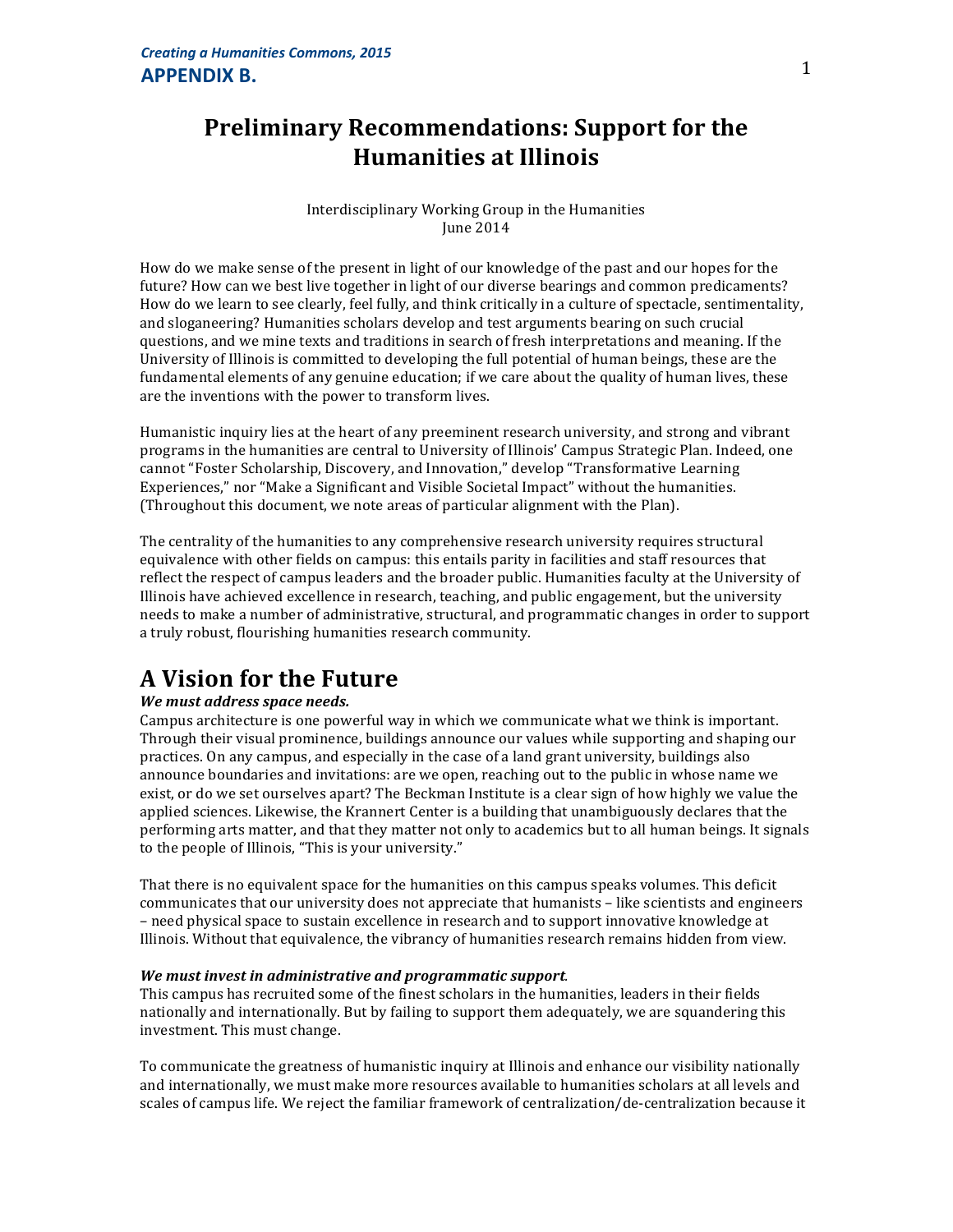suggests that the problem is one of administrative organization rather than one of resource enhancement at several levels. Support for humanities research must be a campus-wide, broad-based effort that affects the wide-ranging scholarly interests of humanities faculty in whatever unit they work.

#### We must build a culture that values the research contributions of the humanities.

In our meetings, in discussions with our colleagues, and in survey results, it has become very clear that humanists are inadequately supported. The University must contribute more space, more support, and more respect for our research.

We recognize that existing challenges cannot be overcome immediately, but visible investment in signature efforts, landmark facilities, and intellectually transformational projects can begin a future worthy of the already realized and potential humanities research on our campus. The recommendations below outline a path forward in five broad areas: Space, Infrastructure, Legibility and Communications, Advancement, and Leadership. (Note, recommendations with an asterisk directly align with campus strategic goals.)

### **Major Issues - Problems and Recommendations 1. SPACE**

The lifeblood of the humanities is conversation and debate. Rigorous dialogue is our lab work. New research programs can spring up from a single serendipitous exchange between a visiting lecturer or a question from the audience. Many fields have been revolutionized by a single conference when the right people gathered around the table at the right time. We need spaces that support these conversations - both our internal intellectual interchanges and our interactions with speakers and visitors who come to Illinois to share their work and participate in new opportunities for collaboration with our faculty and students.

Humanities faculty members, like their peers in the sciences and engineering, seek the opportunity to convene, converse, and collaborate in a space dedicated to interdisciplinary innovation. But without adequate spaces for events, humanities faculty and programs today must scramble and pay exorbitant fees simply to organize a meeting, research group, colloquium, or conference. Likewise they have no obvious place to launch a start-up research project in the humanities. We have no lab, in short, for the kind of experimentation and collaboration that leads to new discoveries and new knowledge. Thus, the space question is our top priority.

#### *Problem:*

Even a quick glance at the campus map indicates how the University values different kinds of research. The Beckman Institute signals our enormous esteem for the applied sciences. The beautiful new Institute for Genomic Biology signals our faith in the promise of a burgeoning vital subfield in the life sciences. And the Krannert Center unambiguously declares that the performing arts matter, both to the academy and to a larger public. The College of Business Instructional Facility, which has won awards for its environmentally sustainable construction, signals the values of the University of Illinois as a public research university. But it is telling that that we have yet to find adequate space for the Illinois Program for Research in the Humanities (IPRH), the unit that most represents the humanities. Sidelined on a residential street, far from the quad, and in an old fraternity, the humanities do not enjoy a comparable physical space that conveys the centrality and indispensability of humanistic inquiry to the Illinois research profile. The move to the  $4<sup>th</sup>$  floor of Levis is an improvement, but it cannot compete with the facilities afforded to scientists and engineers on campus. Additionally, space inequality undermines one of the core initiatives of the Strategic Plan (Embrace and Enhance Diversity). Space for the ethnic studies units is inadequate, and these are precisely the units that promote research excellence, social equality, cultural understanding and the recruitment and retention of under-represented groups.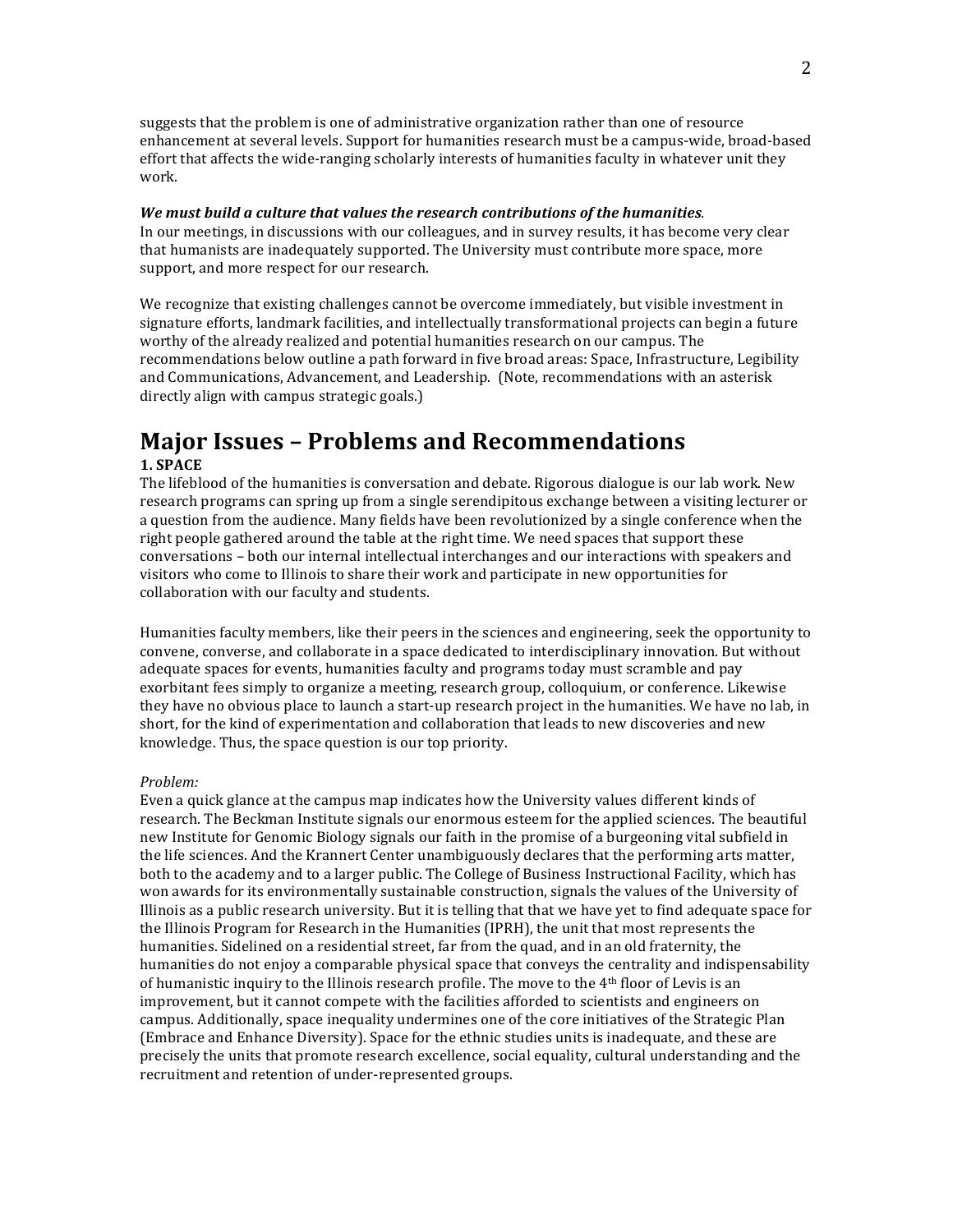#### *Recommendations:*

#### Develop a program to support current space needs\*

- Establish a fund for the rental of campus facilities for humanities events and/or negotiate waivers for humanities programming.
- Develop a program to help alleviate space constraints for humanities programming (for example, allocating a certain number of hours per month for free use of space in Beckman, IGB or NCSA).

# Undertake a feasibility study for a centrally located *Humanities Research Building.*

Such a building would:

- offer permanent homes to the Unit for Criticism and Interpretive Theory, the Illinois Program for Research in the Humanities, and the Office of the Vice Chancellor for Research in the Arts, Humanities, and Related Fields. It could also provide space for smaller interdisciplinary programs like Medieval Studies or Jewish Studies.
- make modular spaces available to groups as they form, supporting their research as it evolves (e.g., a Unit seminar, an IPRH roundtable, a Focal Point project, an INTERSECT team, or a new reading group).
- serve as a venue for national/international conferences and by extension, as a showcase for humanistic research and practice beyond the state and region
- invite all faculty drawn to humanist dialogue and inquiry, scholarship and research to come together as individual researchers and as teams in emerging interdisciplinary fields (e.g., the spatial humanities, environmental humanities, medical humanities, or legal humanities).
- house public spaces such as a cafe, a gallery space, a bookstore, a hands-on library, an auditorium, and a multi-media commons.

#### **2. INFRASTRUCTURE**

At the campus level, at the departmental level, and at the level of the individual researcher, there is a strong demand and an urgent need for better infrastructure to support humanities research. Faculty in the sciences and engineering have infrastructure to enable their research. While humanists may not require large lab equipment, we do need robust faculty development programs, research funding and secretarial, business office and communications support to enable innovation and alleviate the burden of secretarial labor that humanities faculty often have to undertake to further research and collaboration in the wake of staff cuts in their departments.

#### *Problem:*

At the campus level, the University has not adequately supported the humanities or showcased the contributions of humanities research. At the departmental level, tenure-track faculty are overburdened with routine administrative tasks that cut into their research and teaching photocopying, arranging travel, scheduling, developing marketing materials, and coordinating the many mundane details that event planning requires. And finally, when individual faculty members do not feel that humanities research is an integral part of the Illinois research community, morale suffers and job satisfaction plummets - issues that negatively affect retention and scholarly output.

#### *Recommendations:*

#### Move reporting lines for IPRH into the OVCR's office

- Moving the IRPH to the OVCR would underscore the equivalence of research in the humanities with that in science and engineering.
- Ensure a recurring funding commitment and commit to increasing the recurring budget for IPRH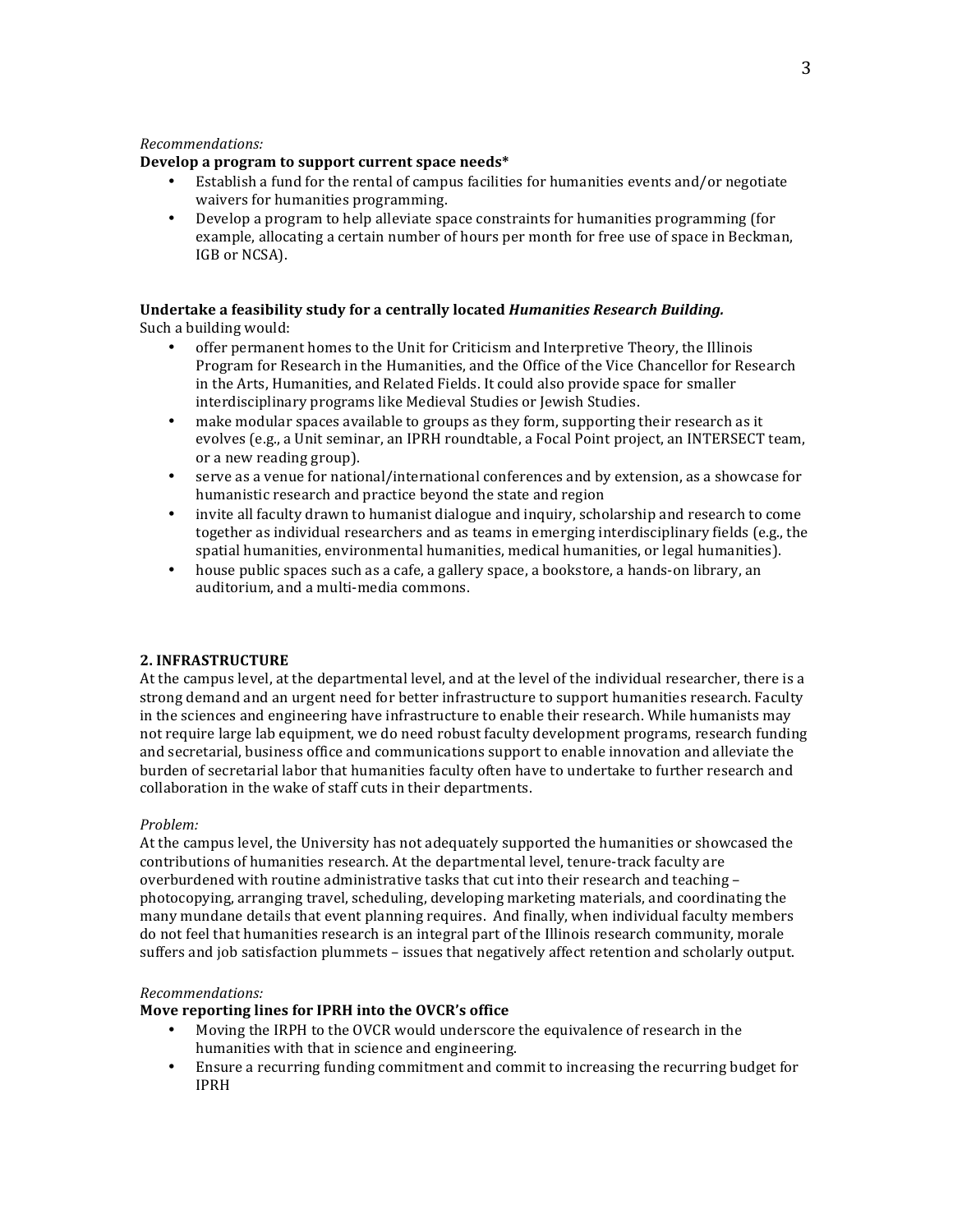#### **Scale up and coordinate the work of the programs that support funding (both internal and** external) for scholarship in the humanities\*

- Position, both physically and fiscally, IPRH, the Research Board, and the OVCR's program for Grant Seeking in the Humanities;
- Provide robust funding and staffing for these programs.

#### Fully fund programs that enable humanities research<sup>\*</sup>

- Continue to support our world-class library at a scale and quality that distinguishes the U of I as a leader among other major public research universities (this is a major priority of faculty in the humanities as shown through their response to our online questionnaire)
- Continue the Research Board's Humanities Released Time program
- Develop a streamlined process for applying for funding for publication subvention/images
- Continue the Scholar's Travel program. Faculty have unanimously stated that is a valuable resource for scholars who need to travel to national and international venues to develop contacts, projects, and research networks. The cap on these awards should be raised and only those with limited research funds beyond HAAS should be eligible.
- Design an RFP similar to the Graduate College's INTERSECT program that includes leave time for faculty (and connect that leave time to competitive funding to hire senior visiting scholars or named visiting chairs to alleviate impact of faculty leave time and raise visibility of the University of Illinois).
- Convert non-tenure-track faculty lines in the humanities to tenure-track positions, whenever possible
- Assure that humanities faculty are rewarded with competitive salaries using comparative benchmarks from peer institutions

#### **Facilitate faculty intellectual growth throughout the career** \*

- Develop a mentoring program to provide incentives to both internal  $(U \circ I)$  and external experts to supplement the support humanities faculty require to successfully complete publications and/or grant applications. This sort of mentorship could supplement traditional leave and/or research support.
- Coordinate and provide support for faculty cluster hires\*

#### Fully resource departmental support for administrative tasks

- Reevaluate the wisdom of a shared services model and enhance secretarial support in humanities departments
- Hire a humanities-oriented campus communications staff member in the OVCR, ideally with a humanities Ph.D. or equivalent experience, to articulate fully the longstanding richness and up-to-the minute innovation of the humanities at Illinois.
- Provide funds for departments to hire qualified staff to support faculty research and conference travel, events planning, and other research-oriented activities

#### **3. VISIBILITY AND COMMUNICATIONS**

Research in the humanities is not legible to the broader campus community, except perhaps as a teaching sector.

#### *Problem:*

Campus communication about humanities research has been haphazard, at best. The campus News Bureau focuses largely on peer-reviewed publications in scientific journals, LAS and FAA communications staff are part of the campus Advancement office and have historically been focused on external audiences, and the University has not provided infrastructure for humanists comparable to that of science and engineering for translating their work to the broader public.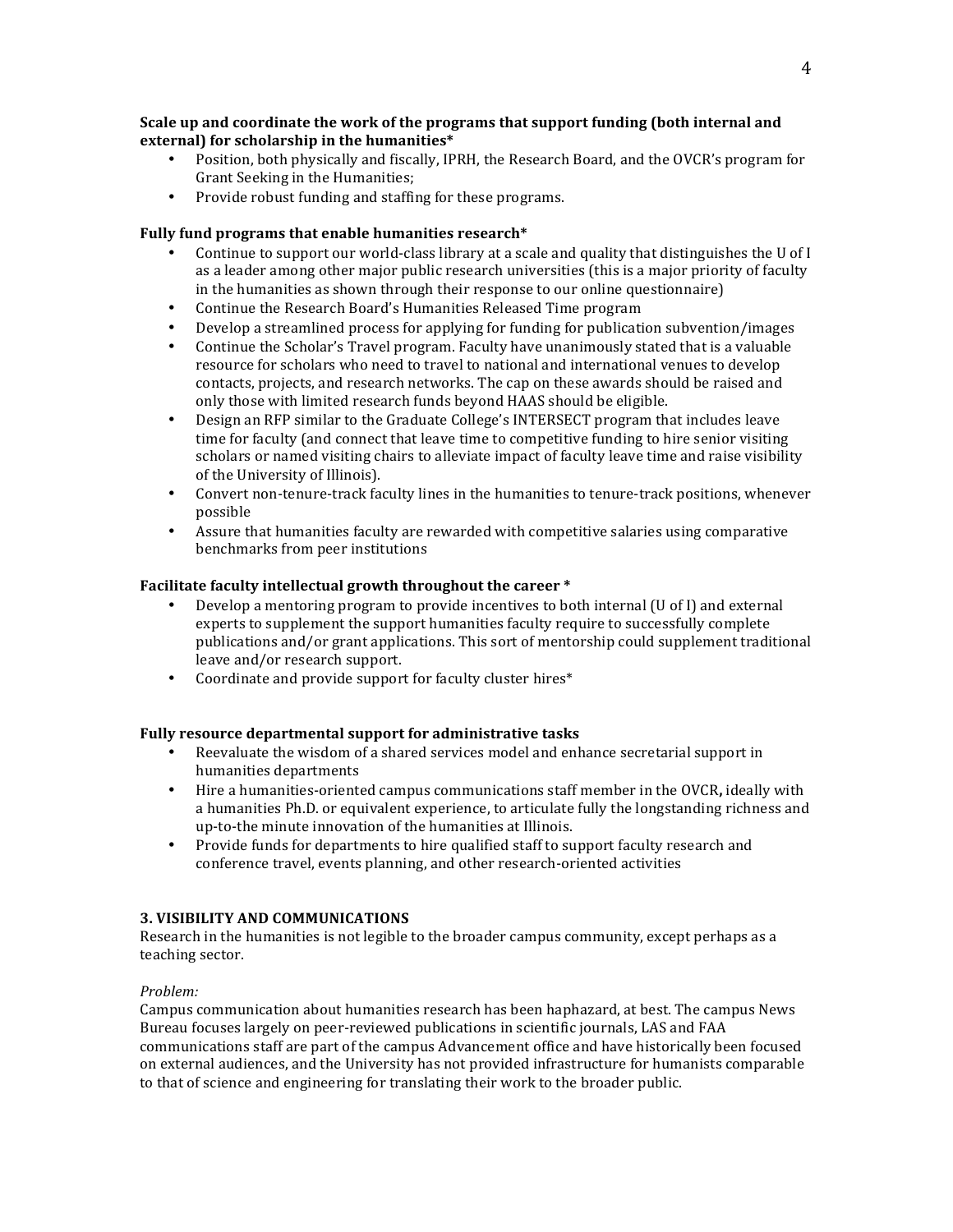Relatedly, while the University's most successful efforts to promote racial diversity and gender balance among faculty and the student body are in the Humanities, recognition of these achievements has lagged and the visibility of these units and faculty on campus is not what it should be. Along with sustained efforts to hire and promote women and people of color in large humanities departments, including English and History, the five academic units most tied to scholarly agendas involving race and gender (African American Studies, American Indian Studies, Asian American Studies, Gender and Women's Studies, and Latina/o Studies) cover humanities topics, approaches, and methodologies in significant ways, even as they all aspire to include social scientific and other forms of scholarship at the core of their identity.

Not only must these achievements must be recognized, their comparative invisibility is emblematic of the challenges humanists face at Illinois more generally. That is, the research that faculty in ethnic and gender and women's studies units do models the kind of interdisciplinary work that is indispensable to the university's mission and ambition  $-$  not just in our own quarter of the university but across the broader landscape of campus and in its administrative structures as well. Yet our research is not legible to campus leaders, to fellow faculty beyond the humanities, or to wider audiences.

#### *Recommendations:*

#### Create an internet portal that highlights events, research, awards, publications: Humanities **Research at Illinois.**

- The OVCR is currently building such portals into the main University research website, with features such as a calendar, feature stories, info about faculty and so forth.
- We suggest, however, the hiring of a humanities-oriented campus communications staff member in the OVCR, ideally with a humanities Ph.D. or equivalent experience, to coordinate and oversee content of the humanities portal and to articulate fully the longstanding richness and up-to-the-minute innovation of the humanities at Illinois.

#### **Ensure that the unique contributions of the humanities to campus-wide diversity efforts** primarily though not exclusively through the interdisciplinary research, teaching and **engagement profiles of the Gender and Ethnic Studies Departments and Programs - are** understood and recognized as indispensable to the mission of the entire land-grant university and to the retention of faculty of color.\*

- Provide resources to develop and sustain curricular initiatives that reflect cutting edge interdisciplinary research on race, ethnicity, sexuality and gender on our campus (e.g., to revise General Education requirements or to add a requirement to promote academic understanding of issues of diversity.
- Ensure a shared understanding of what research support African American Studies, American Indian Studies, Asian American Studies, Gender and Women's Studies, and Latino/Latina Studies can expect form campus sources.
- In recognition of the relationship between strong graduate programs and robust faculty research, provide resources for the programs in ethnic and gender studies to develop one or more interdisciplinary Ph.D. programs.

#### Develop a working vocabulary that conveys the richness, accomplishment and significance of the humanities to University decision-makers and fund-raisers. \*

• To that end, scholars in the humanities need to develop a set of broadly shared principles that represent the work we do so that we can gain visibility, purchase, and funding interest for our research on our own terms.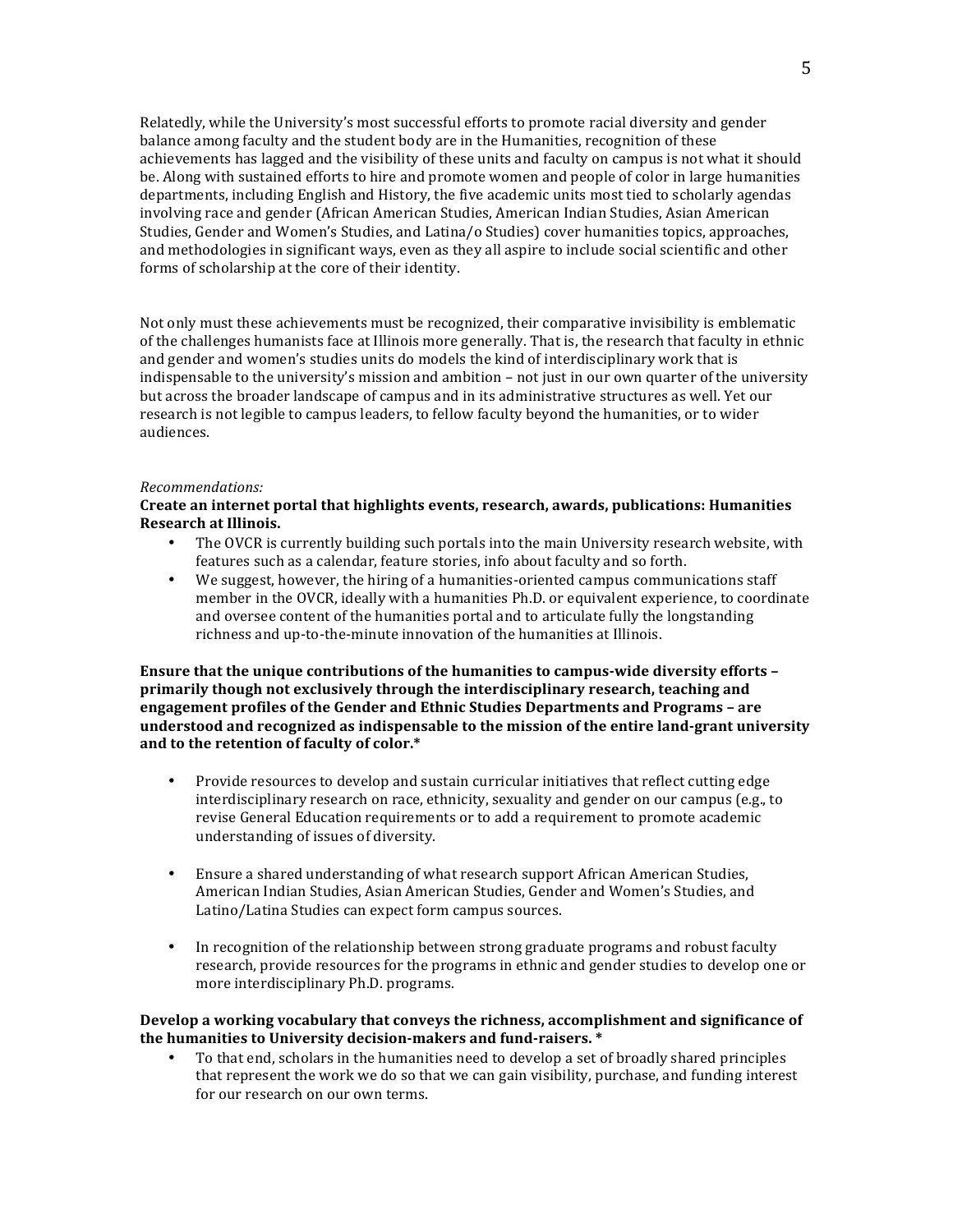- Work with campus Public Affairs staff to showcase the achievements of humanities research, both discipline-based and interdisciplinary.
- As part of the campus website redesign, ensure that humanities content and the major sites of interdisciplinary research are regularly featured.

#### **4. ADVANCEMENT**

Developing a comprehensive plan to address the underdevelopment of the humanities at Illinois requires careful attention to University and campus advancement strategies.

#### *Problem:*

There is an underlying asymmetry in advancement. Humanities disciplines have not historically been the targets of big or even medium-sized donors. It appears that University advancement officers and the Foundation place a higher priority on fundraising in engineering, computer science, etc. than they do in LAS, FAA, etc. (The pay scales of the officers also reflect this: the highest paid advancement officers are in Engineering.) Recently, we have seen modest steps to improve this situation, including a focused process of assigning advancement staff to LAS humanities units and assessment of those units' advancement needs. Similarly, campus efforts to reach out to the Mellon Foundation and others have increased the University's visibility as an institution seeking sustained funding for humanities research. Further, University Administration efforts to consider how to include a humanities and arts component in the next major capital campaign indicate an institutional awareness of the need for a new approach in this area.

#### *Recommendations:*

#### **Develop a plan for advancement that reflects the specific needs of humanities scholars.**

- Aggressively hire advancement officers with degrees in and/or professional experience with the humanities.
- Significantly increase the number of endowed chairs in the humanities.
- Raise funds for a comprehensive humanities center building (see above).

#### **Identify** and aspire to models from institutions that have more visibly and consistently integrated the humanities into their institutional identity<sup>\*</sup>

- At the University of North Carolina, Chapel Hill, the Departments of English and History together have 34 endowed positions, for example.
- Train and orient advancement officers to envision and develop bigger and bolder ways of thinking about humanities prospects and possibilities. Current disparities between departments around resources like endowed chairs and named professorships should be regarded as decisive indicators of the urgency of structural redress in this arena.

#### **5. LEADERSHIP/REPRESENTATION**

The vision of a strong and excellent University cannot be implemented without the strong presence of humanities scholars in key leadership positions in the University's administrative structures.

#### *Problem:*

Faculty from the Humanities, widely defined as faculty from the Arts, History, Literature, Philosophy, Languages, are significantly less represented in the University administration than their counterparts in the sciences and engineering. This lack of familiarity with the nature of humanities research limits understanding of the resources that such work requires.

#### *Recommendations:*

Create a senior leadership seminar or fellows' program dedicated to cultivating *intellectual* leadership among administrators so that Humanities faculty can be shapers of the academic mission of Illinois at all levels of campus leadership.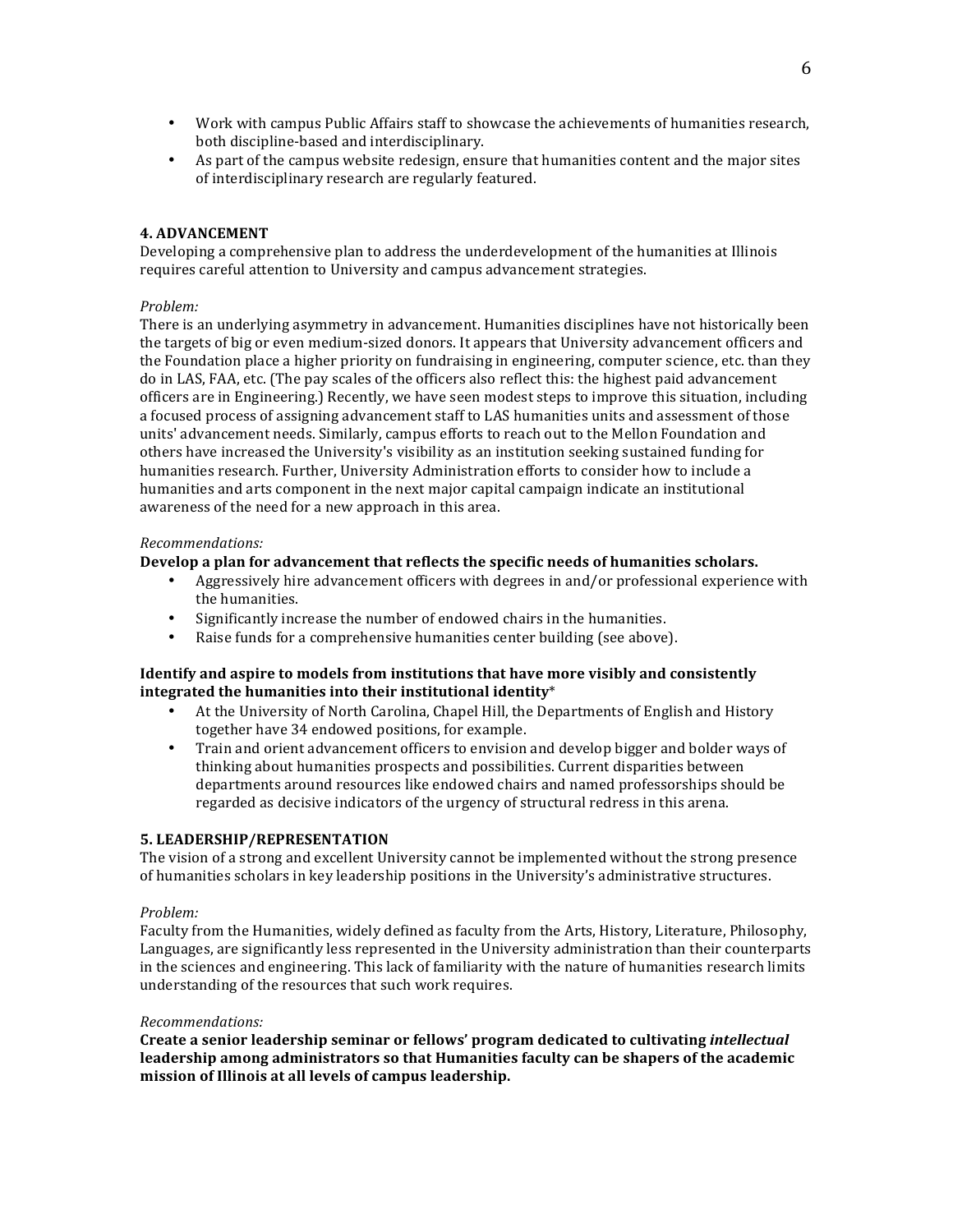- In calling for greater representation of humanities faculty in University leadership, we define leadership not only in the strict sense of administrative positions at the Dean's, Provost's or Chancellor's offices but also within decision-making across the University. For instance, in one of our conversations with LAS, it became clear that student admissions and student retention personnel largely minimize input from humanities programs and faculty. Humanities faculty need to be much more involved in these operations.
- Academic debates about why the humanities matter at a public research university can be articulated most powerfully by faculty from the Humanities who have been given the voice and authority to help communicate the University's vision and mission: excellence in national and global scholarship and recognition by our peers.

#### *SUMMARY – ITEMS FOR IMMEDIATE ACTION*

- 1) Undertake a feasibility study for a centrally located Humanities building
- 2) Establish a fund for the rental of campus facilities for humanities events and/or negotiate waivers for humanities programming.'
- 3) Hire Communications assistant to support Melissa Edwards' work in the OVCR
- 4) Enhance Scholars' Travel Fund by 50% so that faculty who apply can have the majority of their travel to conference expenses covered.
- 5) Enhance Research Board funds for mentorship program: distinct from the mid-career faculty program, these monies would be dedicated to creating incentives for both  $\int$  internal  $\int$  (U of I) and external experts to help faculty hone expertise (especially in cases where faculty want to branch into new sub-disciplines) so that they can complete writing projects and/or develop grant applications.
- 6) Develop and fund an RFP on the model of the Grad College's INTERSECT program, which would support collaborative research projects at \$250k each.
- 7) Develop plan for the continuations of this Working Group in Fall 2014

\* Development of timeline and costs for specific agenda items

\* Co-ordination with OVCR about the future of humanities research via a Town Hall meeting and a plan for regular engagement with humanities faculty and their representatives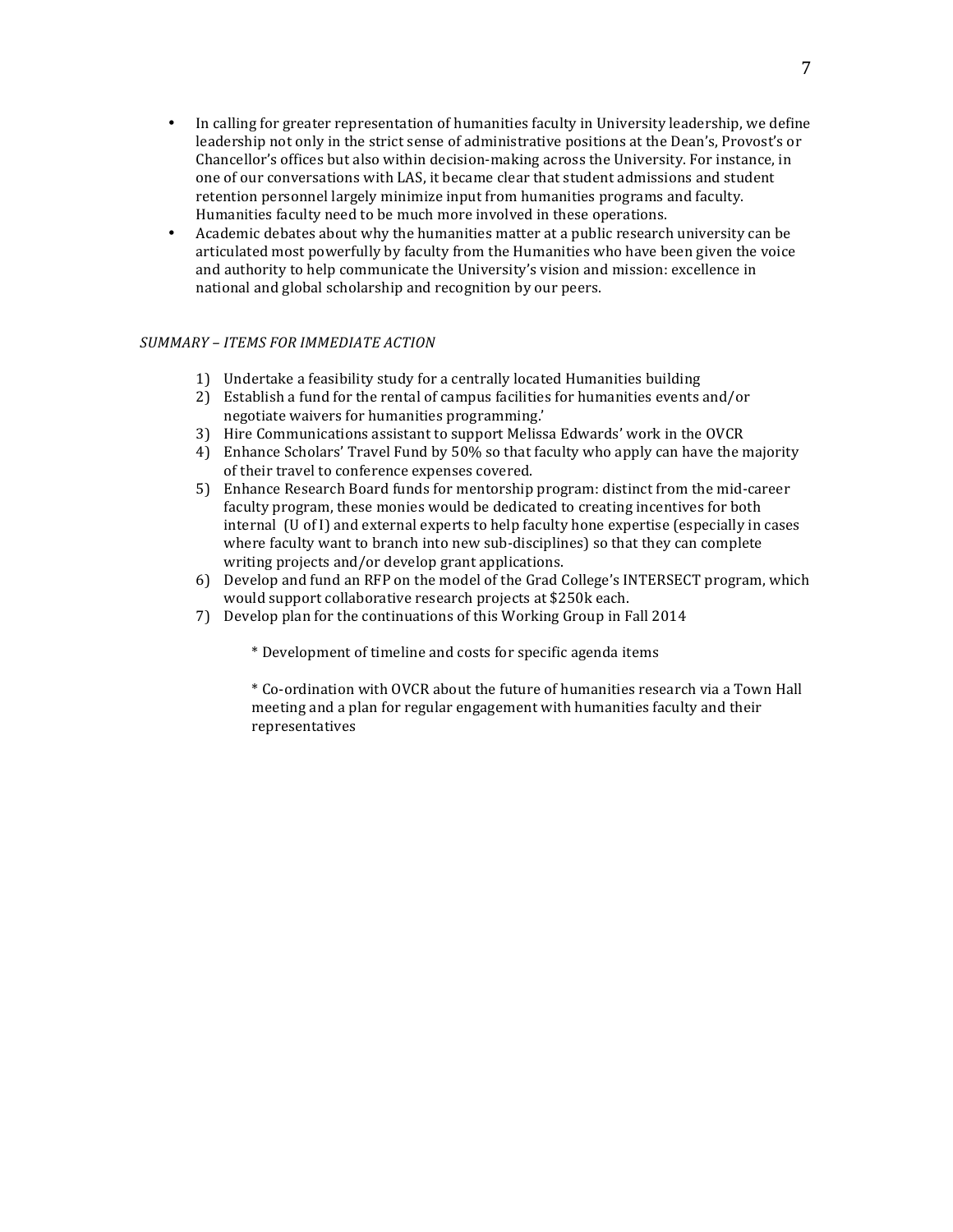### *Creating a Humanities Commons, 2015* **APPENDIX C.**

To: Peter Schiffer, Vice Chancellor for Research From: The Interdisciplinary Humanities Working Group

# February 9, 2014

Please find attached our recommendations for cluster hire themes for AY 14-15. The Working Group canvassed humanities faculty via email and through personal communication in both December and early January, asking for cluster proposals in the form of a one-page rationale addressing the intellectual ambition, collaborative potential, and extant faculty interest. We received 14 nominations.

We shared that nomination list with the Humanities Council and discussed it in our own WG over the course of two meetings. The result is a set of 5 themes, constructed from the proposals and designed to:

1) move humanities faculty research questions to the fore;

2) imagine capacious rubrics that appeal broadly to humanists and have potential to animate intellectual collaboration on campus;

2) shape the intellectual life of the University of Illinois for the next decade to come.

NB: because of time constraints, we were not able to consult all units who could possibly participate in each cluster; our brief lists at the end of each proposal are suggestive but not exhaustive.

Coming as it did at the very start of our life as a committee, the cluster process itself has been helpful in many ways, and our experience of it will likely shape our provisional recommendations this May. We certainly hope that the hard work we, and our humanities colleagues more generally, have done to produce these themes will be reflected in whichever clusters are finally chosen.

We would appreciate it if this memo could be appended t the cluster proposals as they move forward. Thanks for your support and we look forward to the results of the process.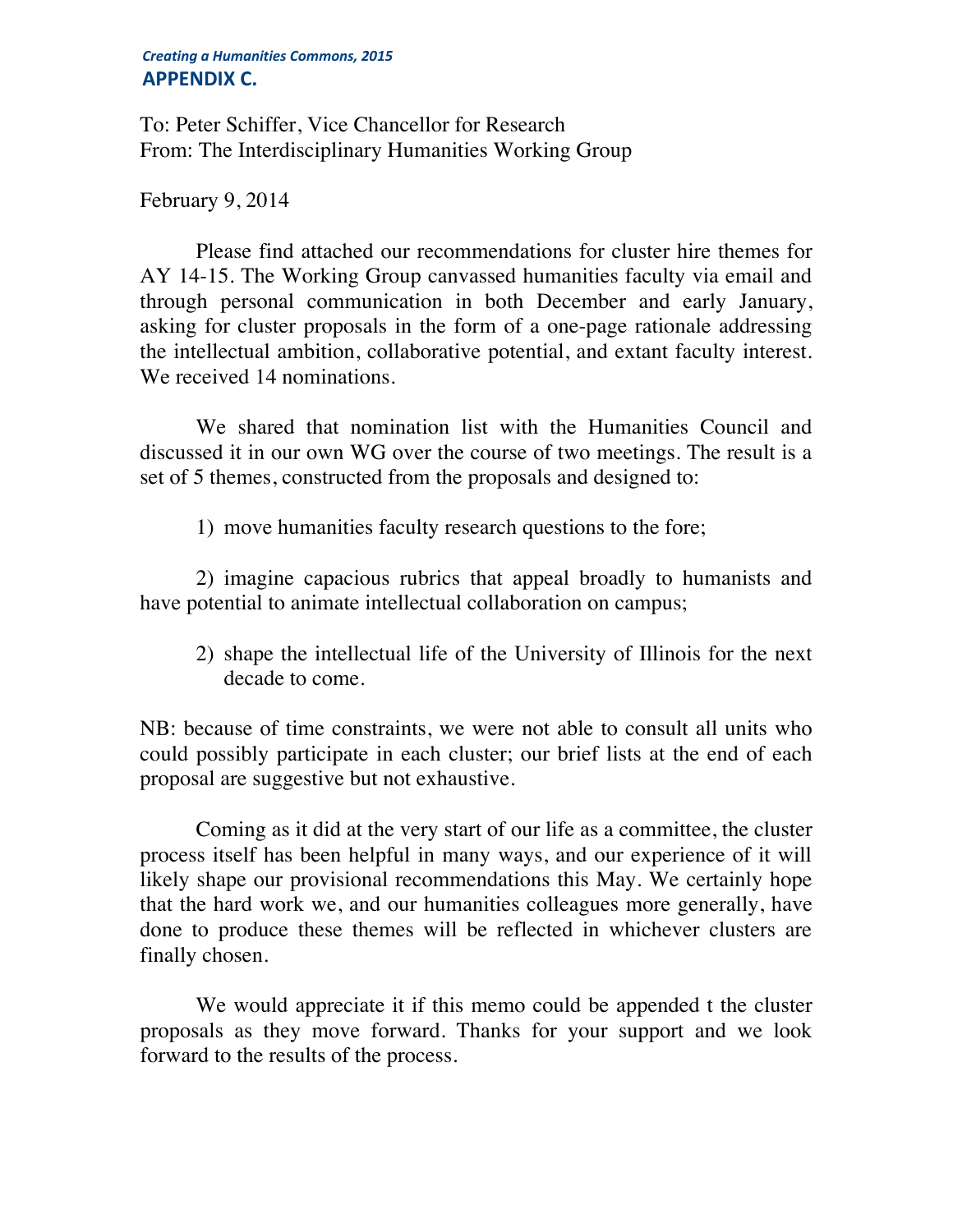### Disability, Equality, and Health

Each of the areas of concern in this proposed cluster reaches across all populations and across a wide variety of disciplines, intellectual commitments and emergent faculty interests. The breadth of disciplinary research at Illinois makes our university unusually well-equipped to bring together these increasingly important issues in both scholarly research and daily life. No university can match the University of Illinois's tradition of disability consciousness. While we have strong scholars in the newly prominent area of disability studies, and strong campus programs from the Center on Health, Aging and Disabilities to CHAD, the Disability Research Institute, and the new Center for Wounded Veterans, we still have no organized curriculum or central program in disability studies.

While some consider disability in the context of health, increasingly disability studies scholars and activists are placing their focus on equality. In the physical environment, disability has been framed as a matter of poorly conceived design. Meanwhile, everyone's equality is limited by anyone's inequality; and everyone faces issues around his or her and other people's health, as daily life and the contemporary debate over healthcare continually remind us; and everyone has been, is, or will be disabled. We thus innovate by bringing together disability, health, and equality. Our premise is that limits on equality translate into limits on health, and in turn limits on health make for limits on equality. Perhaps no issue in contemporary American culture currently attracts more debate than the challenges in understanding, interpreting, and managing the relation between health and equality.

Possible partners: Center for Advanced Study; English; Gender and Women's Studies; History; Journalism; Media and Cinema Studies; Industrial Design.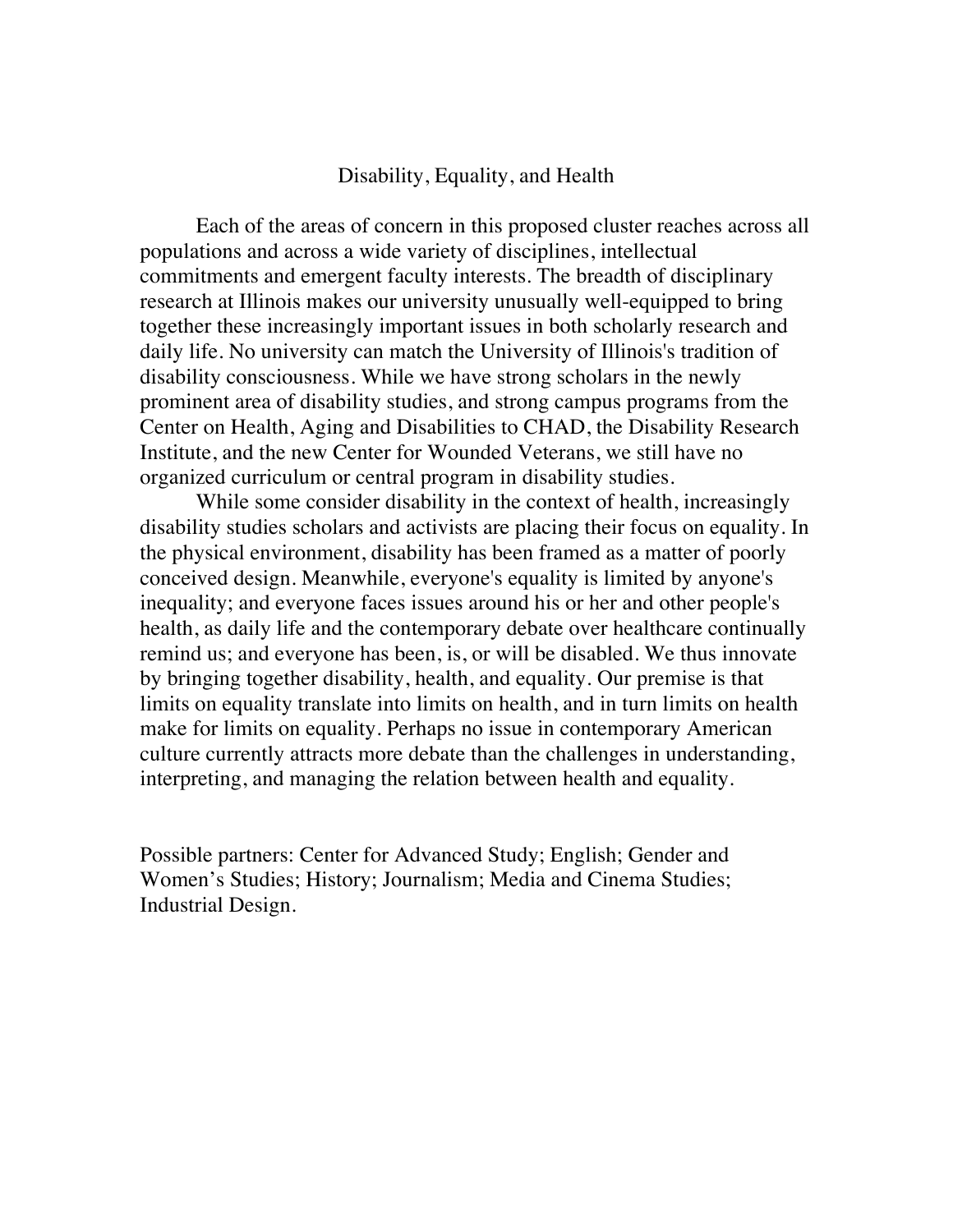### Incarceration and Society

Across a range of cultural and historical contexts globally, incarceration has been and continues to be both an urgent social challenge and a complex intellectual problem. At issue are not only prisons' effects on specific detained populations, but also incarceration's reinforcement and production of other social ills. The dynamic field of carceral studies has demonstrated that by classifying people, incarceration contributes to cultural and class misunderstandings, and intolerance. The study of mass incarceration has implications for the understanding of race relations, concepts of justice, LBGT wellbeing, global capitalism, the sex/gender system, structural inequalities, migration, relocation, hunger and basic human needs, homelessness, and equal opportunity. Additionally, carceral studies have implications for medical access, educational inequality, child welfare, urban health, rural poverty, and women's health. Indeed, if you were looking for a single topic implicated in matters of social equality and cultural understanding [as well as health and wellness], incarceration would be a strong contender.

On our campus we already have many faculty, graduate students, and undergraduates engaged in the study of incarceration and its alternatives from multiple perspectives. These include curricular offerings in departments in the humanities and social sciences; interdisciplinary research (for instance, EJP's prison research group has 35 members from colleges across campus; several Focal Point projects have been organized around prison education; the INTERSECT group on Cultures of Law in Global Contexts has sponsored visiting speakers in the field of carceral studies); and a vibrant outreach program in the Education Justice Project, which has over 70 members, and is hosting a second national conference this year.

Both academic and public approaches to incarceration are at a turning point. Public and elected officials have begun to realize that the current course of mass incarceration is unsustainable. Scholars in carceral studies such as Todd Clear and Ruth Gilmore have called for new models for understanding the local and global impacts of prisons and detention both historically and in our contemporary moment. Through a cluster hire across disciplines, including humanities fields, building on our productive synergies in this area, our campus can lead this field, innovating in scholarship on prison reform and alternative systems of justice; on the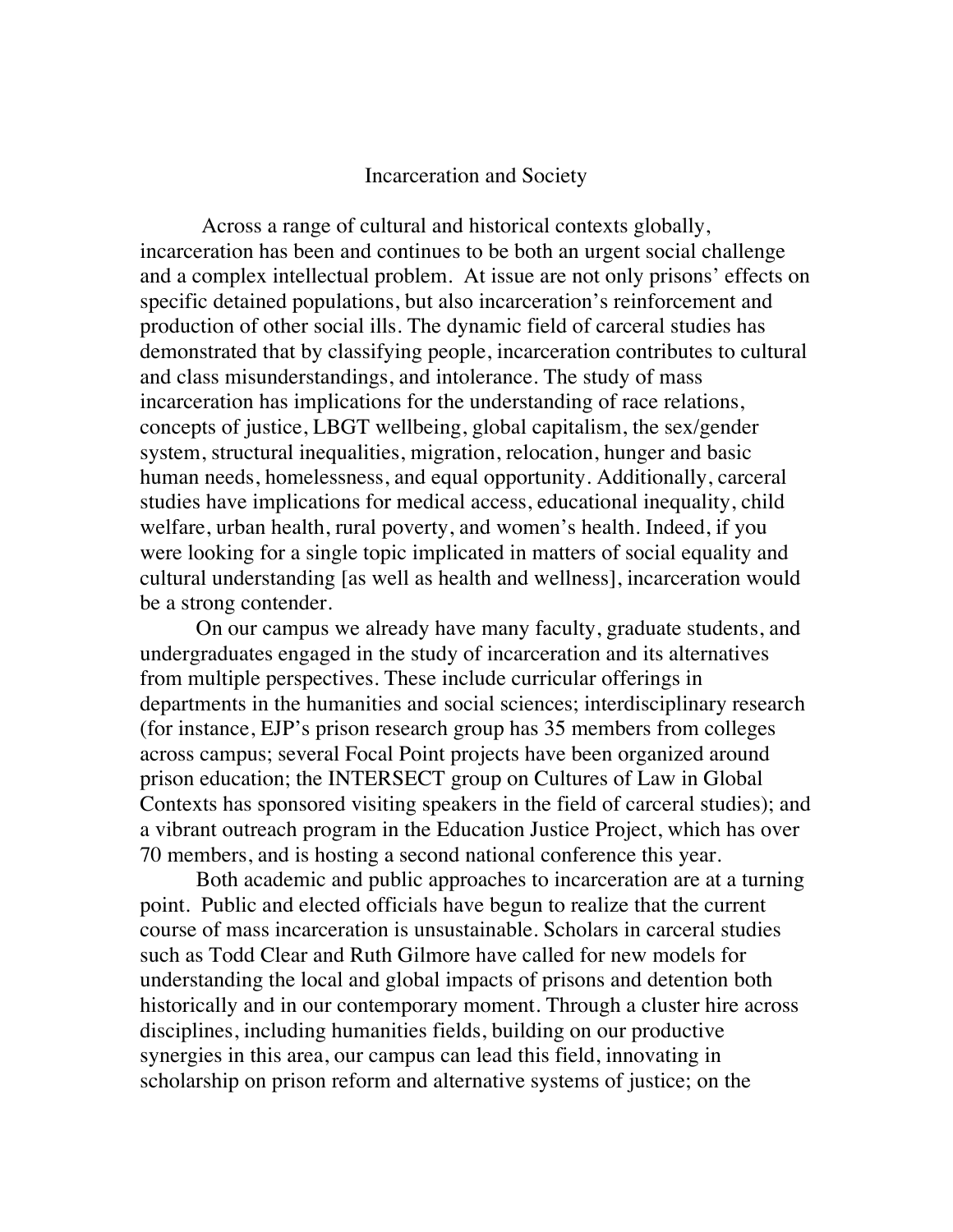histories and contemporary implications of mass incarceration; and on alternative approaches to crime and violence.

Possible partners: African American Studies; Cinema and Media Studies; Education Policy, Organization, and Leadership; Educational Psychology; Germanic Languages and Literatures; History; Landscape Architecture; Latino/a Studies; Linguistics; School of Social Work.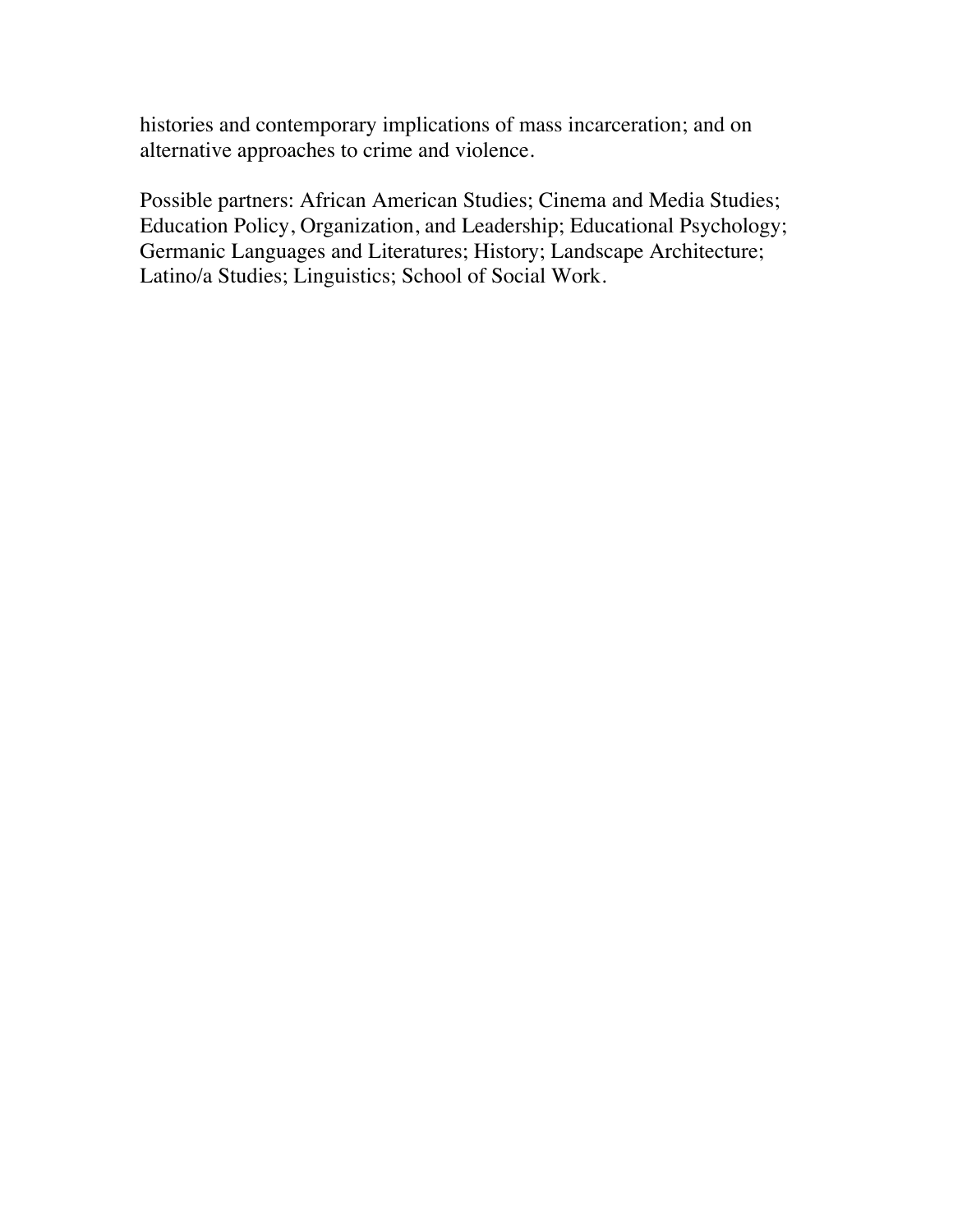### Migration, Diaspora, and Democracy

The twenty-first century has seen an acceleration of the long histories of population dislocation that have shaped our geopolitical world. Migration and relocation patterns can be induced or forced through political and economic forces, natural disasters, or familial pressures. Whatever the cause, migration has profound and multifaceted effects on the nations and communities that are joined or left behind. As a consequence of migration, nations, cultures, and communities are radically reconfigured, becoming spaces of juxtaposition and mixture, departure and compensation, places in which cultures converge, collide, grapple with, change, and replace one another. Migration produces encounters between cultures, languages, histories, and forms of self- and community-understanding that challenge ideas about identity, national membership, and the meaning of political principles such as equality, justice, and democracy. Further, when the communities dispersed through migration maintain ties to their various pasts, they also demand a reconsideration of aims and effects of legal, cultural and linguistic incorporation and recognition.

Just as migration and diasporic communities disrupt the sense that clearly defined identities and national boundaries are good starting points for thinking about democratic cultures and politics, so research under the rubric of Migration, Diaspora, and Democracy brings to the focus of our attention the movements and changes that are often considered to be ancillary or exceptional to cultural, historical and political analysis.

A cluster hire under the rubric of Migration, Diaspora, and Democracy would advance the University's strategic planning theme of "Social equality and cultural understanding." It would bring scholars and teachers to the University of Illinois who, together and in conjunction with other faculty on campus, would generate the perspectives and insights needed to understand and navigate the cultural and political challenges and opportunities offered by the rapidly changing world.

A cluster of appointments under this rubric would enable the University of Illinois to provide leadership in addressing the pressing social, cultural, economic, and political issues raised by the centrality of race,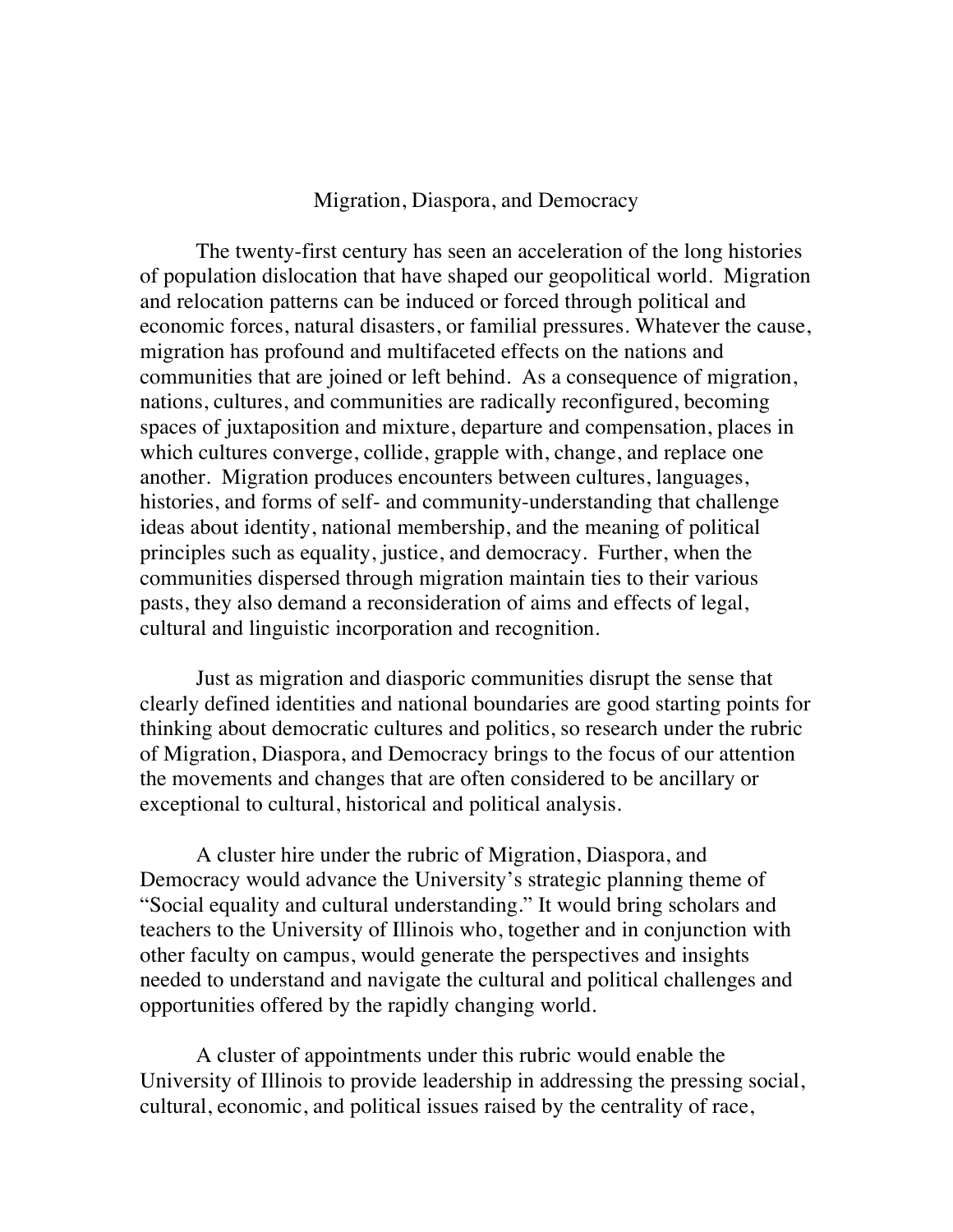gender, sexuality, and ethnicity to changing notions of nationhood and global politics. It would appeal to and provide a coherent scholarly community for faculty in a variety of humanistic disciplines, including the various language departments, linguistics, classics, comparative literature, art, art history, history, English literature and writing studies, media and cinema studies, legal studies, global studies, as well as the area studies programs and the gender and women's studies and ethnic studies departments and programs. It would also build on the work and efforts of the Center for Advanced Study Initiative on Immigration-History and Policy and the Cultures of Law in Global Contexts INTERSECT initiative.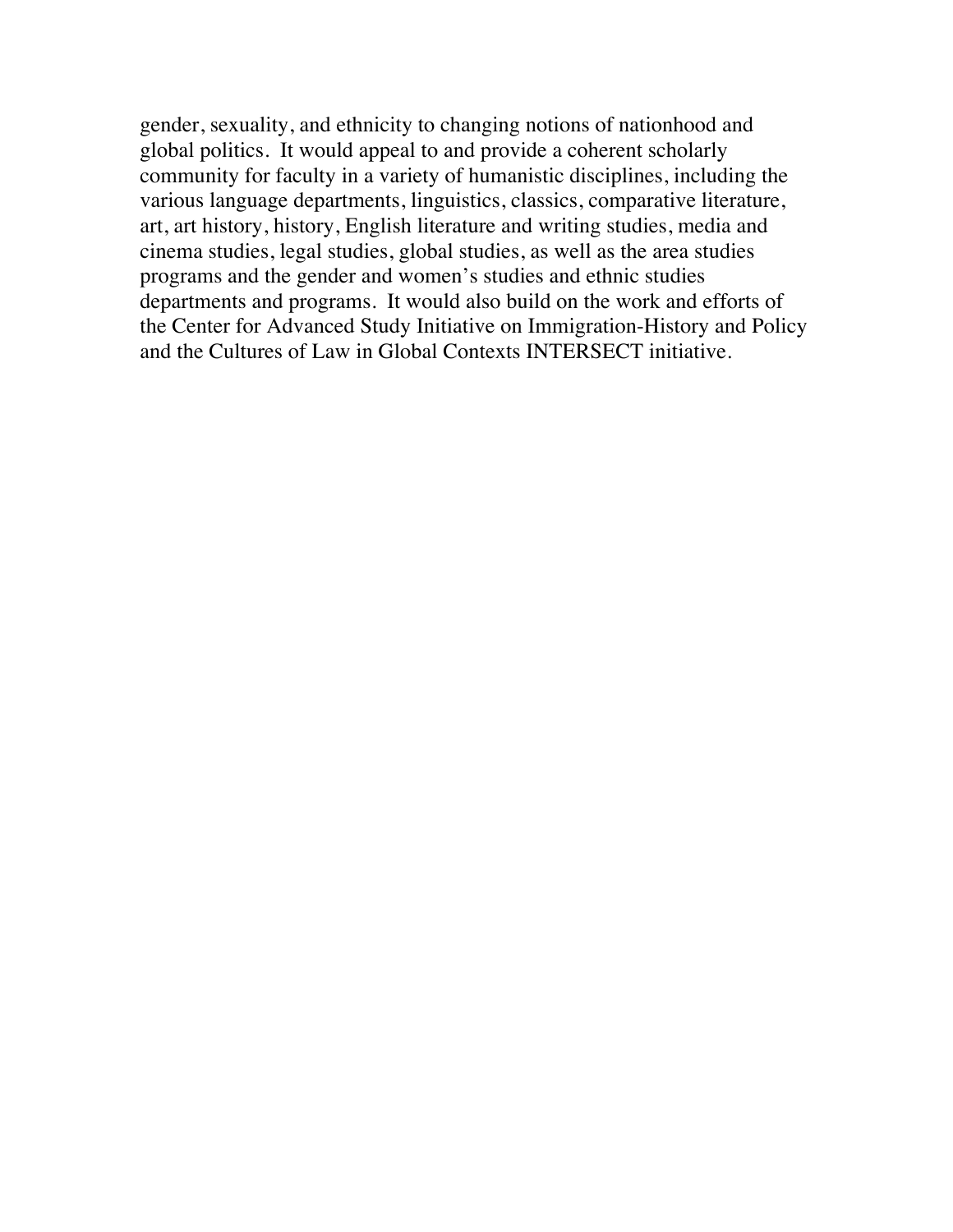### Humanistic Perspectives on Sovereignty and the Environment

We propose a cluster of appointments in the humanities and interpretive social sciences focused on sovereignty and the environment. As employed here, sovereignty refers to concerns about territory, the integrity of persons and nations, and the forms or structures of governance. As developments in the life sciences, technologies, and natural resource management transform and challenge our relationship to the natural world, we are also called to reimagine sovereignty in all its dimensions. The intellectual collision of these two categories—sovereignty and the environment—is generative of innovative principles for understanding and guiding individual and collective life in an ever-increasingly interdependent global community.

The humanities and the arts enjoy rich, intertwined global histories of creative work, philosophies, and scholarly traditions centered on human power—its limits and its potential—and our place within the full spectrum of life. This global body of diverse thought and expression provides important perspectives on chronic problems and issues that will define the contours of the future and in conjunction the role of universities. We foresee this cluster of appointments as building bridges between areas of campus strength, including global Indigenous studies, gender and technology, political philosophy and social theory, and legal studies of literature, history, and the arts.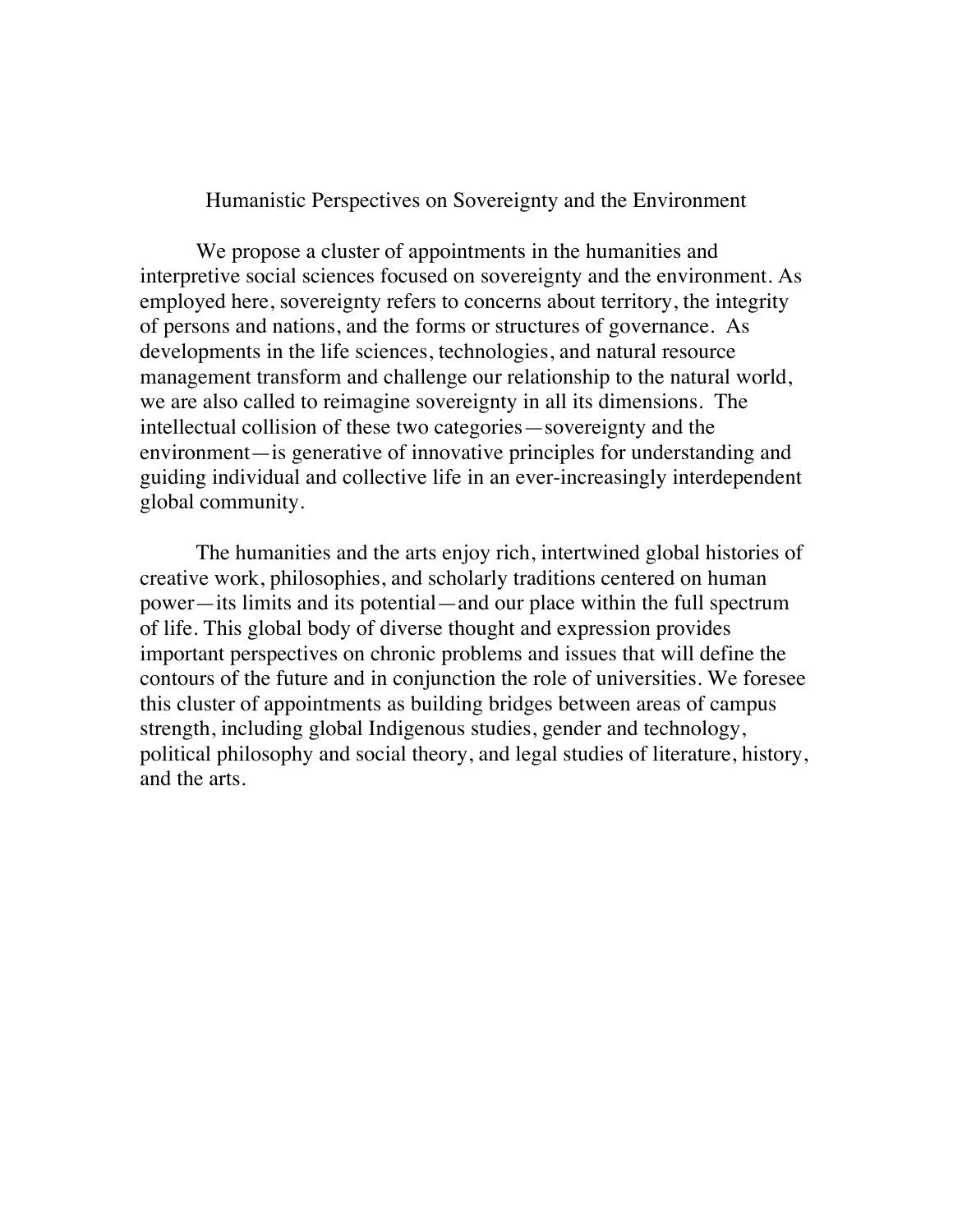### Aesthetics, Creativity, and Social Change

Creativity indexes some of our deepest ambitions. It names our aspiration that in cultures and traditions people can find resources for charting meaningful, distinctive lives. An intrinsically interdisciplinary concept, creativity points to common sources of inventiveness, vitality, and dynamism across the full range of the arts and sciences. There is now general agreement that the rapid pace of cultural and technological change, coupled with the explosion of access and information, means that learning must focus less on mastery of a current body of knowledge and more on the cultivation of flexible, creative intelligence. Too often, the contemporary university graduates technicians who are unprepared for non-textbook problems, let alone the ethical challenges of practice. The aesthetic education we call for is not about connoisseurship but instead aims to cultivate vision and judgment, and to educate for the integrity of intellect and sensibility.

But the study of creativity and social change is still in its early stages, only now becoming an integrating focus for research much in demand. Indeed, a Penn State MOOC on "Creativity, Innovation and Change," drew 120,000 students this fall.

(http://www.nytimes.com/2014/02/09/education/edlife/creativity-becomesan-academic-discipline.html.)

The University of Illinois is poised to take leadership in the interdisciplinary study of cultural creativity, whose meanings and effects ripple across such diverse fields as anthropology, philosophy, sociology, and the history of art and science. Some studies of artistic genesis invite inventive uses of digital means to reveal the creative process. Dramaturgy and improvisation are explored as creative wellsprings in performance media such as music, dance, and theater. The social impact of cultural creativity urgently demands attention, signaling the need to overcome restrictive disciplinary boundaries and categories. We have great strengths at UIUC in studying literature and art. We have scholars who examine the dynamics of social change and the psychology of creativity. We have scholars in education focusing on how creativity is fostered or extinguished in the young. But a cluster hire in aesthetics, creativity, and social change would integrate existing work, catalyzing an emergent field into a uniquely interdisciplinary one. Beyond the library and the classroom, collaborations with the Krannert Center that new faculty in this cluster will generate will bring this initiative to the attention of the broader public.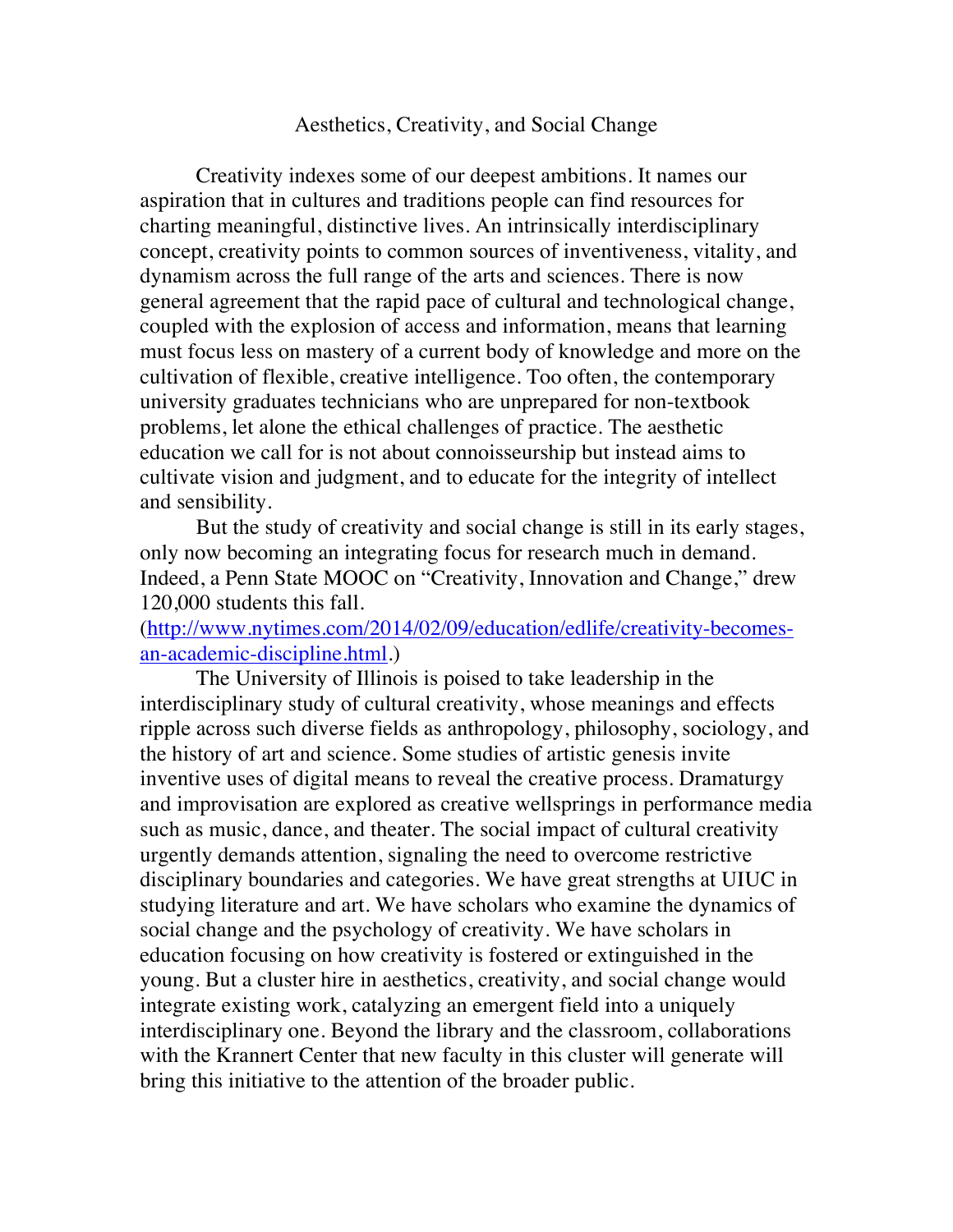Possible partners: Art and Design, Art History, College of Education, Creative Writing, Dance, School of Languages, Library Studies, Linguistics and Cultures, Education, History, Landscape Architecture, Media, Theater, Visual Studies as well as Krannert Art Museum and the Krannert Center for the Performing Arts.